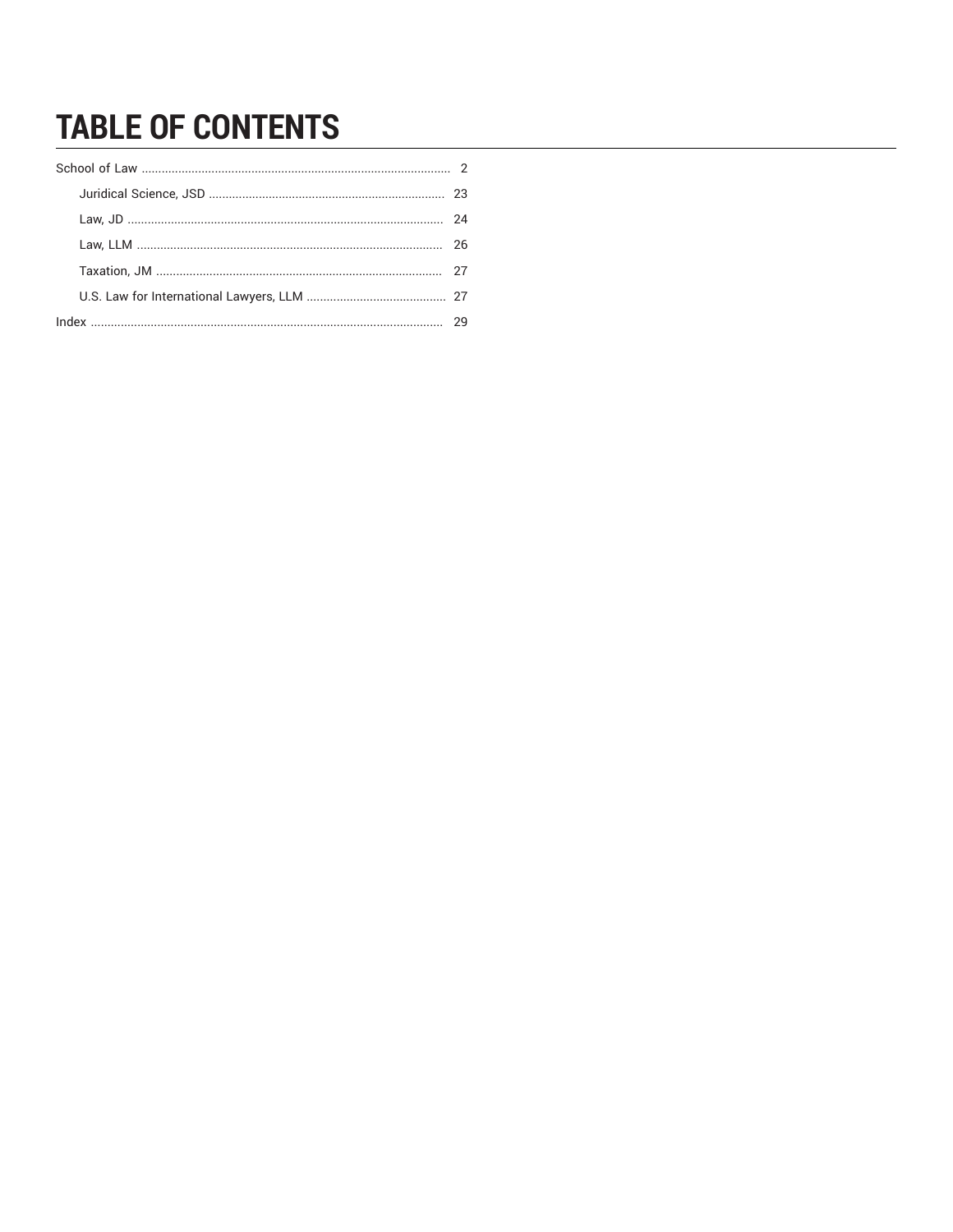# **SCHOOL OF LAW**

<span id="page-1-0"></span>The curriculum of The University of Alabama School of Law offers students the ability to study in both traditional and emerging areas of the law. Supplemented with rich clinical, advocacy, and experiential offerings, students are able to study both the theory and the practice of law. With more than 100 elective courses, students have the benefit of breadth and depth of study as they build their understanding of the law and become equipped with a firm base of knowledge and important analytical skills.

# • **Degree Programs**

- [Law,](#page-23-0) JD [\(p. 24\)](#page-23-0)
- Law, LLM with [concentrations](#page-25-0) in Taxation and Business [Transactions](#page-25-0) ([p. 26](#page-25-0))
- [Juridical Science, JSD \(p. 23\)](#page-22-0)
- • • U.S. Law for [International](#page-26-1) Lawyers, LLM ([p. 27](#page-26-1))
	- [Taxation,](#page-26-0) JM ([p. 27](#page-26-0))

# **Academic Standards**

Students at the Law School shall refrain from academic misconduct. Enrollment as a student at the Law School acknowledges the Honor Code's existence and confirms the student's knowledge of the contents and duties of the Honor Code. A full copy of the Honor Code can be found on the Law School website.

To be in good standing, a student must maintain a cumulative grade point average of at least 2.33 and not be on probation for any other reason. Students who do not have a cumulative GPA of 2.33 or higher at the end of any semester (including summer term) normally are permitted to remain in the Law School on probation during the next single semester (including summer term) for which they enroll (the "probationary semester"). Note: For transfer students, cumulative GPA for probationary purposes refers to the cumulative GPA for all J.D. courses completed at the Law School.

During the probationary semester, law students must meet all conditions imposed on probationary students. The primary condition is achieving a cumulative GPA of at least 2.33 by the end of the probationary semester. In addition, first-year probationary students must drop one doctrinal course in the spring semester, as determined by the Assistant Dean for Students. First-year students on probation are required to participate in academic support activities, including but not limited to a workshop series, individualized counseling, and instruction, as determined by the Assistant Dean for Students. Second- and third-year students on probation may also be required to participate in academic support activities.

At the end of the probationary semester, the Law School will exclude from further enrollment students who have not met the conditions of their probation, including achieving a cumulative GPA of 2.33 or higher. The Law School will readmit an excluded student only in exceptional cases. The Dean decides whether a student will be readmitted, following a recommendation from the Admissions Advisory Committee. An excluded student can petition the Admissions Advisory Committee for readmission as follows:

First, any excluded student may petition the Admissions Advisory Committee to be allowed to continue for one additional semester on probation. The Admissions Advisory Committee may impose conditions and usually will require that the readmitted student achieve a cumulative GPA of at least 2.33 at the end of each subsequent semester. The

Admissions Advisory Committee also may require the student to repeat some of the courses previously taken, and in such case the student usually will forfeit all credit previously earned in the courses retaken but the grade earned previously will be counted in the student's academic average upon readmission. If the Committee's conditions are not met, the student will be excluded again.

Second, students excluded because they did not maintain a 2.33 or higher at the end of their first year may petition to repeat the first year. In most cases, the readmitted student will forfeit all credit previously earned at the Law School and the grades earned previously will not be counted in the student's academic average upon readmission. The Admissions Advisory Committee may impose conditions and may require that the readmitted student achieve a cumulative GPA of at least 2.33 at the end of each subsequent semester. If the Committee's conditions are not met, the student will be excluded again.

In addition, law students may be put on probation or excluded for other reasons. Students may be excluded regardless of grades because of excessive absences from class. A student may also be put on probation or excluded as a sanction for a violation of the Law School's Honor Code, or for nonacademic reasons when the Dean deems it in the Law School's best interest. In addition, Law students are subject to the policies governing all students attending the University as stated in the UA Student Handbook ([http://www.studenthandbook.ua.edu/\)](http://www.studenthandbook.ua.edu/). Failure to follow those policies could result in disciplinary action by the University, including probation and exclusion, against a law student.

# **Class Attendance**

A student may miss class only for good cause, such as (1) sickness which disables the student from attending class or poses a significant threat to the health of others; (2) sickness of, or accident involving, a spouse or dependent, which requires the student to be with the spouse or dependent; (3) an accident which necessarily prevents the student's attendance in class; (4) the death of a family member or friend; (5) an interview for a summer clerkship or for a permanent position after graduation, if the interview cannot reasonably be scheduled to avoid conflict; (6) a meeting or event at which the student must appear as a representative of the law school; or (7) other good cause as is warranted under the circumstances. Deadlines for activities such as *Law Review*, moot court, or other course assignments do not constitute good cause for missing class.

A student who is absent for any reason from more than the equivalent of three (50-minute) class hours per semester credit hour in a course may be dropped from the roll or not allowed to sit for the exam and receive an "F" for the course. In the case of a four-credit course that normally meets three times a week, this generally means that a student can miss no more than eight class sessions in a given semester. In most other instances, a student can miss no more than the equivalent of three weeks of class in a given semester. If a student's absences exceed three class hours per semester credit, the Dean, after consulting with the professor, will determine whether the student will be withdrawn without a penalty or not be allowed to sit for the exam and receive an "F" for the course.

A professor may enact a more strict attendance policy than the above; an announcement of such a policy must be made at the beginning of the semester. In seminars and workshops it is likely that no absences will be permitted without a review of the reasons therefore.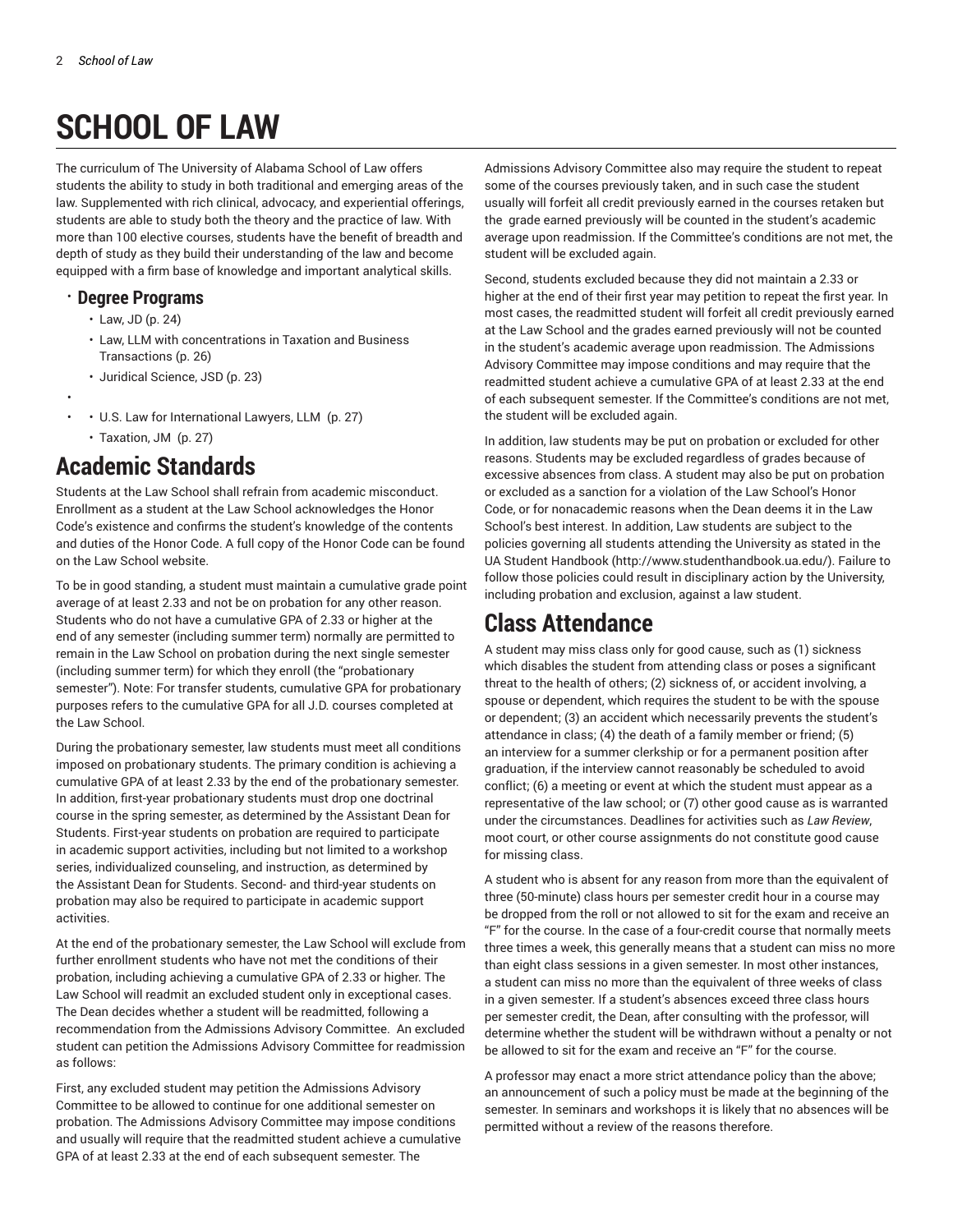When a student has missed more than three class hours per semester credit hour or has exceeded the number of absences allowed by the professor (when the professor adopts a stricter policy) all absences from class in that course are subject to review. The Dean reviews the student's absences to determine the reasonableness of each absence and of all absences considered as a whole. If the Dean determines that the absences are for good cause and that it is in the best interest of the student to allow the student to complete the course during that semester, no sanction will be imposed.

The normal sanction for failure to comply with the attendance policy is to not allow the student to sit for the exam and receive and "F" in the course. However, with the Dean's permission, the student's grade as otherwise determined in that course may be lowered as the sanction in extraordinary circumstances.

Students are charged with knowledge of this information.

Although it is not the general practice to do so, class participation or lack thereof may be considered in determining the student's final course grade, provided the professor has given the class due notice. In courses other than seminars and workshops the professor may raise or lower a student's grade as otherwise determined in that course, not more than one-third of a letter grade for class participation or lack thereof. In seminars class participation or lack thereof may not count for more than 50% of the final course grade. In workshops class participation or lack thereof may be the sole determinant of the grade.

For serious failure on the part of the student to participate in class as required by the professor, the student may be dropped from the course.

Students are expected to arrive for class in a timely manner. If a student is late in getting to class, the professor has the discretion to determine whether to count the student as present.

# **Graduation Requirements**

Upon favorable recommendation of the faculty, the juris doctor (J.D.) degree is conferred upon students who have

- maintained overall grade point averages of at least 2.33 for all work attempted in the School of Law
- earned at least 90 semester hours of credit for work in the Law School, including all required courses
- successfully completed a seminar
- successfully completed at least six credit hours in designated experiential courses
- maintained, in the judgment of the faculty, a satisfactory record of honorable conduct befitting a prospective member of the legal profession
- completed requirements for the J.D. not less than 24 months after matriculating as a law student and not more than 6 calendar years after matriculating as a law student

# **Limitation on Certain Credits**

Students may not use more than 25 hours of credit toward graduation from the following activities:

- Independent Study
- Externships
- Journal Credit
- Moot Court/Trial Advocacy Competition Credit
- Classes taken in another department

In addition, students entering after Fall 2018 may receive no more than 15 hours of credit towards graduation from externships and no more than 3 hours of credit from Independent Study.

# **Alabama Students Visiting Other Law Schools**

In exceptional cases, law students are allowed to visit for the third year at another law school. The student should have a compelling reason, such as to keep a family together, or sometimes to take advantage of a special concentration of law that we do not offer. The Law School must be ABA accredited and the Associate Dean for Academic Affairs will make the final decision as to whether to approve the visit.

The student must make all arrangements with the other school. All courses must be approved prior to the student registering for them and the grades transfer as "Pass". Grades at another school do not affect the GPA here. Students spending a semester away are not ranked with their classmates here.

Students who plan to do work at another law school must obtain the written approval of the Associate Dean for Academic Affairs, prior to undertaking the work. When approved work is completed away from The University of Alabama School of Law, the credit earned will be applied toward hours needed for graduation and will be recorded in the student's record; however, grade points earned in courses and seminars away from the School of Law will not be used in the School of Law's computation of the student's overall grade point average. When Alabama law students taking classes in other divisions or at other law schools ask to transfer credit, credit for grades below "B" will not be transferred. Approval of planned work at another law school does not necessarily alter the residency requirements of the School of Law. Normally, permission to do work at another law school is given only under unusual circumstances.

The student is responsible for providing us with an official transcript from the school they were attending at the end of each semester and a final transcript before we accept the credits and certify them to take the Bar. We generally do not accept letters from the Registrar certifying the courses and grades. The burden is on the student to have this information forwarded (for instance, schools will not release transcripts if the student has an outstanding tuition account) to ensure that we have the courses on record and do not certify a student to the Bar without the official transcript to evaluate.

Students will not pay tuition at our Law School, but will pay at the school they are visiting. The student must make all financial arrangements, including any consortium financial agreement. The student should stay in close communication with the University of Alabama Law Registrar. If a student visits another law school and is a scholarship recipient at Alabama's Law School, the scholarship will not be applied toward his/ her tuition during visiting status. Scholarship recipients must notify the Admissions Office if they intend to visit at another law school.

# **Work Transferred from Other Graduate Divisions on Campus**

A student may take up to 6 hours of graduate work from other divisions of The University of Alabama so long as (1) there is prior approval by the Associate Dean for Academic Affairs, (2) the student articulates in writing how the class enhances his or her law school curriculum, and (3) the student makes a "B" or better in the course. Students may also request that undergraduate courses may be included within these 6 hours, although credit for such courses is only given in those limited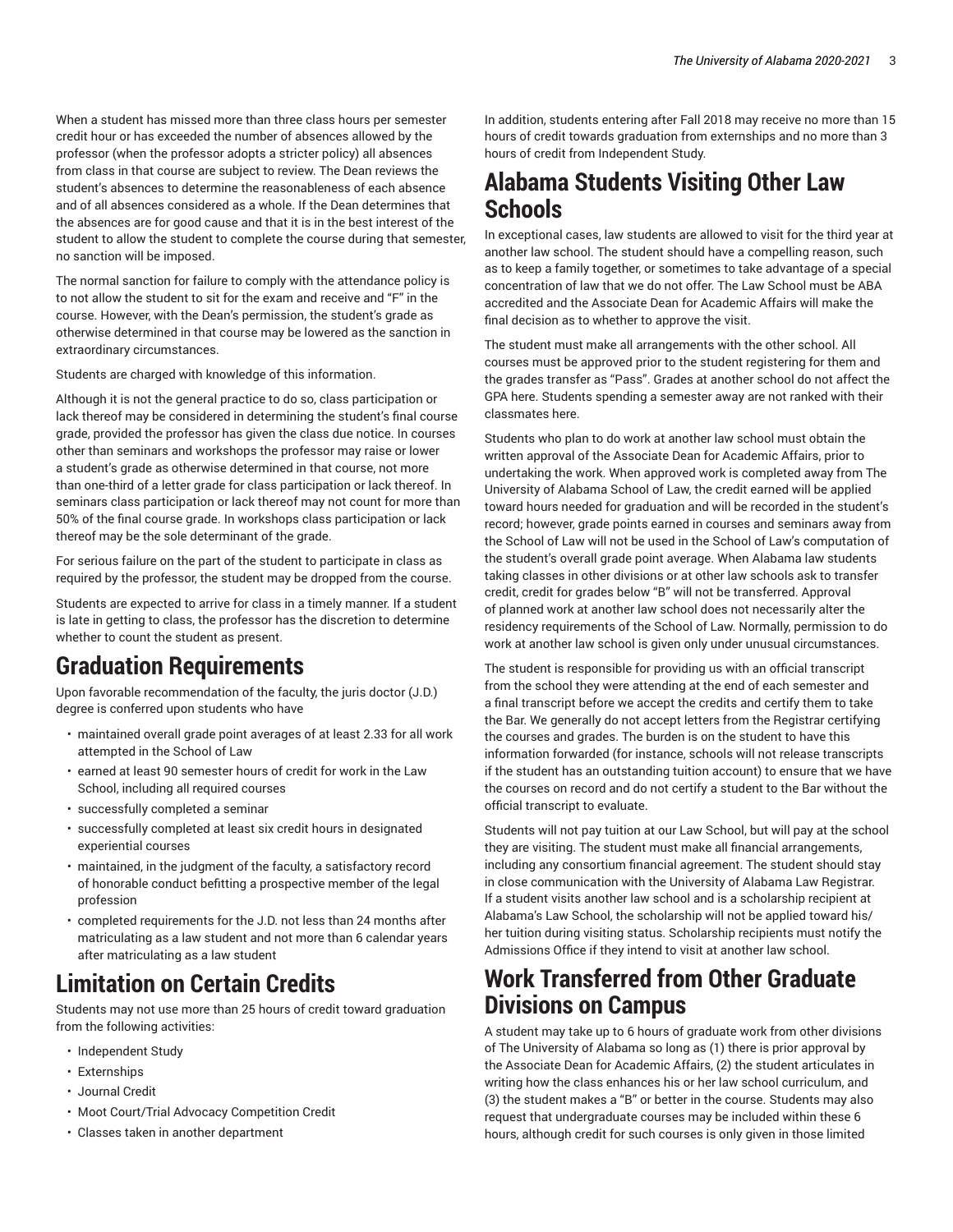circumstances in which the student can demonstrate that the rigor of the course is equivalent to a graduate level course.

A student may not transfer credits from other schools and divisions that were earned prior to the time the student matriculated as a law student.

Other divisions on campus may charge a fee to students outside their division who enroll in classes.

# **Transferred Students from Another Law School**

A selected number of students each year are allowed to transfer from other law schools with advance standing. These students must complete a transfer student application. The admissions process is very similar to the regular admissions process.

The Law School will accept no more than 30 hours of credit from another school. An evaluation of credit is done on a case-by-case basis. The Law School may require particular courses of transferred students. Students wishing to transfer will not be able to transfer C's (including C+, C, and C-) or their equivalents.

Usually transferred students will not have class ranks.

A transfer student may be considered for the following graduation honors if the student's Alabama Law cumulative GPA falls within the prescribed range: cum laude, magna cum laude, summa cum laude, and Order of the Coif. For transfer students, an additional calculation is made, and eligibility for those honors is based on the lower of the following two numbers: 1) cumulative GPA for all J.D. courses completed at the Law School or 2) cumulative GPA for all J.D. courses completed at both the Law School and the transferring student's original law school (including courses not transferred).

# **Reviewing and Appealing a Grade**

- Students should review their exams before requesting an appeal. Review of an exam can be arranged through the Law School Registrar's Office. While students are encouraged to discuss their exams with their faculty members in order to see how they can improve upon their performance, students who wish to request a review or appeal of their grade should wait until these processes have conclude before meeting with a faculty member to discuss an exam in order to preserve anonymity. Students should be aware that, by meeting with a professor to discuss an exam, they are waiving their right to later request a grade review or appeal of that exam.
- A student may request that his or her grade be recalculated by the faculty member who assigned it. The faculty member should change the grade only if it is determined to be the product of a mathematical or clerical error. Faculty members may not change grades, after they have been reported to students, based on other considerations, such as a re-evaluation of the strength of an analysis. Such considerations should be addressed in the initial grading process. In circumstances of anonymous grading, recalculation generally should be arranged through the Law School Registrar's Office so that the student's anonymity can be maintained.
- A student may appeal a grade solely on the ground that it was arbitrary or capricious. A student is not required to request a review by the original professor before submitting an appeal, although they are strongly encouraged to do so. In order to submit an appeal, the student must provide the Associate Dean for Academic Affairs a written statement explaining why the student believes the grade to be arbitrary or capricious. The Associate Dean for Academic Affairs shall ask another faculty member (whenever possible, a faculty

member with some expertise in the subject matter) to review the graded material, together with the student's written statement and (whenever possible) a sampling of other graded material from the same class sufficient to establish a context for the challenged grade. If the reviewing faculty member determines that the grade is not arbitrary or capricious, the process is concluded.

• If the reviewing faculty member determines that the grade is arbitrary or capricious, the reviewing faculty member must suggest a grade, or a range of grades, that would be appropriate for the graded material. The Dean shall give the faculty member who awarded the original grade an opportunity to change it to conform to the findings of the reviewing faculty member. If the opportunity is declined, the Dean shall appoint a committee of faculty members to review the relevant materials. If the committee determines that the grade originally awarded was arbitrary or capricious, the committee shall award an appropriate grade. Grades should be changed by this procedure only on very rare occasions. In circumstances of anonymous grading, the identity of the student should not be revealed during the process of appeal to the faculty member who awarded the grade or to those who are reviewing it.

Requests that a faculty member review a grade must be submitted to the Law School Registrar's Office by the last day of classes of the semester following that for which the grade was awarded (the "semester following" not including Summer or Interim terms). Statements explaining why a student believes a grade to be arbitrary or capricious must be submitted to the Associate Dean for Academic Affairs by the same deadline.

If, following review or appeal, a changed grade results in a deviation from an otherwise mandatory grading standard, other grades need not be changed to compensate.

# **Class Load**

Law students must be enrolled for at least 10 credit hours – except during the summer. No student may enroll, except in extraordinary circumstances and with permission of the Associate Dean for Academic Affairs, in more than 16 credit hours during the regular semester, one class during interim term, or 2 classes during the summer term.

For courses offered in a traditional classroom setting, each credit hour requires an expectation that students will spend not less than 750 minutes (equivalent to 50 minutes per week for 15 weeks) in classroom or direct faculty instruction, and not less than 1,800 minutes (equivalent to 120 minutes per week for 15 weeks) in work outside of the classroom. Time spent taking an examination may count toward the "classroom" requirement. Work outside of the classroom may include such things as reading assigned materials, studying, outlining, researching, writing papers, and preparing for examinations.

For courses or activities that are not offered in a traditional classroom setting, including field placements, simulations, and clinics, each credit hour must reflect an equivalent amount of work (totaling 2,550 minutes).

# **Bar Admission**

Each student should understand at the time of initial Law School enrollment the requirements for admission to the bar of the state in which the student intends to practice following graduation. Several states, including Alabama, require that students, shortly after beginning the study of law, register with the board of bar examiners in that state. The board of bar examiners of the state in question will provide the most complete information regarding state requirements. Addresses are available in the Bounds Law Library and in the Law School Student Records Office.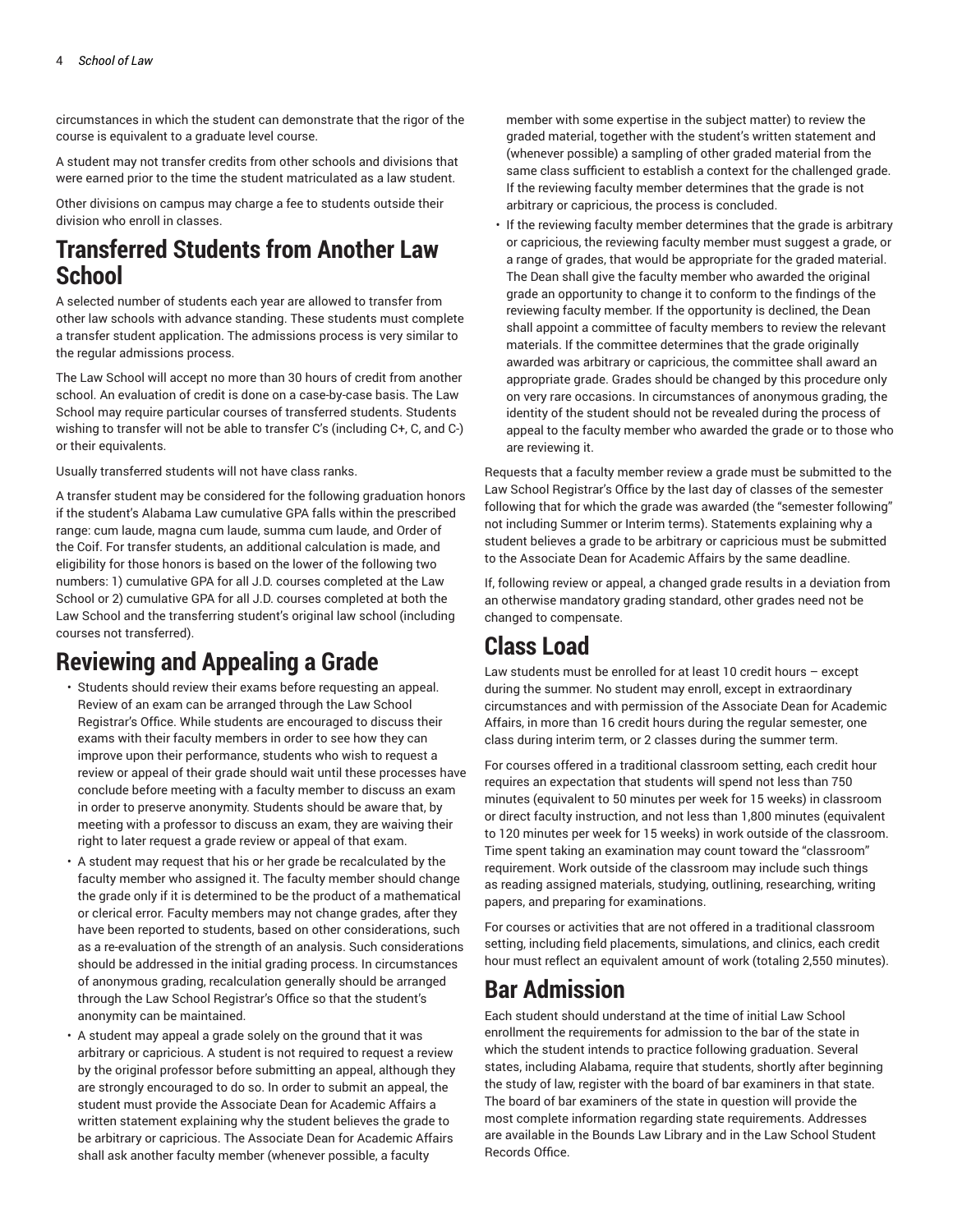# **Disability Services**

Students with disabilities are encouraged to contact the Office of Disability Services (ODS) prior to entering the University. ODS is the central contact point for students with disabilities at UA. Services for students focus upon providing accommodations and services to help meet University demands, while promoting student responsibility and self-advocacy. Students who seek accommodations must first register with ODS during each semester for which they wish to receive accommodations.

ODS is located at 1000 Houser Hall. ODS can be reached at (205) 348-4285 (Voice), (205) 348-3081 (TTY), (205) 348-0804 (Fax), [www.ods.ua.edu](http://www.ods.ua.edu/) (website), and [ods@bama.ua.edu](mailto:ods@bama.ua.edu) (email).

The Law School's administration and the University's Office of Disability Services work together to help individuals with disabilities achieve and maintain individual autonomy. Students with disabilities are encouraged to contact the Associate Dean for Academic Affairs so that the individual's needs for support services can be evaluated and accommodated in a timely manner. Students should not contact a professor directly as this may compromise the student's ability to be graded anonymously.

# **Military Leave**

Under federal regulations, see 34 C.F.R. § 668.18, a student who has been admitted to or who has been enrolled at the University of Alabama School of Law may ask for a military leave to fulfill a U.S. military obligation. If the student's absence was necessitated by this obligation and there is no dishonorable or bad conduct discharge from the uniformed services, then the student will be promptly readmitted if the cumulative length of his/her absence and of all previous absences from the School of Law due to military service does not exceed five years. The student continues law school from the point where he or she left, and the academic requirements at the point when he or she left apply. Students leaving law school should notify the Records Office of their departure. Students leaving school because of military service do not lose Law School scholarships, though all conditions of scholarships remain in place. All Law School scholarships additionally are limited to six semesters. Students leaving because of military service may initiate readmission by contacting the Records Office. Students readmitted to the Law School under this policy are not subject to the six-year time limit for completing the J.D. degree.

# **Resident/Nonresident Classification**

For purposes of tuition payment, residence for a student under 20 years of age is based on the domicile of his or her parent(s), unless the student is married or has had the disability of non-age removed by court action. A student who is 20 years of age or older may apply for residence classification by submitting written intent to establish permanent residence and by providing objective manifestations of a year's participation as a citizen of Alabama. The functioning role as a citizen may begin at age 19 or older; it must be ongoing for 12 consecutive months and must show clearly a role different from that of a student only. The application and all supporting documents should be submitted to the Law School Admissions Office prior to the first day of class for which the change of residency status is sought.

# **LAW600 Contracts**

# Hours 4

Analysis of the agreement process, formalism, interpretation, default and its consequences, discharge, multiple party transactions, quasi-contracts, apportionment of losses, protection of the reliance interest and of the security of transactions, and the place of contractual obligations in the economic and social order.

# **LAW601 Property**

Hours 4

No description available.

# **LAW602 Torts**

Hours 4

An introduction to basic principles of liability for harm to persons and property. The course analyzes various categories of tortious conduct, defenses and immunities, damages, and underlying principles and policies justifying liability.

## **LAW603 Criminal Law**

## Hours 4

An examination of the substantive criminal law, its origin, and its sources; the elements of crime; and modifying circumstances and defenses. Also discussed are offenses against the person and property, those offenses involving specific intent, and public welfare offenses.

# **LAW604 Trial Advocacy: Criminal**

Hours 3

This course provides students the opportunity to learn about and engage in the trial process in the context of a criminal case. Topics include theory of the case, opening statements, direct and cross examination, exhibits and demonstrative evidence, expert witnesses, and closing arguments. This course requires regular participation by students in primarily oral advocacy exercises centered on facets of the trial process.

# **LAW606 Privacy & Data Security Law**

Hours 1-3

Privacy and data security incidents have changed the way consumers view companies like Google, Facebook, Equifax, and Target. As these types of incidents continue to make headlines and the volume of data collected, stored, and used by businesses continues to grow exponentially, companies are increasingly relying on attorneys to help them navigate the legal minefield of privacy and data protection. This course examines global privacy and data security legal doctrines and provides students with an opportunity to perform practical exercises that mirror the work performed by privacy and data security attorneys for their clients.

# **LAW607 Disability Law**

Hours 1-3

An overview of federal and state laws concerning persons with disabilities. Major emphasis is on the Individuals with Disabilities Education Act, Section 504 of the Rehabilitation Act, and the American with Disabilities Act as applied to issues of employment, public accommodations, governmental services, education, and health care.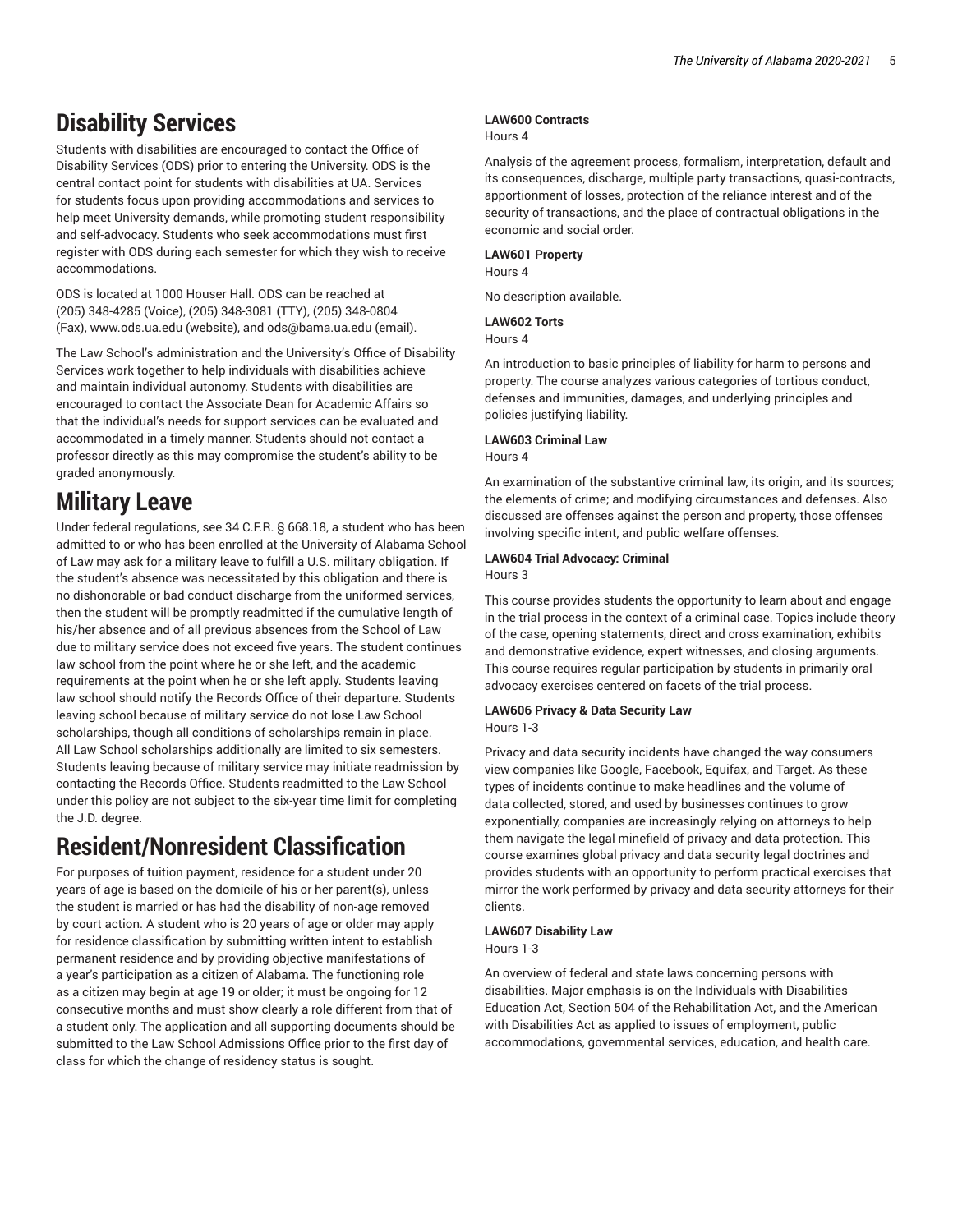## **LAW608 Civil Procedure**

#### Hours 4

A survey and evaluation of the stages of a civil lawsuit: (1) the preliminary stage, including considerations relevant to choosing litigation over self-help, private settlement, or arbitration, to identifying and choosing among available forums, and to acquiring jurisdiction over parties; (2) the pleading stage, including familiarization with the procedures and devices relating to commencement of an action, service of process, and motion practice before trial; (3) the discovery stage, encompassing familiarization with the procedures and devices available to the parties to inform themselves fully of the evidence and sources of evidence relevant to the lawsuit; (4) the trial stage, including familiarization with the pretrial conference, the steps of the trial process from voir dire through the entry of judgment, and the motions available at and after trial; and (5) the appeal stage, including an examination of the concept of appealability, a survey of alternative means of review, and an introduction to the rules on appeal.

# **LAW609 Constitutional Law**

## Hours 4

The problem of interpretation and enforcement of the written Constitution of the United States and the nature of judicial supremacy are analyzed in their historical and modern contexts. The three branches of government and their interrelationships are considered, together with the nature of the federal system. The nature, sources, interpretations, and scope of the federal powers are considered, with special attention given to the commerce power. The Bill of Rights and the 13th, 14th, and 15th Amendments to the U.S. Constitution are especially considered.

# **LAW610 Legal Research/Writing**

Hours 1-2

The students' goal in this course is to learn how to convey a legal analysis of a problem in a written form that adheres to the conventions of the legal profession. They learn how to write legal analysis while preparing two drafts of a legal memorandum for which no research is required. Simultaneously students learn how to research legal problems by touring the library and completing research exercises. Finally, students apply what they have learned by interviewing a client, performing research on the client's legal problem, and drafting a legal memorandum concerning the matter.

# **LAW611 Advanced Legal Research** Hours 2-3

This course teaches students how to research sophisticated tax law issues using the three main tax law databases. The first is Bloomberg Law which previously had a separate platform, BNA with its portfolios. Second, "Cheetah" is a product made available by Wolter Kluwer (formerly " CCH Intelliconnect"). The third digital platform for researching tax issues, is Thomson Reuter's "RIA Checkpoint." Students will not only learn the methodology for researching using the respective databases but also learn the various resources available within databases.

# **LAW614 Democratic Institutions Seminar**

## Hours 1-3

In this course, students will study legal tools to strengthen and defend democratic government in the United States, and particularly, the role that lawyers can play in their communities in this regard. We will explore institutions, like the rule of law and free press that are intended to promote freedom, through readings that engage core themes. Active participation in each week's class discussion is a central requirement of the seminar. Students must fully engage with the reading and prepare in advanced to discuss the nuances of scholarly and legal materials we will review, along with current opinion pieces and even fiction. Each student will be assigned to lead one in-class discussion.

# **LAW618 Montgomery Externship**

Hours 10-12

The Montgomery Externship is a full-time, semester-in-practice field placement course. Students will work at a government agency or nonprofit organization in Montgomery, Alabama for one academic semester. By working full-time in a legal setting, students will have the opportunity to engage in meaningful work, learn first-hand about professionalism and ethics, and gain new legal skills. An attorney supervisor will provide direction and feedback to the student extern. The student will also submit reflective essays to the law school's Director of Externships, who will provide additional feedback.

# **LAW622 Oil And Gas Law**

Hours 2-3

This course covers both general and Alabama law applicable to ownership and conservation of oil and gas. The course emphasizes private property and contract law concepts that are unique to oil and gas law and that govern the relationships among landowners and oil companies involved in exploration, production, and marketing of oil and gas. Administrative law aspects of federal and state oversight of oil and gas development are also addressed. Students are introduced to fundamental oil and gas legal terms, the concepts involved in private mineral ownership, the different types of interests that may be created in the oil and gas estate, conveyancing and title issues, state oil and gas administrative regulations, and the basic principle of the oil and gas lease under which wells are drilled and produced.

# **LAW624 Select Prob Criminal Law**

Hours 1-3

This is an advanced course devoted to the study of substantive and/or procedural issues in criminal justice.

## **LAW625 Spec Prob Internatl Law**

Hours 1-3

Special Problems in International Law.

# **LAW626 Special Topics in Law**

Hours 1-4

Courses designated as Special Topics explore in depth an area of law that is not sufficiently covered by other courses in the curriculum.

# **LAW627 Advanced Legal Research**

Hours 2-3

This course provides students with an opportunity to learn legal resources and research methodology more comprehensively than is done during the first-year Legal Research course.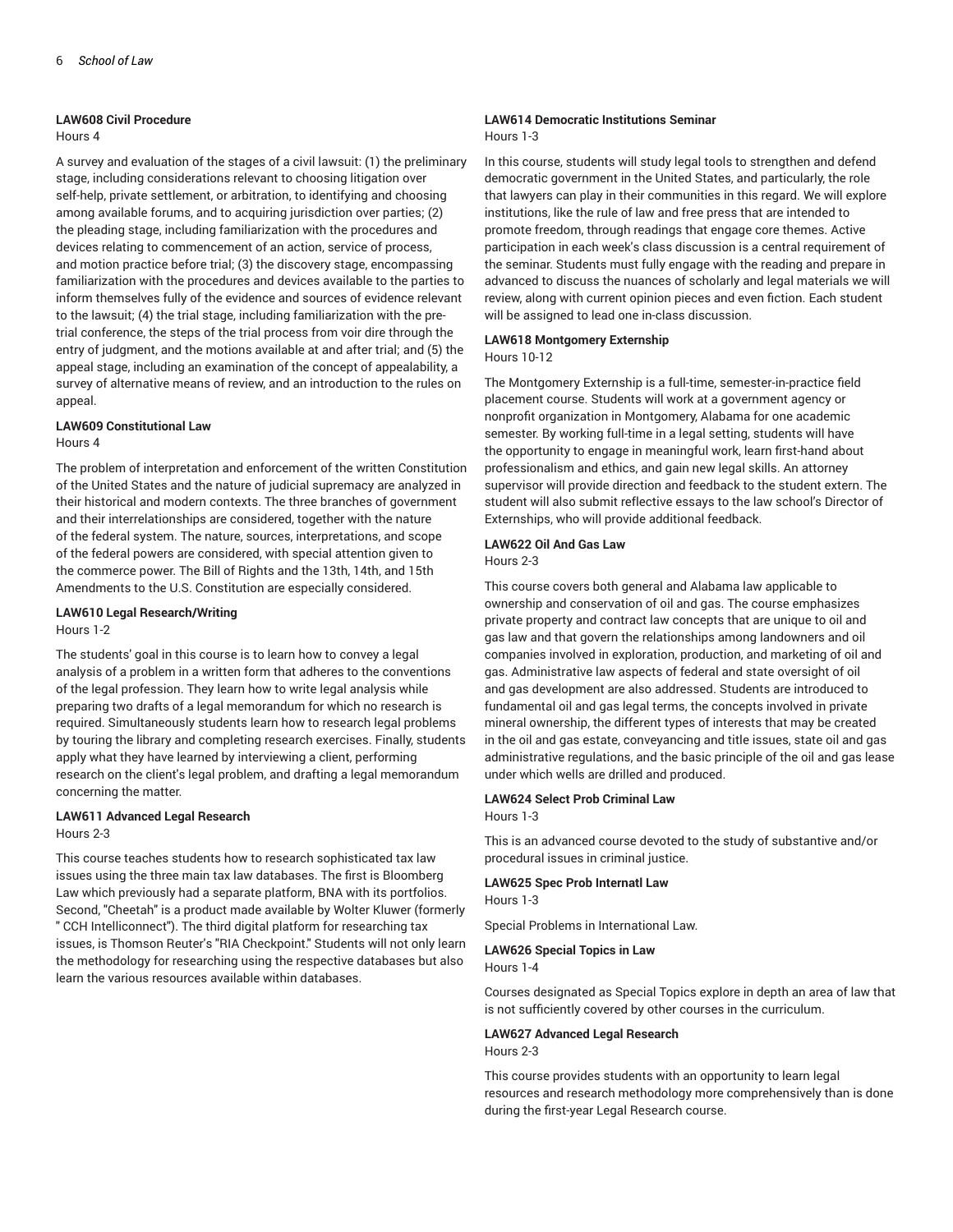#### **LAW628 Consumer Protection**

Hours 2-3

A survey of state and federal consumer protection law. Topics treated include fraud, unfair or deceptive sales practices, consumer credit, insurance, leases, and consumer protection in payment systems. Federal laws examined include Truth in Lending, the Fair Debt Collection Practices Act, the Fair Credit Reporting Act, RICO, and the regulation of consumer credit practices by the Federal Trade Commission. Class action litigation and arbitration are also studied.

#### **LAW629 Trial Advocacy Competn Team** Hours 1-3

Enrollment is limited to members of the teams involved in the national trial advocacy competitions. Prerequisite: Trial Advocacy Competition Class (LAW 728).

# **LAW630 Adv Constitutional Law**

Hours 1-3

This is an advanced course covering topics not covered in LAW 609(Constitutional Law) and of particular importance in the modern age. Illustrative topics include governmental regulation of the mass media and other questions regarding free expression; the emerging right of privacy; limitations on the arbitrary exercise of governmental and quasi-governmental power; and the role of state constitutional law in the resolution of modern societal problems.

# **LAW631 Workplace Law**

Hours 1-3

This course provides an introduction to federal, state and common law rules that govern employment other than anti-discrimination rules. Topics covered may include employment contracts, the at-will doctrine, employee privacy, worker safety rules, wage and hour regulations, workers compensation, arbitration of disputes and collective bargaining.

#### **LAW632 Sexuality and the Law** Hours 1-3

This course examines the legal regulation of human sexuality. Topics covered may include: the history of legal and social treatment of non-traditional sexual orientations, constitutional protections for sexual minorities, government regulation of sexual conduct, legal recognition of same-sex and other alternative relationships, polygamy, parent-child relationships in non-traditional families, discrimination according to sexual orientation in employment, public services or public accommodations, sexual expression and freedom of association.

**LAW633 Gender And The Law**

Hours 2-3

*No description available*

## **LAW634 Externship**

Hours 2-6

.

Placements are available for selected students in district attorneys' and other public sector offices. There are also a limited number of judicial placements available in the summer program. Students work full-time for six weeks. They observe and participate in pre-trial preparation, conferences, hearings, and trials. The course includes classroom sessions plus a written journal. Pass/D/Fail.

# **LAW635 Children's Rights**

### Hours 2-3

This course explores the legal basis of the emerging children's rights movement. The appropriateness of state intervention to protect children from abuse or neglect and to ensure adequate parenting and services such as medical care are among the areas covered. In addition, the juvenile justice system and its appropriate goals are discussed.

#### **LAW636 Prob In Civil Procedure** Hours 1-3

This course focuses on specific topic not reached, or not studied in depth, in the first-year civil procedure course. The topics to be studied will vary with the professor teaching the course and will be announced.

#### **LAW637 Advanced Evidence** Hours 2-3

This course, dealing largely with evidence at trial, is more practical than theoretical. Students are expected to apply general concepts of evidence to the resolution of actual trial problems. A premium is placed on the development of the student's ability to articulate multiple grounds for both making and meeting objections to evidence.

## **LAW638 Political and Legislative Writing** Hours 1-3

This course examines the growing role of private sector lawyers and non-lawyers in the creation and implementation of federal policy. The immense size and scope of the federal government and the increasing pace of regulation within the American economy has made the role of contract lobbyists more omnipresent and structured than ever before. In short, with a trillion and a half tax dollars collected and redistributed every year, there are a lot of winners and losers associated with this collection and redistribution. The regulatory tinkering with the rules associated with participating in the11 trillion US economy also produces winners and losers, sometime on a vast scale. This class will explore the myths and the realities of promoting federal policy positions for private industry.

#### **LAW640 Alabama Civil Practice & Procedure** Hours 1-3

The focus of this course will be the interpretation and application of those rules in the Alabama Rules of Civil Procedure that civil litigators regularly encounter in their practice. Special attention will be paid during the course to the most recent decisions by the Alabama Supreme Court and the Alabama Court of Civil Appeals addressing civil procedure issues. As time permits during the semester, we may discuss some specific procedural aspects of particular kinds of civil lawsuits, such as wrongful death actions and workers' compensation case.

# **LAW641 Tax Procedures**

Hours 2-3

This class will examine the procedural laws governing the administration and enforcement of federal, state, and local taxation. This will include such topics as returns, assessments, tax litigation, penalties, and administrative procedures.

Prerequisite(s): LAW 643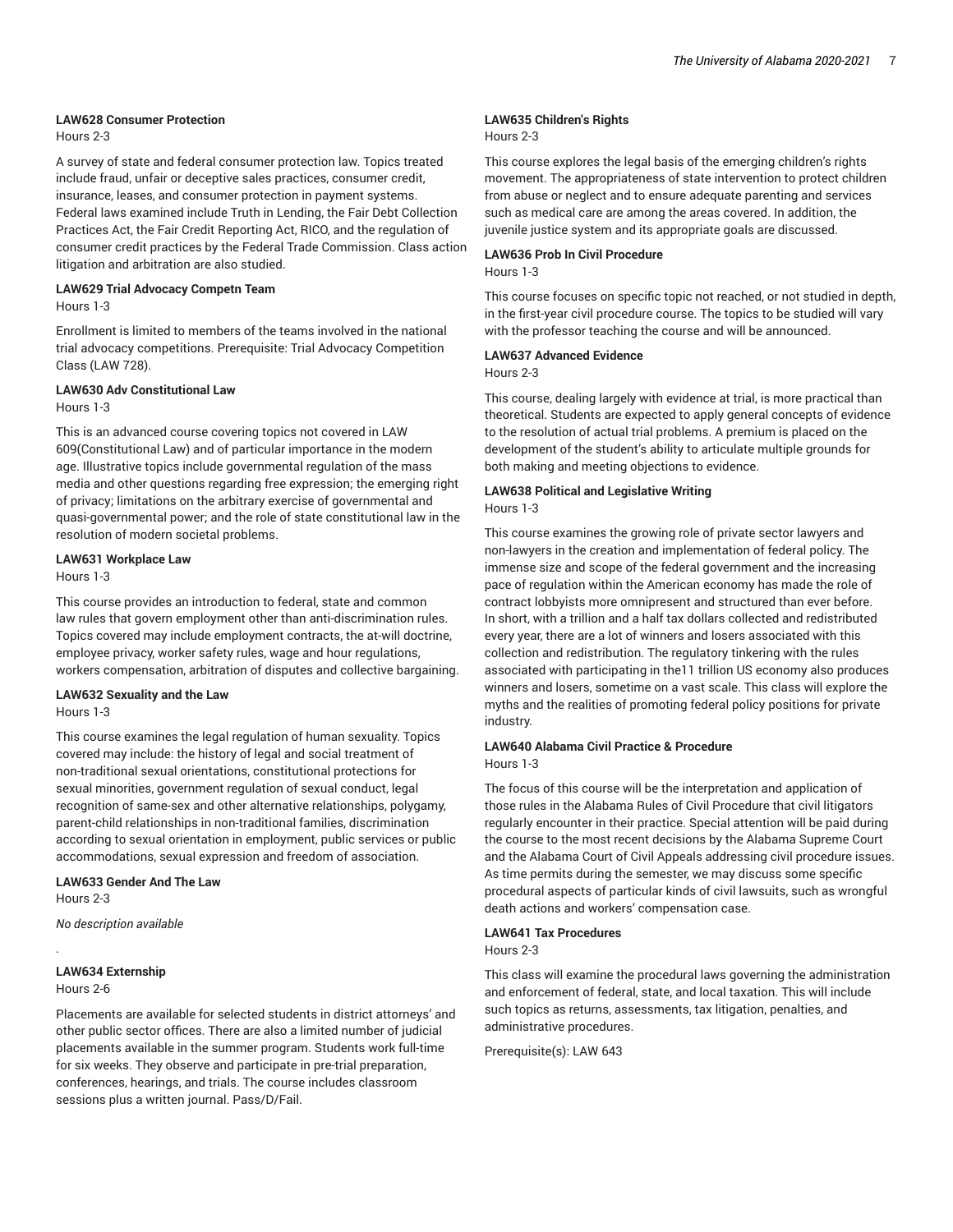### **LAW642 Evidence**

## Hours 3

This course introduces students to the traditions, principles, policies, concepts, sources of law, and professional (and unprofessional) attitudes that form the heart of an attorney's life in the courtroom. Students will become familiar with Alabama and federal rules of evidence, both as present law and as examples of the rules forming the contemporary American law of evidence. Among the topics examined are: relevance; hearsay; procedures for admitting and excluding evidence; the calling, competence, and impeachment of witnesses; opinions and expert testimony; authentication of writings and identification of things; the original writing rule; and evidentiary privileges.

# **LAW643 Personal Income Tax**

#### Hours 3

This course covers the Internal Revenue Code of 1986, emphasizing the fundamental rules dealing with the federal income tax action of individuals.

## **LAW644 Decedents Estates Trusts Plan** Hours 3-4

An introductory study of the process, law, drafting techniques, and concepts employed in intergenerational wealth transfer. The subject matter embraces material traditionally taught in courses on wills, intestate succession, trusts, and fiduciary administration as well as introductions to the law of future interests, powers of appointment, and estate and gift taxation.

## **LAW645 Business Organizations**

Hours 1-3

A study of the basic legal problems concerning the organization, management, operation, and liquidation of the major business entities in the United States, emphasizing general partnerships and corporations. Topics include the fiduciary duties owed by the participants, the relationship between ownership and control of the enterprise, and problems associated with limited liability protection for the owners of the enterprise.

## **LAW646 The Law of War**

Hours 1-3

This course will cover international humanitarian law, or the jus in bello. This is the body of international law governing armed conflict, including the chocie of means and methods of warfare, proportionality in the use of force, and the protection of non-combatants.

## **LAW647 Federal Estate And Gift Tax**

Hours 2-3

An introduction to the tax aspects of basic estate planning. Topics include federal taxation of inter vivos transfers, revocable and incomplete transfers, exclusions, the unified estate tax credit, and the correlation between income and estate taxation. Also covered are the federal taxation of property owned at death, jointly held property, property transferred within three years of death, retained life estates, life insurance, and powers of appointment; marital and charitable deductions; federal estate tax credits, deductions, and exemptions; and valuation problems.

Prerequisite(s): LAW 643 and LAW 644

# **LAW648 Legal Research/Writing II**

#### Hours 2

This course focuses on teaching students to think and write persuasively as they learn to write an appellate brief. Students write multiple drafts of the brief and receive extensive feedback. Students also develop the skill of oral argument.

# **LAW649 Moot Court Competition - Legal Research and Writing** Hours 1

Advanced brief writing and oral advocacy at the appellate level. This course is open to participants in the John A. Campbell Competition.

## **LAW651 Special Problem Legislat**

Hours 1-3

A specialized in-depth examination of current issues involving legislation. This course focuses on one or more specific topics.

#### **LAW652 Race and the Law**

#### Hours 2-3

The course addresses the racial and legal history of the major racial groups in the U.S., including African Americans, Native Americans, Latinos, Asian Americans, and Whites. As well, the course includes competing definitions and understandings of race and racism; the legal system's contribution to the construction of race; race, sexuality, and the family; race and popular culture; crime; racist and antiracist speech and expression; and responses to racism, including resistance, coalitions, and healing.

#### **LAW653 Adv Civil Procedure** Hours 2-3

This is a general follow-up course to the first-year civil procedure course. It studies multiple procedural topics, such as preclusion, party-choice, joinder and appeals that are not studied in depth in the basic course. Generally offered every year or every other year.

# **LAW654 Spe Aspects Of Fam Law**

Hours 1-3

A specialized in-depth examination of current issues involving family law. This course focuses on one or more specific topics.

# **LAW655 Immigration Law**

Hours 2-3

Survey course on United States law on Immigration and Nationality, as well as underlying Policy, with a focus on actual immigration law practice as well as current political and legal development in immigration law and policies. The course covers recent trends in immigration law along with fundamental concepts. The primary focus is business and family immigration, but removal, asylum and refugee issues are covered.

# **LAW656 Moot Court Board**

Hours 1-2

Limited to members of the John A. Campbell Moot Court Board.

#### **LAW657 Moot Court Intersch Comp Team** Hours 1,2

Limited to moot court competition teams who (1) participated in the Campbell Moot Court Competition or (2) have an advisor for the competition team who is a member of the full-time faculty and received approval for academic credit for participating on the interscholastic team from the Faculty Curriculum Committee.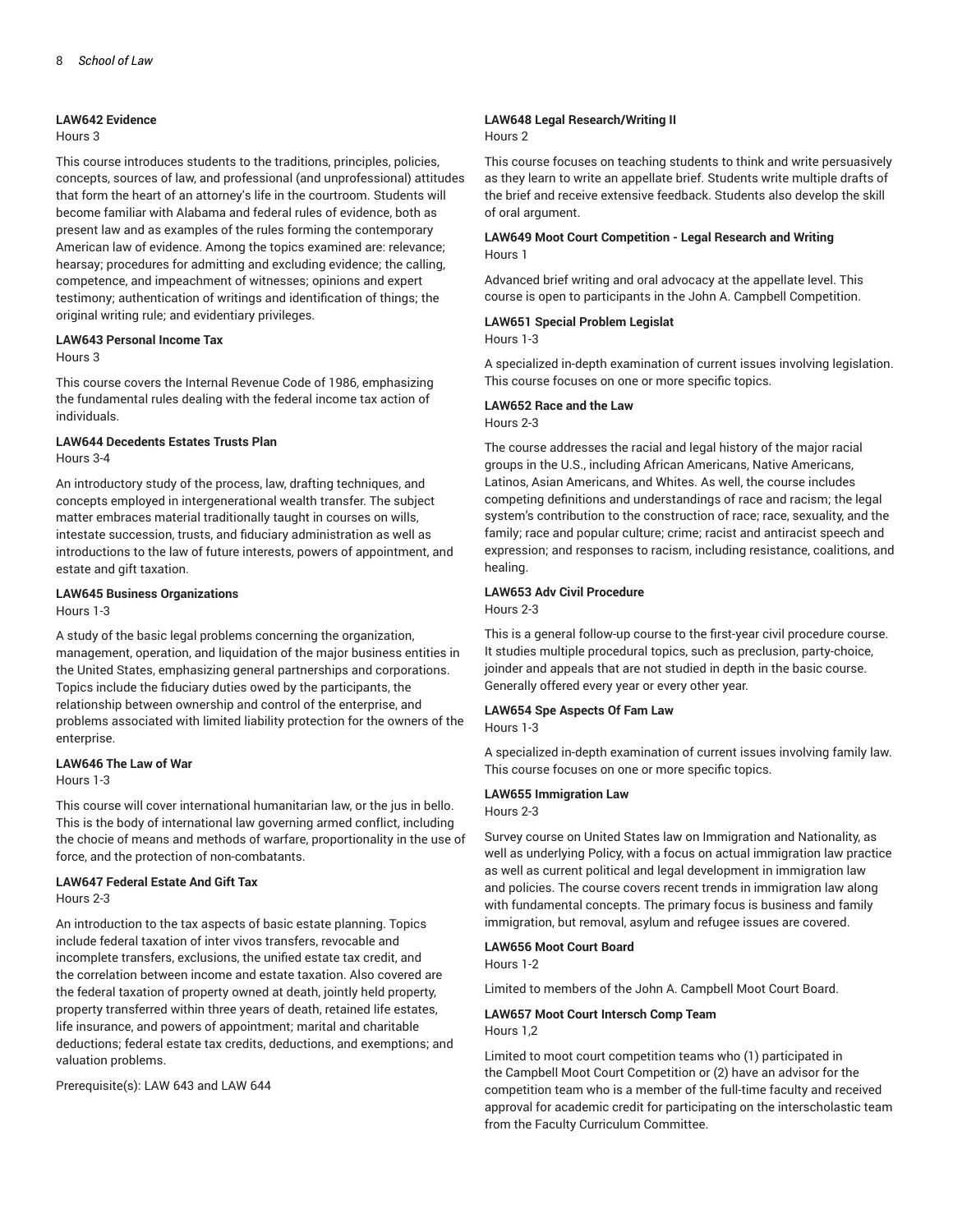#### **LAW658 Law And Psychology Review I**

Hours 1

Limited to students who submit a publishable article to the Law and Psychology Review Journal.

# **LAW659 Law Psychology Review II**

Hours 2

Limited to the editor-in-chief, managing editor, executive editors and managing board of the Law and Psychology Review.

# **LAW660 Legal Profession**

#### Hours 3

This course is designed to investigate and describe the professional environment of the American lawyer. What lawyers do; competition, admission, and educational standards; and bar associations and other bar-related groups are examples of the subject matter discussed. The student studies the efficacy of professional rules and customs from a historical, economic, and sociological viewpoint.

#### **LAW661 Payment Systems**

#### Hours 2-3

This course focuses on Articles 3 and 4 of the Uniform Commercial Code, as well as debit cards, credit cards, and electronic fund transfers.

## **LAW662 Secured Transactions**

Hours 2-3

This course focuses on commercial and consumer financing against personal property collateral under UCC Article 9 and on general credit law principles.

# **LAW663 Pretrial Advocacy: Civil**

Hours 3

This course provides students the opportunity to learn about and engage in the pretrial process in the context of a civil lawsuit, including investigating facts, drafting pleadings, conducting and opposing discovery, and arguing dispositive motions. This course requires regular participation by students in written and oral advocacy exercises.

# **LAW664 Trial Advocacy: Civil**

Hours 3

This course provides students the opportunity to learn about and engage in the trial process in the context of a civil lawsuit. Topics include theory of the case, opening statements, direct and cross examination, exhibits and demonstrative evidence, expert witnesses, and closing arguments. This course requires regular participation by students in primarily oral advocacy exercises centered on facets of the trial process.

# **LAW665 Clinical Program**

## Hours 1-6

Law clinics help second and third-year students develop the tools they need to serve clients, the profession, and society. All of the law school's law clinics have dual goals: to provide hands-on training in the professional skills and values needed for the successful, ethical practice of law and to provide free legal assistance to needy residents and nonprofit or governmental organizations in Alabama. Training in professional skills and values is accomplished by placing the law clinic student, as much as possible, into the role of attorney on the case under the close supervision of experienced law school faculty. Thus, with the client's consent and as allowed under the state's student practice rule, students are the primary or "first chair" attorneys on most cases. As student attorneys, they are given responsibility for client interviewing and counseling, case planning and management, factual investigation, legal research, drafting pleadings, briefs and other legal documents, negotiations, alternative dispute resolution, settlement, and trial and appellate advocacy. In the process of taking responsibility for actual cases, students move from observers to participants in the legal system and learn to integrate substantive law, procedures, and ethics with the professional skills needed for all aspects of their professional lives. Clinics help students develop the self-confidence needed to practice effectively in a competitive, fast-paced field. Clinics also assist students in understanding and fulfilling their ethical obligations as attorneys.

## **LAW666 International Trade and Investment Law** Hours 1-3

This course will cover the law and theory of the World Trade Organization and its associated treaties, particularly including the General Agreement on Tariffs and Trade. It will also cover sources of international law regulating cross-border investment, including bilateral investment treaties. It will further cover international arbitration as a dispute resolution mechanism commonly used in the context of international investment disputes.

# **LAW667 Conflict Of Laws**

Hours 3

This course deals with the difficult task of choosing the substantive and procedural law that should govern and dispute or transaction when the law of more than one jurisdiction might apply. The standards governing this choice of law derive from the federal constitution, federal and state statutes and common law. The topic of personal jurisdiction also is considered.

## **LAW668 Complex Litigation**

Hours 2-3

Students learn how the federal rules, particularly in the complex litigation area, can become instruments of policy. Topics include class actions and multi-district litigation.

## **LAW669 Introduction to Remedies**

Hours 2-3

An introduction to remedies in civil litigation focusing on damages, restitution and equitable remedies in a variety of contexts. The course surveys the principles of compensatory and exemplary damages including measurement of injury and limitations on monetary relief, the availability of equitable and restitutionary relief, and the interplay among types of remedies.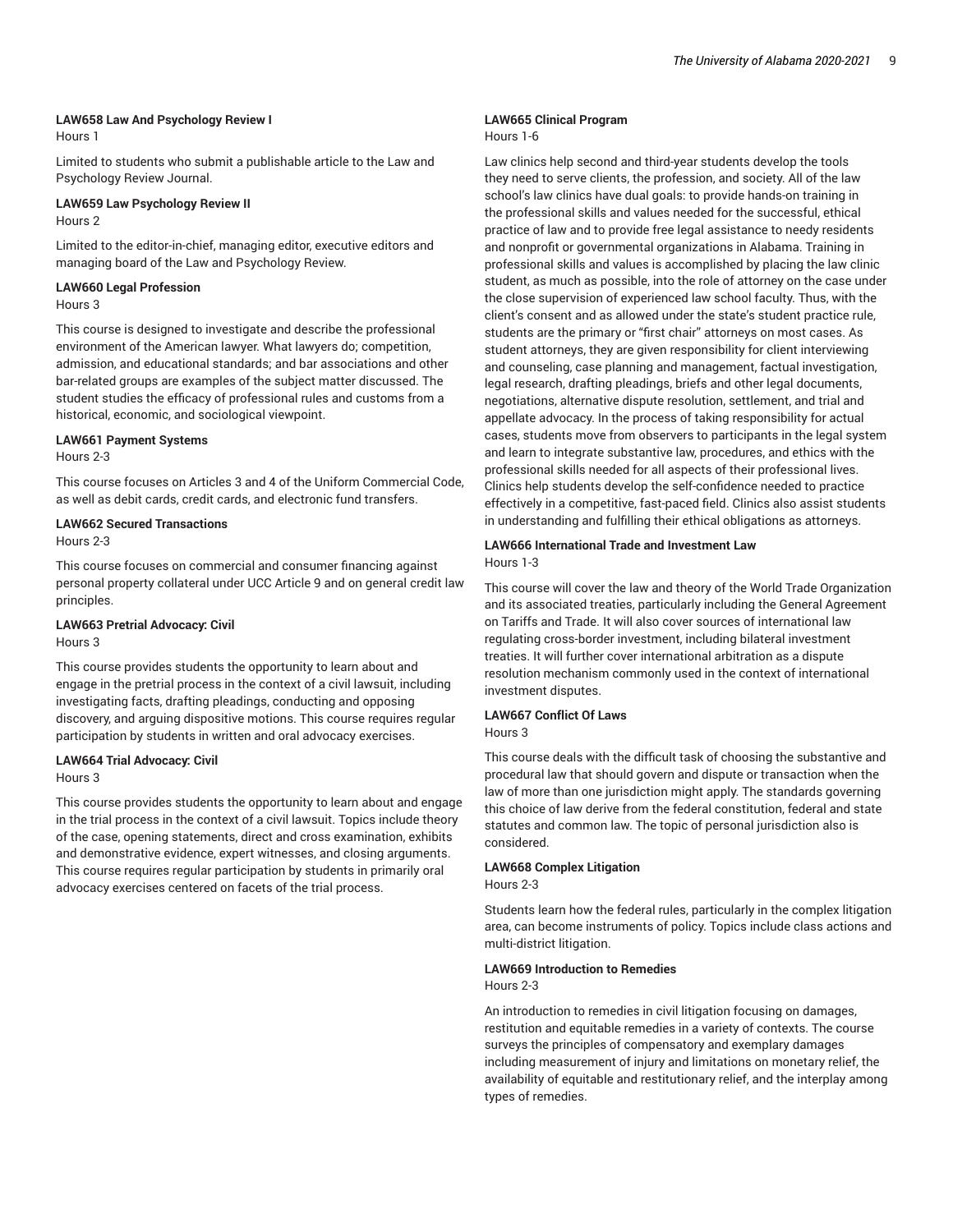#### **LAW670 Federal Jurisdiction**

# Hours 1-3

This course is an in-depth study of federal jurisdiction, including the interplay between federal and state courts. Topics covered include federal question, diversity, supplemental, and removal jurisdiction as well as justiciability issues such as standing, ripeness, and mootness. Both the ability and obligation of state courts to provide a forum for Federal actions will also be explored along with a review of when and how state court decisions are reviewed by federal courts. This course will be useful to any law student, but it will be particularly rewarding to students interested in litigation and judicial process and to those aspiring to be law clerks for federal judges.

# **LAW671 Interntl Bus Transacns**

#### Hours 2-3

This course concentrates on developing transaction skills in an international context but applicable to all business settings, foreign and domestic; emphasis is on commercial analysis, deal structuring and documentation, with the laws and instruments of international commerce discussed as they are encountered. LAW 645 Business Organizations is recommended but not required to be taken. Open to MBA students.

# **LAW673 Pretrial Advocacy: Criminal**

## Hours 3

This course provides students the opportunity to learn about and engage in the pretrial process in the context of a criminal case, including investigating facts, examining the grand jury and indictment process, handling preliminary hearings and bond issues, and arguing pretrial motions. This course requires regular participation by students in written and oral advocacy exercises.

#### **LAW674 Family Law I**

#### Hours 1-3

This course covers subjects related to various aspects of family law, including illegitimacy, marriage, family relations such as support and property rights, guardianship, adoption, termination of marriage, and custody.

#### **LAW675 Insurance**

#### Hours 2-3

This course is a study of fundamental legal principles relating to various types of first-party and liability insurance contracts, focusing on property, life, health, automobile, and commercial and professional liability policies. Topics include rules of insurance contract construction; doctrines governing applications for insurance and representations made by the applicant; statutory and administrative regulation of insurance; and various issues arising in particular types of insurance.

#### **LAW676 Labor Law**

Hours 2-3

This course is about labor union activities and other forms of concerted activity. It focuses upon an employee's right to form or join a union and the right to refrain from such activities. The course covers the representational and unfair labor practice provisions of the National Labor Relations Act, including the formation of a labor organization and negotiations and administration of collective bargaining agreements.

# **LAW678 Military Law**

#### Hours 2-3

Deals with the nature and sources of military law; relationship of civil and military authorities; the Uniform Code of Military Justice; organization, functions, and procedures of courts-martial; rights and status of military personnel; martial law; laws of war; and international treaties and agreements affecting U.S. and other armed forces.

#### **LAW679 Real Property Security** Hours 2-3

Students in this course study real property security transactions, including mortgages and similar land financing transactions, as well as the various types of liens on real property. The course also provides a broader look at the lending industry and financing policies.

#### **LAW680 Law & Popular Culture Seminar** Hours 2

This course explores the role of lawyers and legal institutions as depicted

# in popular culture, with a particular emphasis on film. **LAW682 State Governmental Affairs Externship**

Hours 2-6

Gain knowledge of the state governmental affairs system by working in the appropriate placement site full-time (40 hours/week)for one of the two six-week summer externship sessions.

#### **LAW683 Administrative Law**

Hours 2-3

This course is the Civil Procedure of the administrative state. Focusing primarily upon federal law and federal agencies, the course introduces students to the processes of law making and law application by the administrative agencies of the executive branch and their control by the federal courts, Congress, and the President. The course covers the basic tools used by agencies rules making and adjudication, as well as the procedural and substantive rules that limit and guide the use of these tools. Special attention is given to the scope of judicial review, access to judicial review, the separation of powers, due process, and freedom of information.

# **LAW684 Antitrust Law**

Hours 2-3

A study of federal laws intended to preserve a competitive marketplace. Topics for discussion include price fixing, restraints of trade, refusals to deal, monopolizing, and tying.

# **LAW685 Business Planning**

Hours 1-3

Application of laws relating to unincorporated and incorporated business organizations and the federal income taxation of such organizations in the context of business planning and counseling situations. The course is based on a series of problems involving common business transactions that present business organization and tax issues for analysis and resolution.

Prerequisite(s): LAW 643 and LAW 645

Prerequisite(s) with concurrency: LAW 689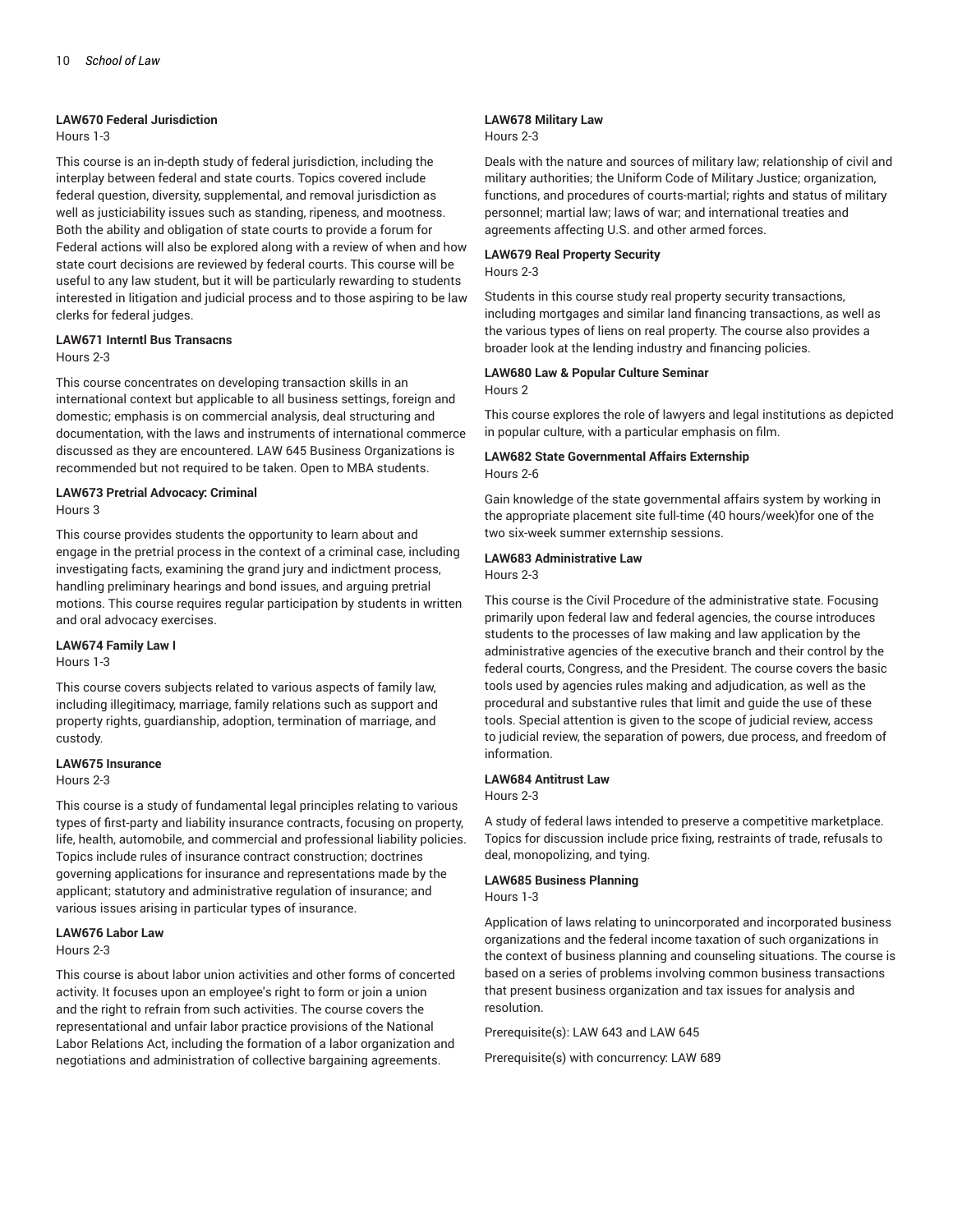## **LAW686 Law In The United States**

Hours 2-3

To introduce International Law Students to the basic structure, characteristics and operation of the legal systems of the United States. To provide an introduction to legal methodology and an overview of several major fields of substantive law in the United States.

#### **LAW688 Law Office Practice**

# Hours 1-3

Much of a lawyer's work, particularly that of a general civil practitioner, is outside of the court room. This course provides the opportunity to draft documents for adoptions, estates, real estate, business entities, divorces, and conservatorships. It further exposes the student to the business of law practice as fee setting and malpractice prevention.

#### **LAW689 Income Tax Busn Entities**

Hours 2-3

Basic survey of tax issues in the formation, operation, and liquidation of C and S corporations and partnerships. Other recommended courses: Business Organizations (LAW 645).

Prerequisite(s): LAW 643

# **LAW690 Water Law**

Hours 2-3

The laws governing ownership of water contained in rivers, creeks, lakes, aquifers, and the like have been hugely important in the American West since the pioneer days. Only in the last twenty years, however, have such laws gained attention in the Eastern states. Water law comprises the laws governing ownership of flowing water, groundwater, and the land underlying water. This class will cover water law in both the Western and Eastern American legal regimes and in international law and will touch on many areas of the law that intersect with water law, including Indian law, constitutional law, and federal jurisdiction. Students will also study emerging political issues in the control of what is perhaps the world's most important resource.

# **LAW691 Construction Law**

Hours 2-3

This course will help students to recognize the variety of legal issues and problems that can confront owners, contractors, subcontractors, and suppliers during the construction process and to understand and analyze those issues and problems so that they are able to provide reasonably valuable advice and guidance to clients involved in the construction process.

#### **LAW692 Products Liability**

Hours 2-3

A general survey of sources, development, and limits of American laws providing compensation for injuries caused by defective products. Focuses on theories of liability, including negligence, misrepresentation, warranty, and strict tort liability under Restatement 2d and 3d of Torts.

#### **LAW694 Land Use Planning**

Hours 2-3

This course is concerned primarily with governmental regulation of the use of land. Consideration is given to the historical background of land use controls, contemporary zoning and subdivision regulation, constitutional limitations on land use regulation, specific problem areas such as referenda, consistency, and exclusionary zoning. Urban revitalization, eminent domain, and environmental regulation are involved in the study.

# **LAW696 Health Care Law**

#### Hours 2-3

Survey of the work of the health care lawyer, providing an overview of health care policy; the structure of the institutions through which health care is provided; and health care finance and regulatory issues specific to the health care industry. Some of the legal topics covered include licensure, certificate of need, medical malpractice, antitrust, ERISA, restrictions applicable to tax exempt organizations, restrictions on patient referrals, access to care, medical malpractice, managed care liability, medical staff privileges, managed care credentialing, and insurance regulation.

## **LAW697 Worker's Compensation**

### Hours 2-3

This course is a detailed analysis of Alabama Workers' Compensation law including practicals of how to handle a workers' compensation case from both the plaintiff and defense perspective. Detailed coverage given to meaning of "injury by accident," "arising out of and in the course of employment," compensation benefits, medical benefits, vocational benefits, calculation of benefits, and other issues relating directly to workers' compensation. General coverage given to other issues including third-party actions, retaliatory discharge claims, subrogation, and issues peripheral to the workers' compensation case.

#### **LAW698 Latinos and the Law**

Hours 3

This three-credit course would begin with several weeks coverage of the legal histories of the three largest Latino groups -- Mexican-Americans, Puerto Ricans, and Cuban-Americans -- then proceed to topics such as legal status, naturalization and citizenship; culture and identity; language rights; education, including the rights of the undocumented; immigration; cultural stereotypes and the media; workplace issues and discrimination; Latina feminism; and rebellious lawyering and resistance.

# **LAW700 Appellate Advocacy**

Hours 1-2

This course is designed to examine all avenues of appellate advocacy, both state and federal, with a primary emphasis on the art of argument. While argument in trial courts and other venues will be addressed, the emphasis of those topics will be on the creation or presentation of a record for appellate purposes. The course features numerous exercises, both oral and written, and student participation in those exercises is required.

#### **LAW701 Equit Extraord Remedies**

Hours 2-3

Equitable remedies, such as injunctive relief and other basic principles of equity, are surveyed. This course demonstrates how the law of equity may be applied to other areas of substantive law, such as torts, contracts, and property.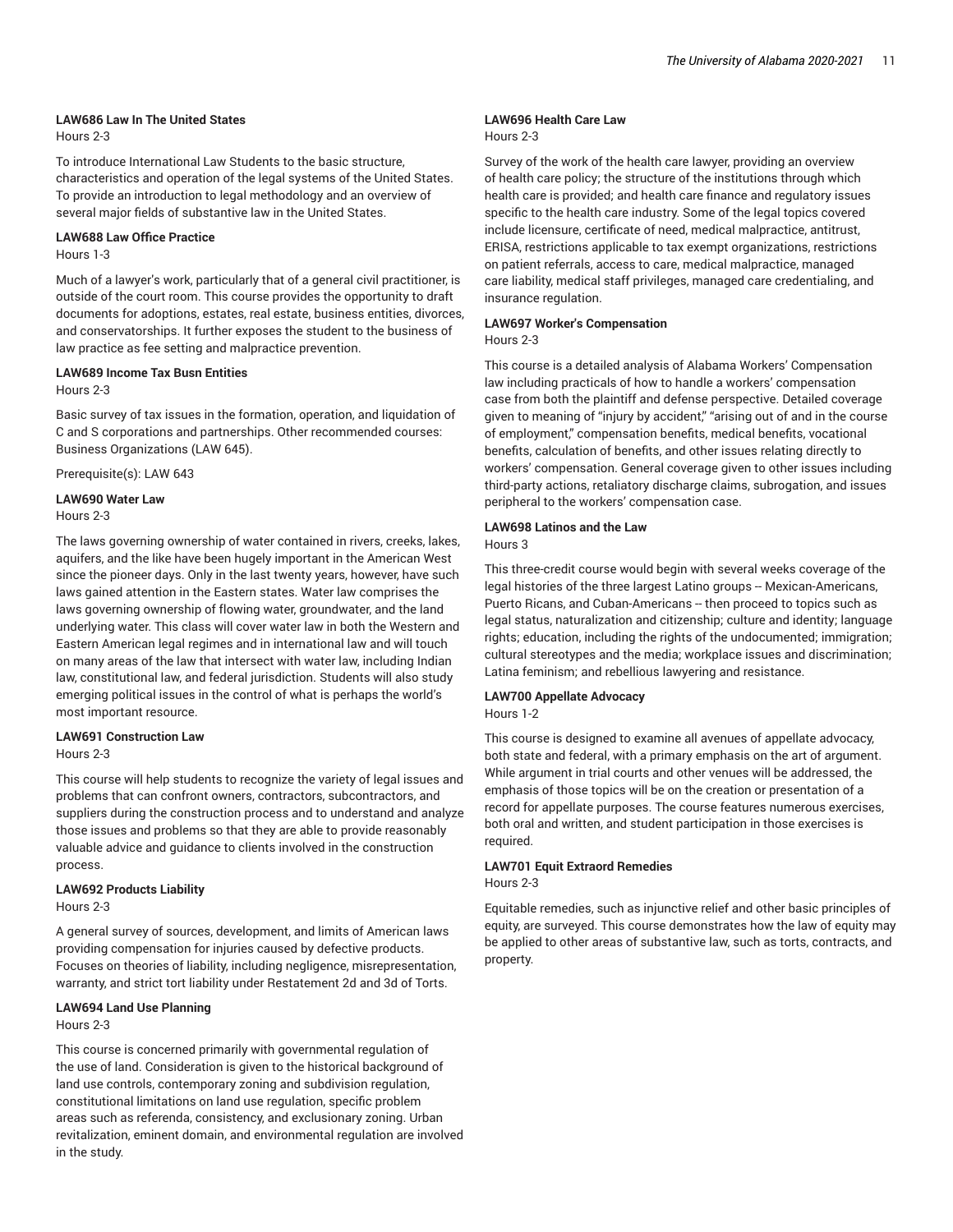#### **LAW702 Environmental Law I**

# Hours 2-3

This course provides a thorough introduction to two basic forms of environmental legislation: the use of environmental planning (environmental impact assessment) as a technique for protecting the environment, and the use of traditional command-and-control regulation as a mechanism for pollution control. Attention is also given to the pros and cons of using effluent taxes and market incentives as additional or alternative regulatory mechanisms. The National Environmental Policy Act, the Clean Water Act, and the Clean Air Act are analyzed comprehensively. Special attention is given to questions of statutory interpretation, legislative history, judicial review, and enforcement of environmental standards. Also addressed are such topics as pollution prevention, the Endangered Species Act, and the protection of environmentally sensitive ecosystems like wetlands.

#### **LAW703 Corp Mergers Acquisitns**

## Hours 1-3

This course covers the basic corporate law aspects of corporate mergers and acquisitions. The advantages and disadvantages of various acquisition forms, such as mergers, asset acquisitions, stock purchases, and tender offers, are discussed. Significant focus is given to the duties of the board of directors of the selling company, including the duties of the board in both negotiated and hostile acquisitions. Anti-takeover devices are considered, and securities law issues are surveyed.

# **LAW705 Altern Disput Resolutn**

Hours 2-3

This course surveys alternatives to trial, including negotiation, mediation, and arbitration.

## **LAW706 White Collar Practice**

## Hours 1-5

Substantive law in the area of business crimes and torts will be covered. These inlude conspiracy, mail and wire fraud, RICO, money laundering, false claims and corporate criminal liability. Procedural issues arising from white collar crime will also be covered.

#### **LAW709 Securities Regulation**

Hours 1-3

A basic course in the federal regulation of securities, emphasizing disclosure and other requirements for initial public offerings, exemptions from these requirements, and the antifraud rules, including insider trading. The course will also consider securities regulation on the state level.

Prerequisite(s): LAW 645

#### **LAW710 Public Internatl Law** Hours 1-3

This is an introductory survey course in the legal principles governing the conduct of nations with each other and with individuals. Contemporary problems are examined in the light of those principles. This course does not address regimes governing international trade, which are the subject

of a separate course (LAW 666 International Trade Law).

# **LAW711 Higher Ed And The Law** Hours 2

An exploratory survey of the ways in which various facets of higher education, in both public and private institutions, are subject to the legal process. Topics may include students' rights and responsibilities; and internal and external authority with respect to such issues as curriculum, admissions, discipline, free expression, and athletics.

## **LAW712 Law Review I**

Hours 1

Limited to members of the Alabama Law Review.

#### **LAW713 Introduction to the Study of Law** Hours 1

Introduction to the Study of Law is a one-credit, required course for students taking Contracts I in Summer 2015. This class introduces students to the study of law. It is designed to give you the knowledge and skills that will prepare you for your other first-year courses. Topics covered will include an overview of the American legal system, legal methodologies, legal concepts, and the role(s) of law students and lawyers.

#### **LAW714 Information Privacy Law** Hours 2-3

This course seeks to understand how courts and legislatures have sought to protect information privacy in light of emerging social and technological changes. This course will examine various challenges to information privacy, including domestic surveillance, social networking, and big data accumulation. Information privacy is an increasingly important area of law, as businesses across the country regularly seek advice from lawyers on privacy issues. This course will focus on information privacy in various areas of law, including torts, constitutional law, and statutory law.

#### **LAW715 Judicial Opinion Drafting** Hours 2

This course is designed to introduce students to the duties and responsibilities of judicial clerkships. This course involves writing bench memoranda and draft opinions at both the trial and appellate levels.

# **LAW716 Law Review V**

Hours 2

Credit is limited to the Editor in Chief, Managing Editor and Executive Editors of the Alabama Law Review Journal.

## **LAW717 Jurisprudence**

Hours 1-3

This course addresses foundational questions about the sources, content, and structure of law; the relationships between law and morality; and the ultimate values of legal systems, including justice and equality. Readings vary from year to year, but typically include cases as well as selections from prominent political and moral philosophers.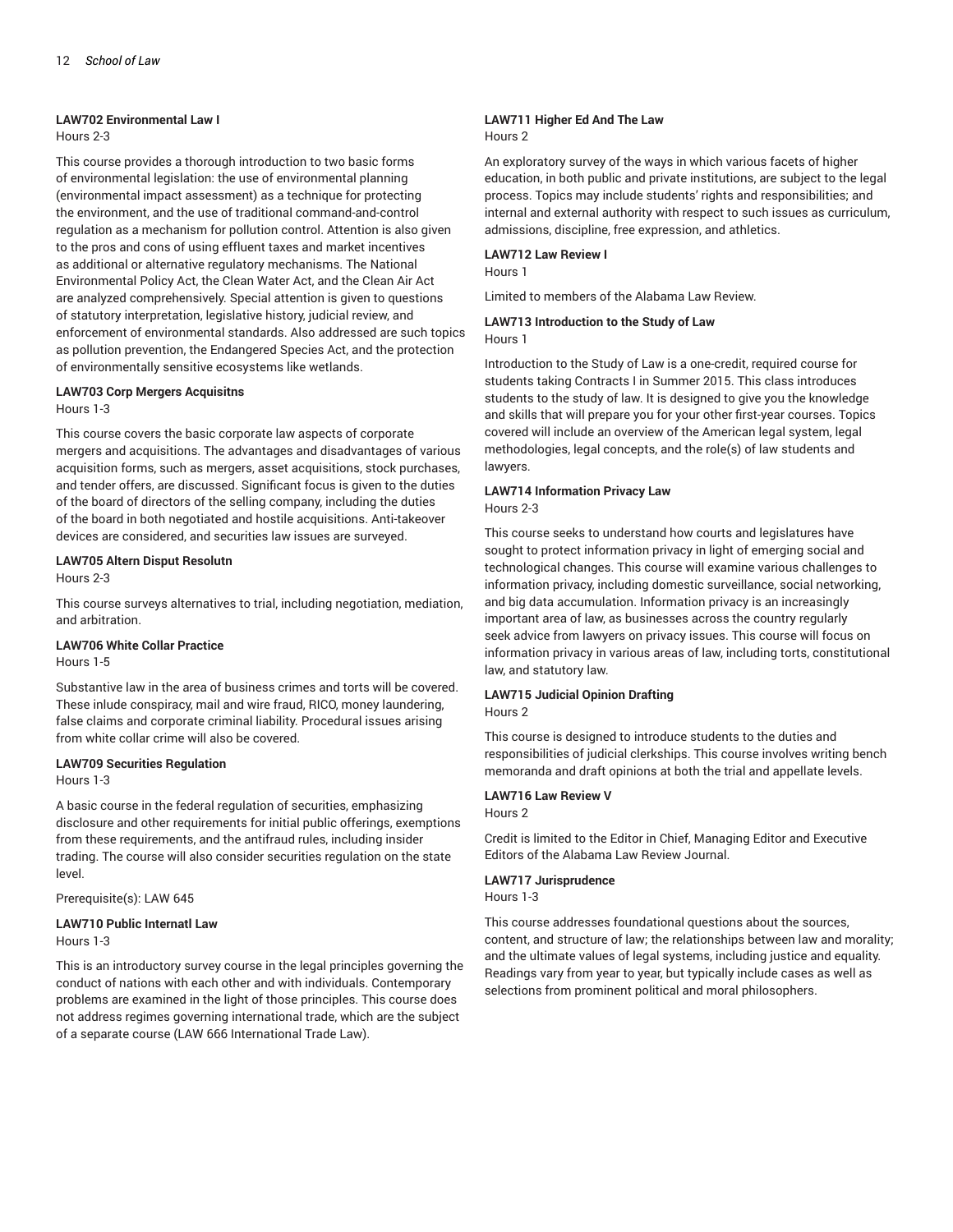## **LAW719 Law And Religion**

# Hours 2-3

The course offers a close analysis of church-state issues throughout America's history and examines the theological and ecclesiological assumptions underlying the development of the law of religious liberty. Topics include the religious dimensions of American constitutionalism, American civil religion, the role of religion in American politics, the establishment and free exercise clauses of the First Amendment, and the attempt to define religion for constitutional purposes.

# **LAW720 Tax Policy**

Hours 2

This course will examine certain fundamental issues bearing on the choice of features of a tax system. This course will not delve into the detailed mechanics of current tax law; rather, the focus will be on thinking critically about what a tax system could or should be.

# **LAW721 Employment Discrimination**

Hours 2-3

A survey course that canvasses the principal federal statutes prohibiting employment discrimination on the basis of race, color, creed, sex, religion, age, national origin, and disability. In addition to analyzing various theories of employment discrimination law as articulated by the courts, the course emphasizes the practical aspects of prosecuting and defending discrimination claims in litigation. Special emphasis is placed on gender discrimination issues, including sexual harassment. The course will be relevant to students who anticipate litigating, practicing employment law, or serving a federal judicial clerkship.

# **LAW722 Copyright Law**

Hours 2-3

A survey of federal laws conveying rights to copyrights. This course, Trademarks and Unfair Competition (Law 752) and Patent Law (Law 835) provides an overview of intellectual property.

# **LAW723 Law And Economics**

Hours 2-3

A study of law using the tools, concepts, and perspectives of economic analysis.

# **LAW724 Banking Law**

Hours 2-3

This course is concerned with the federal regulation of national and statechartered financial institutions. Topics addressed include the history of banking in the United States, entry restrictions, expansion through the bank holding company structure, branching, liability issues, limitations on bank activities, and the regulation of failing financial institutions.

## **LAW725 Education Law**

Hours 2-3

This course provides students with a broad overview of developments in education law and policy by examining the historic and changing role of law and legal institutions in structuring American public and, to a lesser extent, private elementary and secondary education. It introduces students to the major constitutional, statutory, and regulatory authorities that influence the management and operation of American K-12 schools. Subjects to be explored include theories of compulsory attendance requirements; school choice; educational privacy rights; school board governance; educational equality; academic freedom; school finance; professional and contractual responsibilities of teachers; and compliance with state and federal mandates.

# **LAW726 Civil Rights Actions: Enforcing the Constitution** Hours 2-3

This course moves beyond the coverage of the basic constitutional law course, which focuses on theories of constitutional interpretation and on the contours of substantive constitutional doctrine, to explore the theory and practice of litigating constitutional and certain other civil rights claims and to examine some of the surrounding history and context. It covers the nuts and bolts (and theoretical underpinnings) of litigation of constitutional claims against governments or their officials and employees. While concentrating on 42 U.S.C. § 1983, the workhorse of constitutional litigation against local governments and state and local officials and employees, it also covers Bivens actions against federal officials and employees and briefly looks at the surviving remnants of other Reconstruction Era civil rights legislation such as 42 U.S.C. § § 1981, 1982, and 1985. This course does not cover modern civil rights legislation in areas such as voting, employment, public accommodations, housing, disabilities, etc., which are covered in other classes.

# **LAW727 Bankruptcy**

Hours 1-3

This is the foundational course for the study of the federal Bankruptcy Code and the regulation of the legal relationships between creditors and insolvent debtors. The course begins with a brief survey of individual state law collection remedies and non-bankruptcy composition and liquidation schemes. The remainder (and bulk) of the course focuses of the rights, obligations, and procedures created by federal bankruptcy law. Topics include: commencement of the case, the automatic stay, property of the estate, claims and priorities of distribution, avoidance powers of the bankruptcy trustee, use and protectio of collateral during the pendency of the case, treatment of executory contracts and leases, discharge of debts, and exemptions. Basic coverage of Chapters 7, 11 and 13 is included.

# **LAW728 Trial Advocacy Competn**

Hours 1-3

In this course, students compete for selection to national trial advocacy teams by trying cases based on prepared file materials. Enrollment is limited and based on (1) the demonstration of superior litigation skills in Trial Advocacy I (LAW 663), (2) prior membership on a national trial advocacy team, or (3) tryouts. Students who receive credit for this course are not eligible to enroll in LAW 664 (Trial Advocacy II). Pass/D/Fail.

# **LAW731 Special Topics in Law**

Hours 1-4

Courses designated as Special Topics explore in depth an area of law that is not sufficiently covered by other courses in the curriculum.

# **LAW732 Employee Benefits/Executive Compensation**

Hours 1-3

The course is an introduction to the fields of employee benefits and executive compensation law. It addresses the federal income tax treatment of Deferred Compensation, Qualified Retirement Plans, Defined Benefit Retirement Plan Funding, Individual Retirement Accounts, Simplified Employee Pensions, American Retirement Plan Policy, Welfare Benefit Plans, The Employee Retirement Income Security Act of 1974 ("ERISA"), Labor Law, Employment Law and Employee Benefits , Governmental and Nonprofit Plans, Deferred and Incentive Compensation, Employment Agreements and Policy, and Employee Benefits in Mergers and Acquisitions.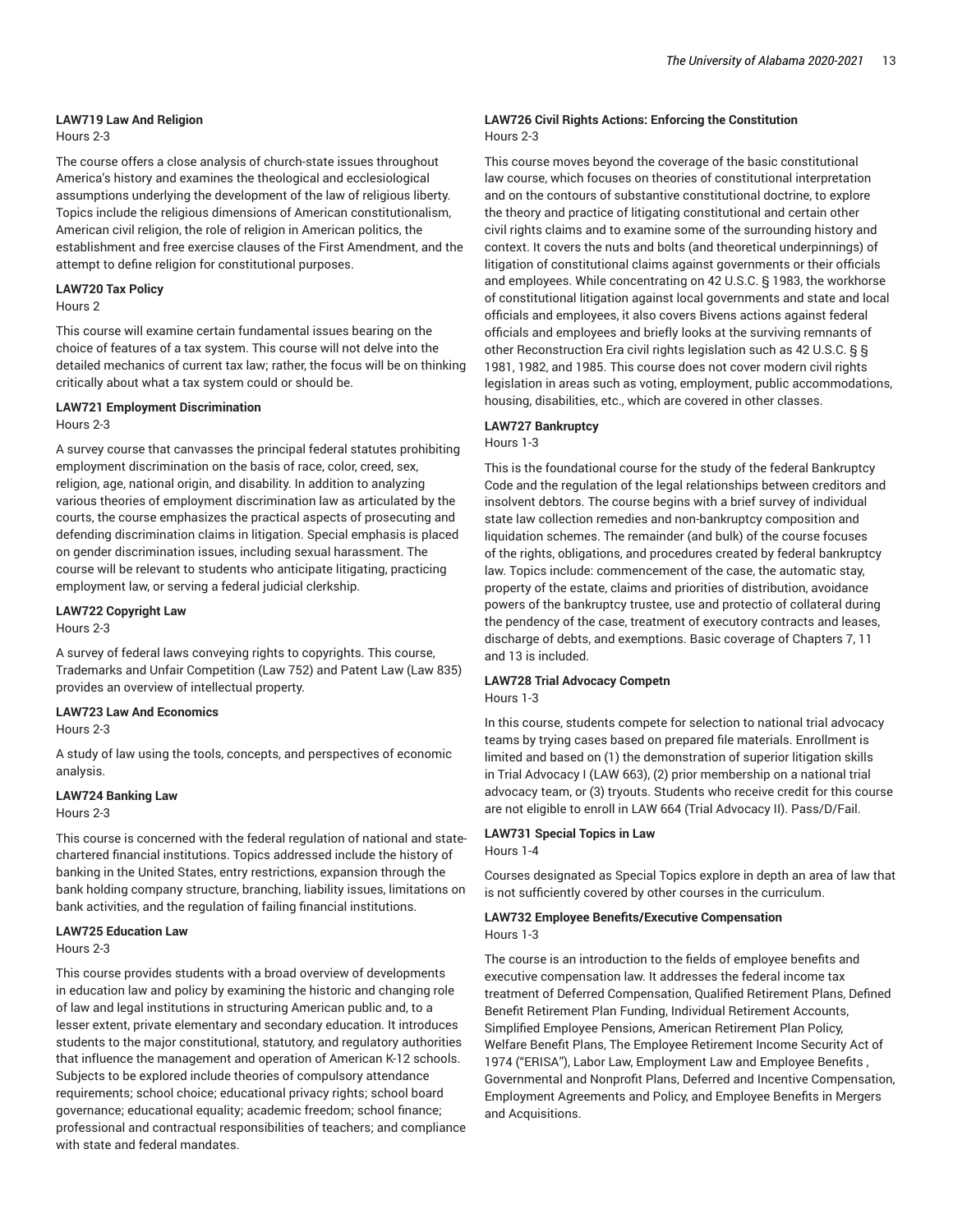#### **LAW733 Federal Legislative Externship**

## Hours 10-12

Students participating in federal externships obtain or enhance valuable practical skills by working full-time in Congressional or federal executive branch placements. These skills include legal research and writing, knowledge of substantive and procedural law, appreciation of professional responsibilities, and knowledge of the federal legislative or administrative system, among others. Students will also complete a classroom component and submit written coursework related to the experience.

# **LAW734 Survey Of Australian Law**

Hours 2

This course explores a number of subjects where there are substantial differences between the Australian and American approaches to law and government. Limited to students participating in the Law School's summer program at the Australian National University (Canberra, Australia).

# **LAW735 Criml Procedure Pretrial**

## Hours 2-3

This course surveys issues pertinent to the pre-trial stages of criminal prosecution, including federal and state constitutional principles and procedural rules. Topics considered include the Fourth, Fifth, and Sixth Amendments, with emphasis on such matters as search and seizure, the privilege against self-incrimination, and the right to the assistance of counsel.

# **LAW736 Spec Probs In Evidence**

Hours 1-3

This course examines the evolving issues in evidence law.

# **LAW737 Business Bankruptcy**

Hours 1-3

This course focuses on problems faced by financially distressed businesses in the context of the bankruptcy process. The course will consider Chapter 7 liquidations as well as Chapter 11 reorganizations, but particular emphasis is placed on restructuring and reorganizing under Chapter 11. Topics include: the filing of a business bankruptcy case; administration of the case and appointment of professions; use, sale, or lease of property of the estate, including cash collateral; claims of the estate and against the estate; debtor-in-possession (DIP) financing, the role of the DIP versus the trustee; formation and role of the creditors' committee; plan formulation and claims impairment; vote solicitation and the plan confirmation process; and the use of reorganization plans as instruments of orderly and/or strategic liquidations.

# **LAW739 Journl Of Legal Prof I**

Hours 1

Limited to members of The Journal of the Legal Profession.

# **LAW740 Employment Law Drafting**

#### Hours 2-3

This course will focus on many of the documents that employment lawyers draft, including non-litigation or pre-litigation policies and agreements, responses to enforcement agencies, and litigation documents such as pleadings, motions, and discovery. It will also require collaboration, skills used in practice, and professional conduct in all dealings with co-counsel, opposing counsel, clients, and the court.

# **LAW741 Federal Government Contracts**

# Hours 2-3

This course is designed to introduce students to the laws governing contracting with the federal government including the policies and limitations of public contracting, procurement procedure, contract types, cost and price principles, remedies, and claims procedures.

## **LAW742 Legislation and Regulation** Hours 2

The suggested course is not intended to be an "Administrative Law Light" or a proto Constitutional Law course. Topics such as the structural role of agencies in the separation of powers, presidential control of agencies, the Administrative Procedure Act, judicial review of agency action, agency adjudication and enforcement, and private enforcement of statutory duties would be left for Administrative Law and related electives; topics such as justiciability, the separation and balance of powers (and specific discussion of Article I, Article II, and Article III powers), due process, and equal protection would be left for Constitutional Law and related electives, Nor would the proposed course be about the sausage-making of the legislative process (e.g., lobbying and lobbying regulations, campaign finance law, First Amendment issues, and so on). The firstyear Constitutional Law course and upper-level electives in administrative law, legislative process, election law, and advanced constitutional law would not be preempted. The proposed first-year course would instead provide a grounding in the writing, interpretation, and application of both statutes and regulations - ideally at both the federal and state level. This would necessarily include some aspects of the legislative process - for example, the role of conference committees, who prepare authoritative reports on why specific language made it into the final version of a bill, and the use of legislative history by courts. It would also necessarily include some aspects of the administrative law process particularly the role of agencies, state and federal, in writing regulations that implement statutes, and the role of courts in applying Chevron and Skidmore deference in interpreting regulations. The course would also cover the canons of statutory interpretation and canvass various big picture approaches to statutory interpretation - originalism, textualism, dynamic interpretation, purposivism, and the like. The course would be trans-substantive, teaching students the tricks of the trade in interpreting and applying statutes and regulations in a range of areas. The course may therefore preempt the current upper-division course on statutory interpretation.

#### **LAW743 Journl Of Legal Prof V** Hours 2

Credit is limited to the Editor in Chief, Managing Editor and Executive Editors of The Journal of the Legal Profession.

## **LAW744 Legislative Drafting**

Hours 2-3

This course is an introduction to legislative drafting. Objectives for this course include: (1) understanding the forms and conventions of legislative drafting: (2) learning to conceptualize legislative solutions to social problems; and (3) appreciating the relationship between legislative drafting and substantive policy.

# **LAW747 Will Drafting**

Hours 1-3

Problems with and practice in the drafting of wills.

Prerequisite(s): LAW 644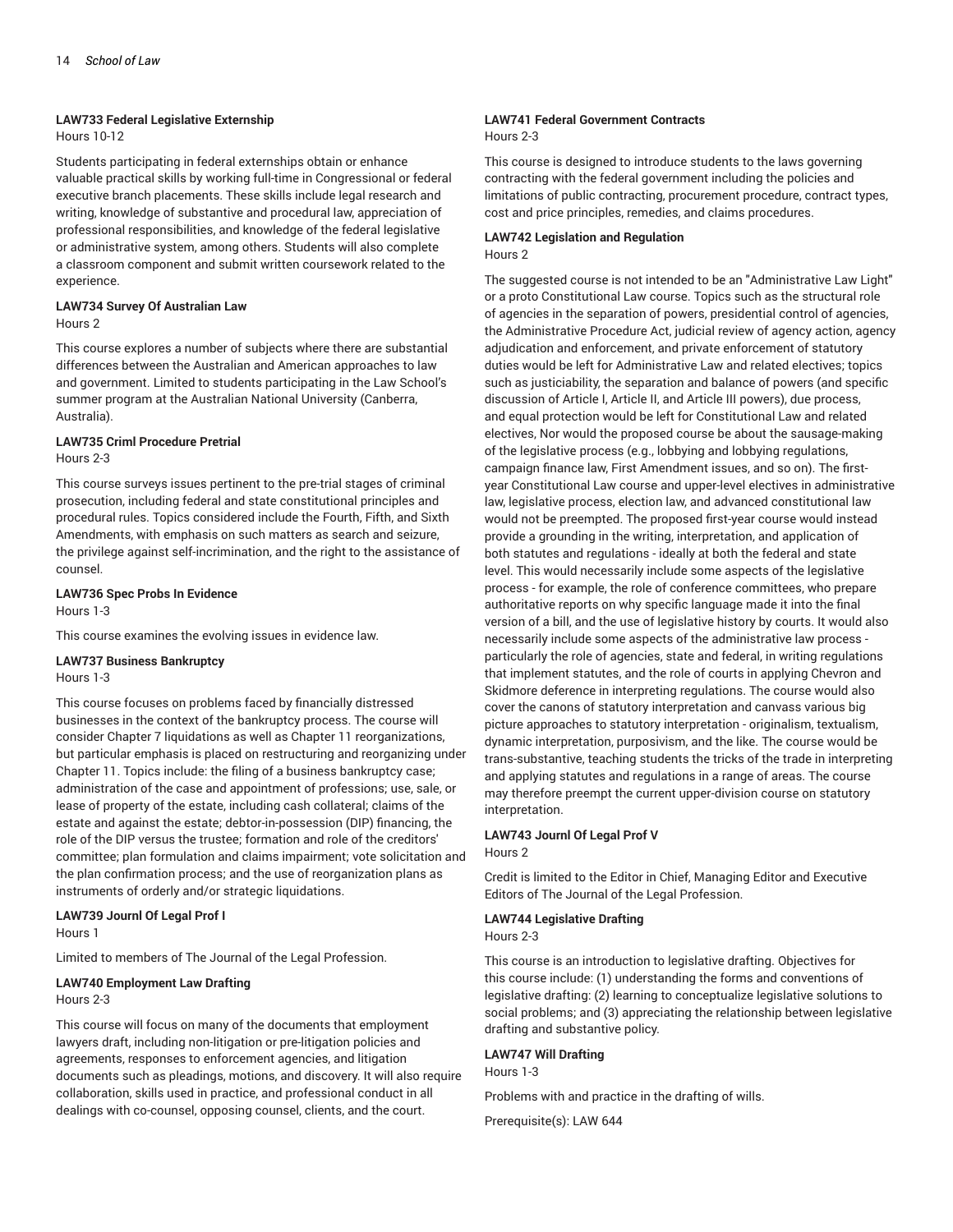# **LAW748 Problems Corporate Law**

Hours 1-3

Special Problems in Corporate Law.

# **LAW749 Advanced Torts**

Hours 1-3

An in-depth treatment of specific problems raised in the introductory course in torts. Coverage varies but may include in any given year invasion of privacy, defamation, insurance as it relates to tort liability, and theory of negligence.

### **LAW751 Criminal Procedure: Post-Conviction Proceedings** Hours 1-3

This course surveys procedural rules and constitutional principles pertinent to the post-trial criminal process. Topics considered include post-conviction motions and hearings, appeals, collateral proceedings (habeas and the like), clemency/pardon procedures, and collateral consequences such as exclusion from government contracting, loss of voting rights, registration as a sex offender, etc.

# **LAW752 Trademarks & Unfair Comp**

Hours 2-3

A survey of the law of trademarks, trade secrets, the right of publicity, and unfair competition. This course, Patents (LAW 835), and Copyrights (LAW 722) together provide an overview of intellectual property.

## **LAW754 Legal Anthropology**

Hours 2-3

A theoretical consideration of the concept of law as it applies to smaller societies around the world. Includes methods and processes of settling disputes, definitions of law, and related questions.

#### **LAW756 Family Law II**

Hours 2-3

Family Law II is an advanced family law class focusing on analysis of issues relating to divorce, alimony, and child custody in both theoretical and practical contexts. Family Law I is a prerequisite. Students may be required to draft documents and apply knowledge in trial settings.

Prerequisite(s): LAW 674

## **LAW758 Unincorporated Business Entities** Hours 2-3

This course will survey the issues arising out of the formation, operation, and dissolution of unincorporated business organizations including limited liability companies, limited partnerships, limited liability partnerships, and joint ventures. Topics that may be covered include choice of entity, financing, governance, fiduciary duties, owner liability and rights, allocation of profit and loss, distributions, capital accounts, taxation, and securities law.

# **LAW759 Special Probs In Labor Law** Hours 2-3

Special Problems in Labor Law.

# **LAW760 Accounting For Lawyers**

#### Hours 1-3

This course introduces the basic concepts and principles of accounting. This is an introductory course and, as a result, assumes no prior knowledge or experience with accounting. Objectives of this course include: (1) a working knowledge of accounting; (2) the ability to understand the language of accounting; (3) enhanced ability to communicate with those in the accounting professions; and (4) the ability to critically review and analyze financial statement information.

# **LAW761 International Taxation**

Hours 1-3

Taxation of U.S. persons on foreign income and taxation of foreign persons on U.S. income. Complex statutory materials, tax treaties, and discussion of policy issues in international tax regime.

Prerequisite(s): LAW 643 and LAW 689

## **LAW763 Seminar in International Environmental Law** Hours 1-3

This seminar explores a number of ways the world community has tried  $-$  with varying degrees of success  $-$  to protect the global environment. While the seminar addresses some traditional aspects of international environmental law, most of the attention is on a number of recently emerging issues — many of which concerned the world community when it gathered at the Earth Summit (UNCED) in Rio de Janeiro. Global warming, ozone depletion, sustainable development, tropical deforestation, the protection of the global commons, biodiversity, population growth, the greening of the WTO, the future of the U.N. Environment Programme, and the environmental policies of the European Union are considered.

## **LAW764 Special Problems In Constitutional Law** Hours 1-3

This is an advanced course, the content of which varies. Topics treated in the past include the relationship between liberty and property; substantive and procedural problems raised when the government grants, withholds, or terminates largess; the constitutional dimensions of nongovernmental intrusions upon individual liberty; and U.S. Supreme Court practices and procedures, including mock deliberations and opinion writing in pending cases.

# **LAW765 Corporate Finance**

Hours 1-3

An advanced course in corporations emphasizing the legal conflicts between corporate bondholders, preferred shareholders, common shareholders, and corporate management in a variety of transactions, including recapitalizations, redemptions, mergers and acquisitions, and conversion of securities. The course focuses on the role fiduciary duties and contractual arrangements play in addressing these problems and examines the concepts, from a legal point of view, surrounding enterprise and securities valuation.

# **LAW766 Real Estate Finance and Development** Hours 2-3

An examination of the real estate development process and legal relationships involved in the process. The course will acquaint the students with such areas as site selection and entity choice, acquisition and disposition transactions, the regulatory process (state and federal), and issues arising during the construction period.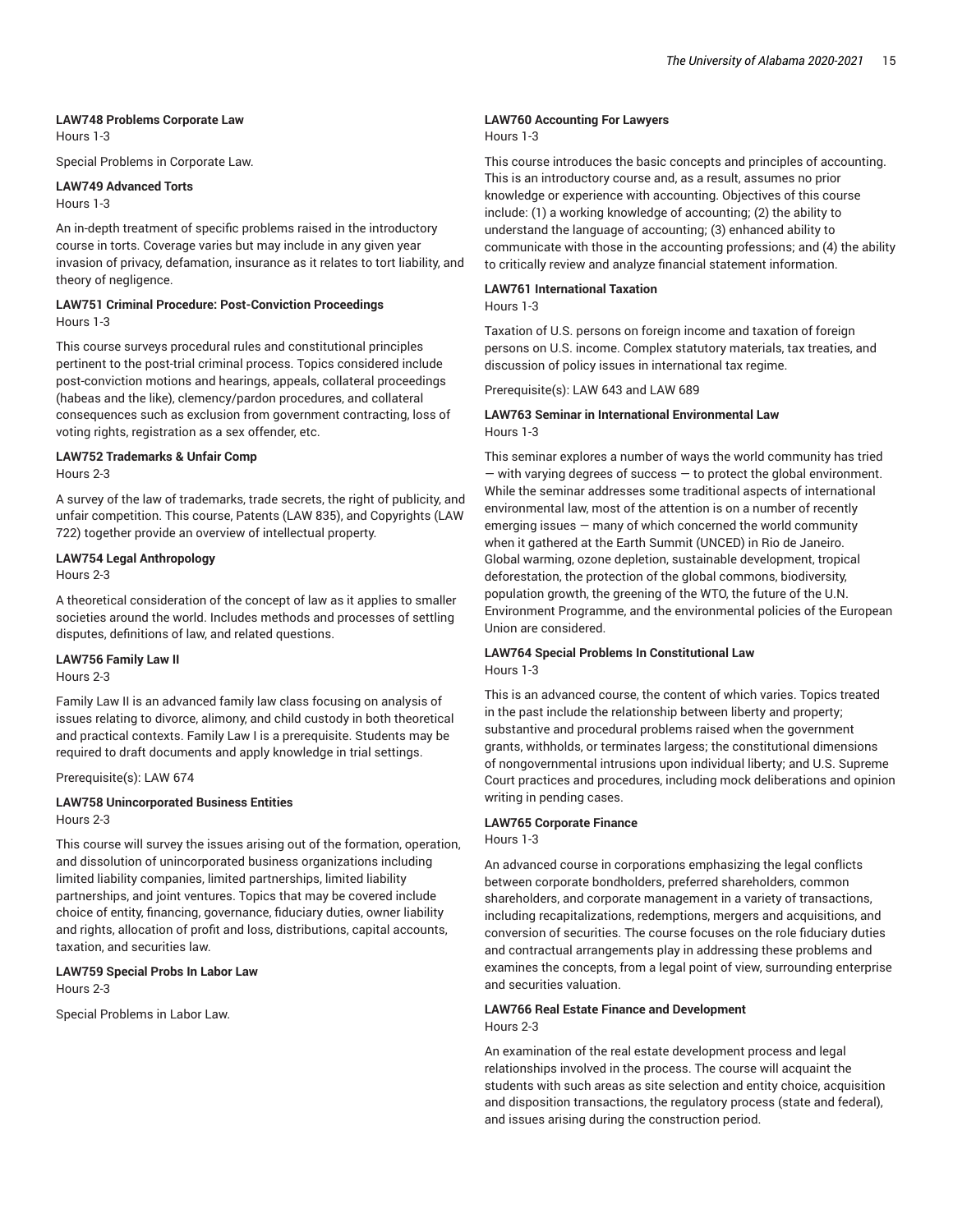#### **LAW767 International Semester Abroad**

Hours 1-16

This course expands the international law offerings for UA law students by permitting them to study international law subjects in courses taught by distinguished international law scholars on international campuses at Tel Aviv University (TAU), National Law University-Delhi (NLU-D), and other UA Law School partners around the world. Participants may register for 1 to 16 credit hours. The semester abroad course is supervised by the Law School's Director of International Programs.

# **LAW769 Poverty Law**

## Hours 2-3

This course has three overlapping goals: to consider the legal, social and economic problems affecting our nation's poor; to develop the skills and substantive knowledge needed to provide effective advocacy for low income clients; and to think about the structural causes of poverty. The class will involve some field work.

#### **LAW771 Environmental Law II** Hours 2-3

This course explores the regulation of toxic substances and the cleanup of uncontrolled releases of hazardous substances. This course begins with a focus on the way in which the regulation of toxic chemicals has evolved under the Clean Water and Clean Air Acts. It then proceeds to a more extended study of the two primary statutes that deal with toxics: the Resource Conversation and Recovery Act (which regulates the disposal of solid and hazardous waste) and the Comprehensive Environmental Response, Compensation and Liability Act (CERCLA or Superfund). In addition to examining the regulatory and cleanup strategies contained in these statutes, we will pay particular attention to the issues of enforcement and judicial review. Finally, the course will look at the special way in which we regulate pesticides and the production and commercial use of toxic chemicals --- and how we have tried to use the spotlight of public attention to reduce the discharge of toxics to the environment. The course has particular relevance for those who are aiming for a career in environmental law since much of the work done in the private sector was well as the governmental and NGO sectors involves either RCRA or CERCLA. Environmental Law I is NOT a prerequisite for the course.

# **LAW772 American Legal History**

#### Hours 1-3

This course deals with the history of the United States viewed through aspects of the law, the legal profession, legal education, and the evolution of constitutional principles. Focus is on the background and context of the growth of American law and legal institutions and on the ways in which law and legal concepts have been centrally important in American History. Major emphasis is given to the period of the Revolution, the growth of positivism, the Gilded Age, the Progressive Era, the New Deal, and the Cold War period.

#### **LAW773 Australian And American Law** Hours 3

This course explores the differences and similarities of U.S. and Australian law in a particular area. A variety of legal topics have been explored in the past such as Environmental Law, Constitutional Law, Family Law, and Criminal Law. This exposure to the ways in which Australians approach the law enables our students to better appreciate and understand the choices we make here in the United States about legal rules, regulatory structures, and institutions. The course, moreover, provides valuable insights into the increasingly global nature of law and legal practice.

## **LAW774 Capital Litigation**

## Hours 2-3

This course conducts a systematic, thorough analysis of capital punishment law and litigation. Among the topics covered are the pros and cons of the death penalty; the various capital punishment schemes or systems including a thorough review of the specialized procedural aspects of capital litigation; prosecutorial and judicial discretion in capital cases; and post-conviction proceedings.

# **LAW776 Sales Law**

# Hours 2-3

Sales Law is an advanced course that deals with the law governing transactions in goods. It will focus primarily on the portion of UCC Article 2 that is not studied in the first-year Contracts course. Special emphasis will be given to the warranty, breach and damage provisions of Article 2. The students review each stage and apply these various bodies of law. The course uses both the case law and problem method to understand the application of the law.

# **LAW777 Bankruptcy Litigation**

## Hours 2-3

The overall goal of this course is to provide students with direct, handson experience with the lawyering process in the context of issues and disputes that commonly arise during a typical contested bankruptcy case. Students will be assigned to teams representing either creditors or debtors/trustees and the teams will prosecute or defend various contested matters and adversary proceedings. Assignments may include: the debtor's schedules and the claims process, objecting to confirmation, seeking relief from the automatic stay, assumption or rejection of executory contracts and leases, nondischargeability claims and defenses, and avoidance claims and defenses. Assignments will require each team to discuss and research applicable legal principles, develop relevant facts, draft appropriate pleadings or discovery documents, and argue motions. Through these assignments, the course will address the procedural issues unique to federal bankruptcy proceedings and their interplay with rules of civil procedure and evidence, as well as local bankruptcy rules. Students will be required to follow and report on developments of a major pending bankruptcy case, and will be required to attend at least one session of bankruptcy court in Tuscaloosa.

Prerequisite(s): LAW 727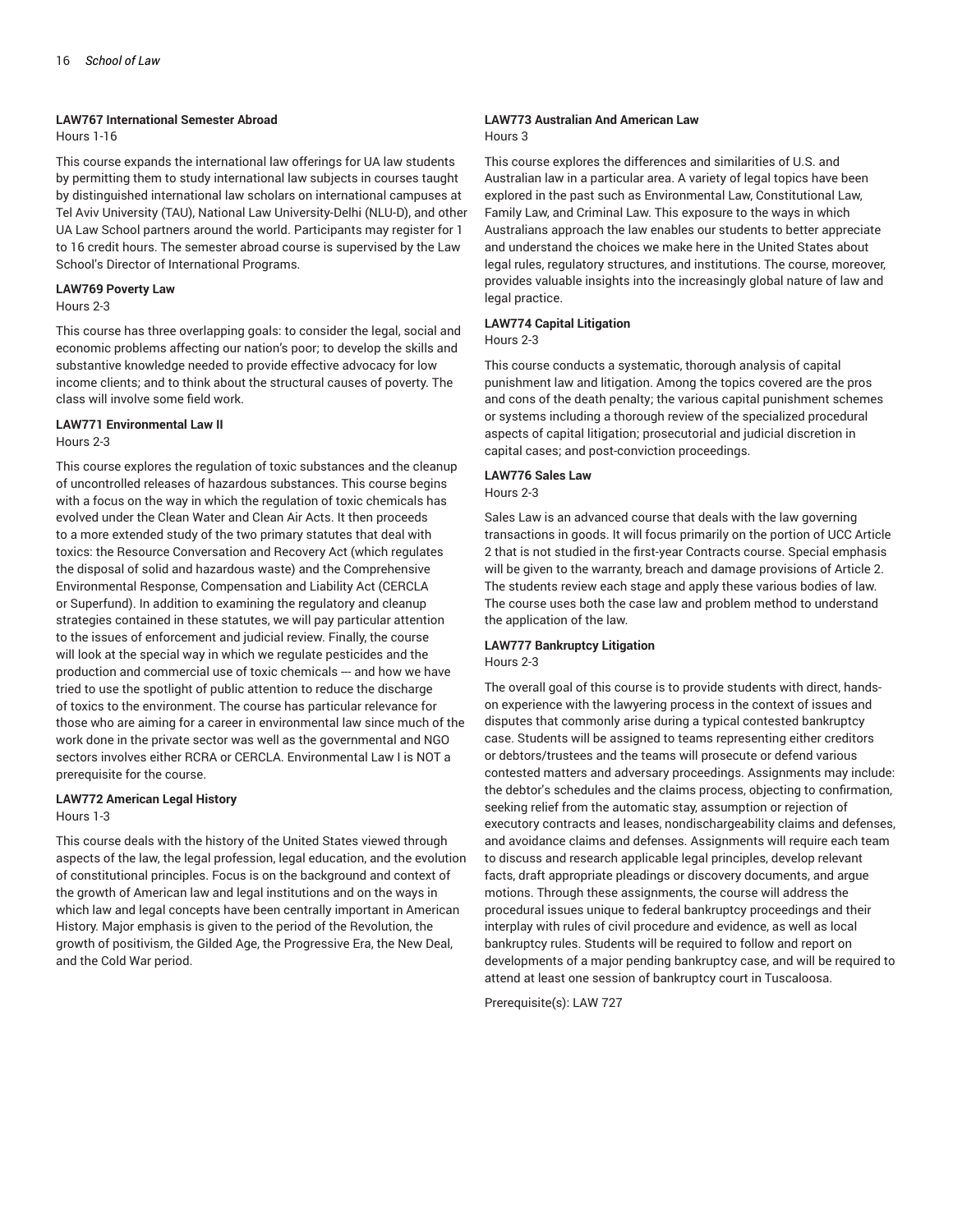# **LAW778 The Business of Being a Lawyer**

Hours 1-2

The Business of Being a Lawyer (BBL) is designed to help students navigate the legal profession and law related professions. It covers the following: (1) The changing economics of the legal profession and resulting consequences for graduating law students. (2) Personal financial planning basics. (3) Emotional Intelligence ("E.Q."): an overview of predictable life crises in adulthood, particularly for attorneys, and psychological tools and resources available for handling such crises. (4) "Free agency": how to market oneself through one's working ife, given the fact that the average attorney changes jobs seven times in a career.

# **LAW779 Mediation Practice And Process**

Hours 2-3

This course identifies how mediation fits within the existing dispute resolution process; it analyzes the component parts of mediation; it analyzes the mutuality of negotiations, as well as analyzing the strategies and hurdles of two-party and multiparty mediations. The course usually employs role-play of mediations to demonstrate the techniques used in mediations. Generally offered once a year.

### **LAW780 Law & Neuroscience Seminar** Hours 2

This seminar will examine legal issues arising at the intersection of law and neuroscience. Advances in neuroscience have led to a rapidly growing understanding of the brain and its relationship with issues such as behavior, decision-making, reasoning, memory, and emotions. Recent technological advances, including fMRI and other types of "brainimaging," have contributed to this rapid growth. The field of law and neuroscience (or "neurolaw") has been exploring the implications of the science for law and public policy. This seminar will examine cuttingedge issues and proposals currently facing courts, lawyers, legislators, administrative agencies, and other policymakers. These issues include assessments of criminal responsibility, insanity and capacity, juveniles, proving pain and other injuries, lie detection, memory, and practical issues in court (and in other litigation stages), among others. There are no course prerequisites and no prior background in science is necessary or will be assumed.

# **LAW783 Labor & Employment Arbitration**

Hours 2-3

This course deals with the arbitration of labor and employment disputes, including the history, theory, and practice of arbitration, pre-arbitration grievance procedures, and the lawyer's role in arbitration. Materials from actual arbitration cases will be available, and members of the class will brief cases and conduct mock arbitration hearings and practical exercises.

## **LAW788 Intellectual Property Transactions**

Hours 1-3

This course examines the transactional aspects of intellectual property. Students will obtain the skills to draft and analyze intellectual property agreements both in traditional contexts and in the dynamic environment of new media.

## **LAW789 Sports Law**

Hours 2-3

This class considers issues in both intercollegiate and professional sports with an emphasis on constitutional law; tort and criminal law; antitrust, labor law, and other issues of law in the field of sports, such as considerations of Title IX, drug testing, violence, and the role of agents.

# **LAW790 Crim Procedure Trial**

# Hours 2-3

This course surveys procedural rules and constitutional principles pertinent to the trial phase of the criminal process. Topics considered include the Fifth, Sixth, and Eith Amendments with emphasis on such matters as the bringing of charges, the rights to counsel and jury trial, jury selection procedures, the right to confront witnesses, and other issues and procedures raised by statutes, procedural rules and constitutional law.

### **LAW791 Juvenile Justice Jurisprudence** Hours 2-3

This course focuses on substantive legal and policy issues raised by juvenile crime, as well as procedural nuances present when a juvenile is processed through the juvenile and criminal justice system.

# **LAW792 Special Topic In Education Law** Hours 2-3

This introductory course will examine significant and practical issues and problems that arise in the development, administration and reform of public educational systems. Our perspective will be the national landscape, though we will examine and contrast Alabama law and practice on some topics. The course will involve some Socratic lecture; yet the main approach will be problem-based learning, requiring students to be actively engaged in identifying, developing, articulating and defending positions on the relevant topics and issues. Students will demonstrate legal scholarship and skills through drafting memoranda, motions and briefs, and through presenting oral argumentation and debate on relevant issues.

# **LAW793 Sentencing**

Hours 1-3

This course focuses on sentencing philosophy, procedure, and law.

# **LAW795 Externship Program**

Hours 2-6

During the academic year a limited number of placements are available in federal judges' and magistrates' offices in Birmingham, Alabama. Students must work in their assigned judge's chambers for a minimum of 120 hours per semester (at 8 hours per week); attend two class sessions (one 4-hour class session at the beginning of the semester and a second 2-hour class session at the end of the semester); and write a 15-page paper describing legal and/or ethical issues the student encountered during his or her externship. Students will observe pre-trial hearings and trials and research and draft memoranda. Students will be visited on-site by a faculty member. Pass/D/Fail.

# **LAW796 Tax Exempt Organizations**

Hours 1-3

Federal Income tax rules for exempt organizations, classification, administrative requirements, penalty taxes, and unrelated business taxable income.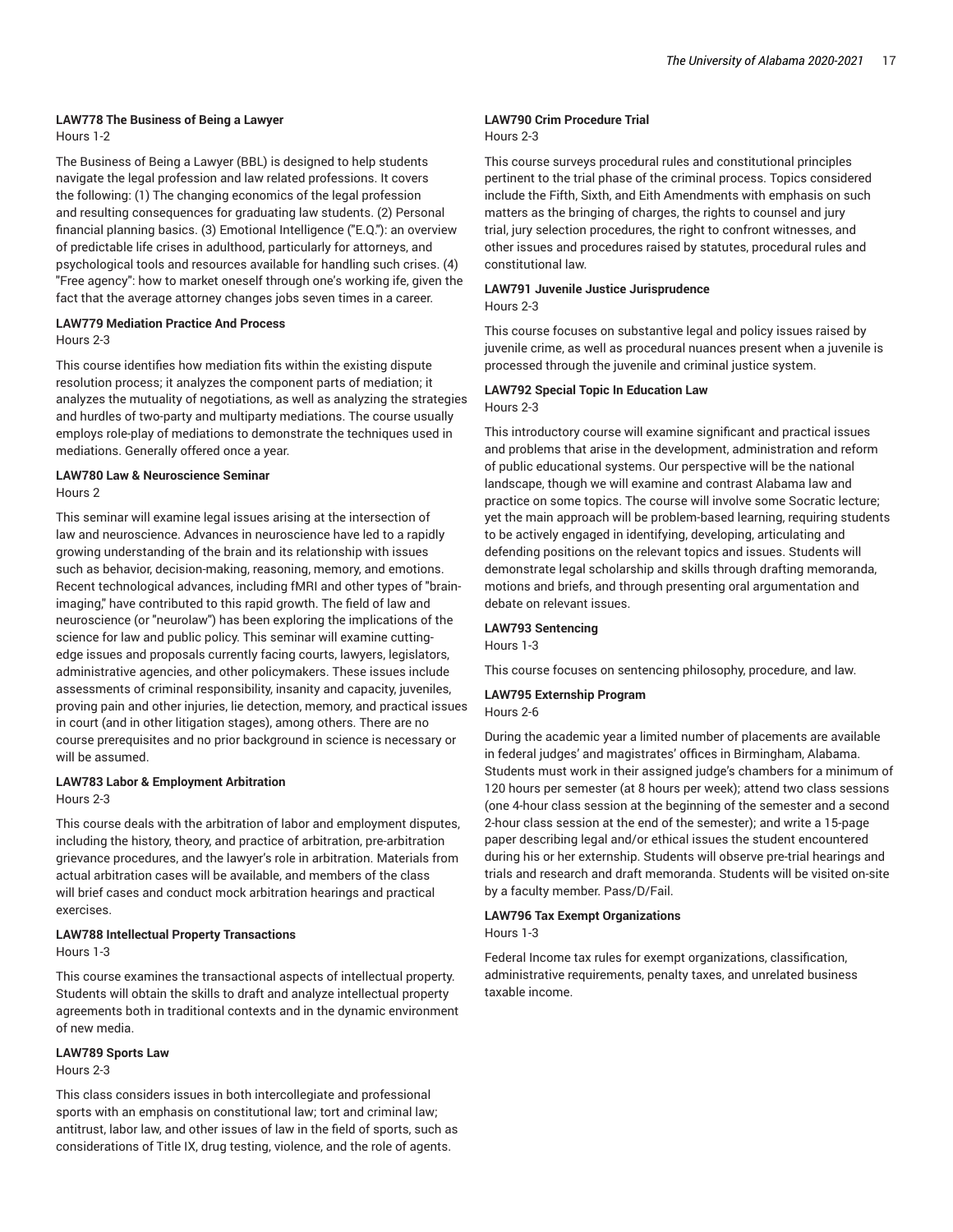#### **LAW797 Research**

#### Hours 1

A student registered for independent study performs research under the supervision of a professor on a narrow topic of law. Prior to registering, the student and the professor execute a written agreement about the research. The agreement includes a description of the work to be done, a list of at least 4 learning goals of the research project, and a time frame for the project. Law students are limited to three hours of independent study toward graduation credit.

# **LAW798 Special Research**

Hours 2

A student registered for independent study performs research under the supervision of a professor on a narrow topic of law. Prior to registering, the student and the professor execute a written agreement about the research. The agreement includes a description of the work to be done, a list of at least 2 learning goals of the research project, and a time frame for the project. Law students are limited to three hours of independent study toward graduation credit.

# **LAW799 Research Project**

#### Hours 3

A student registered for independent study performs research under the supervision of a professor on a narrow topic of law. Prior to registering, the student and the professor execute a written agreement about the research. The agreement includes a description of the work to be done, a list of at least 2 learning goals of the research project, and a time frame for the project. Law students are limited to three hours of independent study toward graduation credit.

#### **LAW800 Christian Legal Thought**

#### Hours 2-3

This course or seminar will examine law and legal institutions from the perspective of Christian thought more generally. Topics covered may include the place of specifically Christian legal thought in legal thought generally; methodological issues; the relevance of Christian theology for law; Christian writings on jurisprudential topics such as justice, equality, and rights; historical influences on Christian understandings of law and politics; and Christian scholarship related to conventional legal subject matter such as contracts, property, torts, etc.

## **LAW801 Personal Income Taxatn**

Hours 1-3

Introduction to the U.S. income tax with emphasis on income taxation of individuals. Study of basic concepts of income, exemptions, deductions, credits, and tax rate structure. Some emphasis is on fringe benefits and employee compensation issues.

# **LAW802 Estate & Gift Taxation**

Hours 2

Federal estate taxation of estates and gift taxation of inter vivos transfers, including generation skipping transfers.

# **LAW803 Capital Gains Transact**

Hours 1-3

Study of capitalization rules, depreciation, and other capital recovery mechanisms. Federal income tax rules applicable to capital gains and losses. Non-recognition transactions. Limitations on losses, e.g., passive activity loss rule. Alternative minimum tax.

#### **LAW804 Reproductive Rights Seminar** Hours 2

The law governing human reproduction is complicated and rapidly evolving. Legal issues that arise out of the reproductive process can include elements of constitutional law, family law, civil rights law, health law, as well as tort and contract law. The purpose of this class is to introduce you to the legal and policy issues currently implicated in the reproductive process and explore potential frameworks for analyzing the novel situations that will undoubtedly arise as family structures and reproductive technologies evolve. The class will provide both an overview of the current legal landscape while also challenging you to think about what the law governing reproduction should be as a normative matter. While sometimes using international law as a point of comparison, the course will focus primarily on U.S. law and policy.

# **LAW805 Corporate Taxation**

Hours 1-3

This course examines the federal income taxation of corporations and their shareholders including the income tax consequences of organizing corporations, corporate distributions, redemptions, and liquidations. It includes study of Subchapter S.

# **LAW806 Taxn Estates & Trusts**

Hours 1-3

Federal Income Taxation of trusts, estates, and their beneficiaries. Grantor trusts. Income in respect of a decedent.

Prerequisite(s): LAW 802 Estate and Gift Taxation

## **LAW807 Taxation Partners & Partnrship** Hours 1-3

A study of the Federal income tax treatment of partners and partnerships (and entities classified as partnerships), including contributions to and distributions from partnerships, partnership operations, substantial economic effect regulations and special allocations, transfers of partnership interests, taxation of service partners, shifting of liabilities among partners, special basis adjustments, and terminations.

# **LAW808 Tax Procedure**

Hours 1-3

Administrative procedure before the Internal Revenue Service, rulings, compromise agreements, deficiency assessments, refunds, penalties, statutes of limitations, Tax Court jurisdiction and procedure.

# **LAW809 Deferred Compensation**

Hours 1-3

The course is an introduction to the fields of employee benefits and executive compensation law. It addresses the federal income tax treatment of Deferred Compensation, Qualified Retirement Plans, Defined Benefit Retirement Plan Funding, Individual Retirement Accounts, Simplified Employee Pensions, American Retirement Plan Policy, Welfare Benefit Plans, The Employee Retirement Income Security Act of 1974 ("ERISA"), Labor Law, Employment Law and Employee Benefits , Governmental and Nonprofit Plans, Deferred and Incentive Compensation, Employment Agreements and Policy, and Employee Benefits in Mergers and Acquisitions.

# **LAW810 Estate Planning**

Hours 1-3

Income tax and estate and gift tax planning for ndividuals. Pre-requisites: Estate and Gift Tax required, Income Taxation of Trusts and Estates (recommended).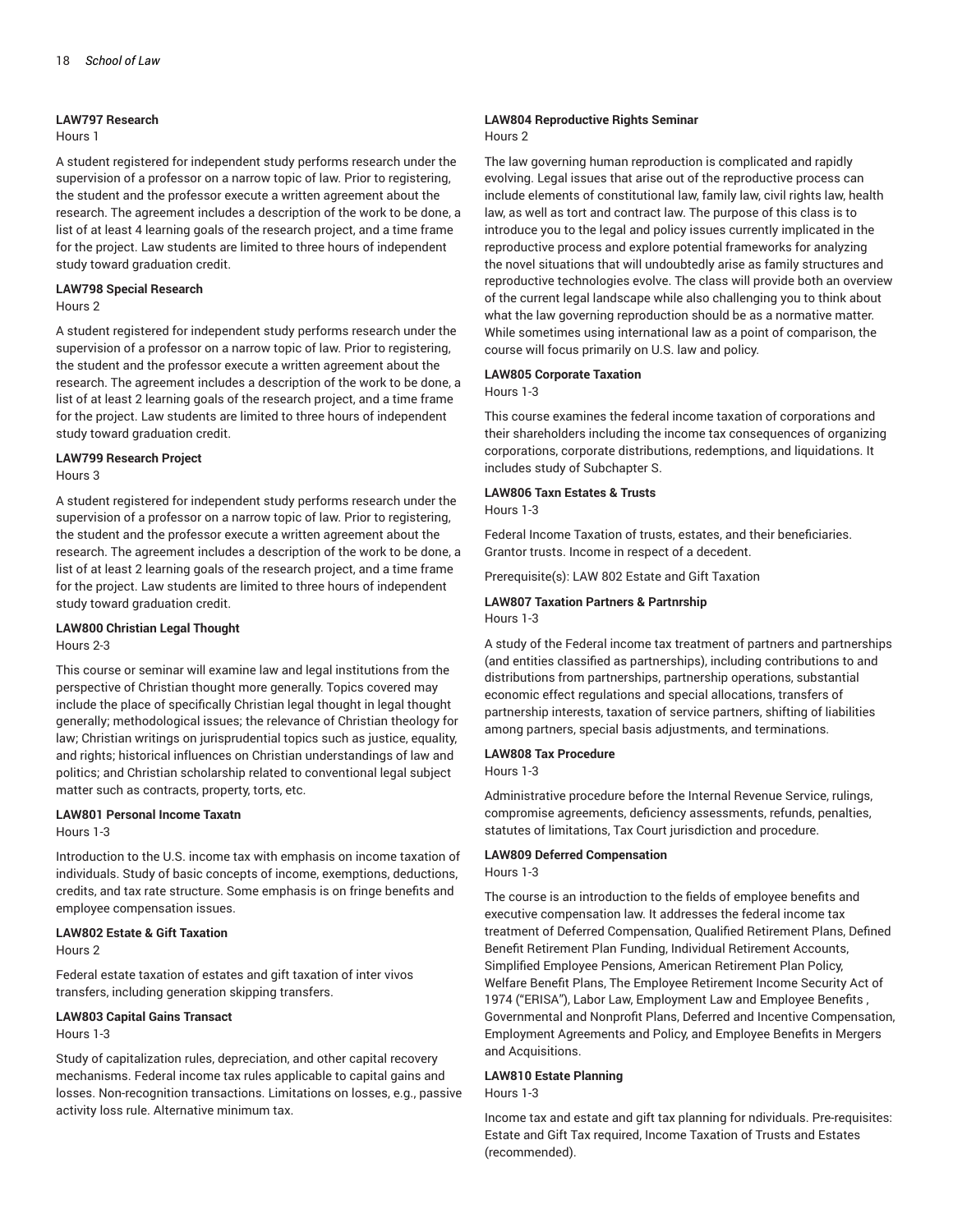## **LAW811 Advanced Capital Transactions**

Hours 1-3

Further study of capitalization and cost recovery rules. Alternative minimum tax. Modern tax shelters and IRS responses to them. Federal income taxation of natural resources, agriculture, and real estate development.

# **LAW812 Advanced Corporate Tax**

Hours 1-3

Further study of federal income taxation of corporate transactions. Corporate mergers and reorganizations and limitations on carryovers. Application of Subchapter C, K, and S regimes in business transactions. Prerequisites: Corporate Taxation and Income Taxation of Partners and Partnerships.

Prerequisite(s): LAW 805 Corporate Tax

# **LAW813 State And Local Tax**

Hours 1-3

Description of typical state taxes: Ad valorem (property), sales and use, individual and corporate income taxes. Study of federal cases and statutes that limit states in design of their tax systems.

## **LAW815 Health Care Liability**

Hours 2-3

The course examinies liability incurred in connection with health care delivery and finance, with the focus being on medical malpractice, informed consent and vicarious liabilty of institutional health care providers.

# **LAW816 Transactional Draftg Corp Law**

Hours 1-3

This advanced legal writing course provides second and third year students with an opportunity to draft documents of ten utilized in representing business entities. It focuses on teaching general components of drafting corporate documents.

# **LAW818 Advanced Contracts Seminar**

Hours 2,3

The first arc of the Seminar exposes students to the leading theoretical perspectives on contract law and policy - philosophy, economics, psychology, and sociology. The second arc involves the theory of drafting contacts, sometimes known as transaction design or contract theory (by economists). The final arc considers the issue of enforcement and execution of contacts, an issue of critical relevance to anyone drafting contracts, counseling clients, or making policy arguments. Altogether, the seminar provides students with a toolkit they would otherwise lack which helps them to distinguish themselves in the workplace.

# **LAW819 International Human Rights Law**

Hours 1-3

This course will cover the sources of international law recognizing and securing human rights to individuals and groups. It will also consider the theory and policy issues connected to the study of international human rights law, as well as issues of implementation of international human right law in domestic legal systems. The primary sources of law to be considered include the 1948 Universal Declaration of Human Rights, the 1996 International Covenant on Civil and Political Rights, and the 1966 International Covenant on Economic, Social and Cultural Rights, along with a number of other issue-specific sources.

## **LAW820 Advanced Partnership Tax**

Hours 1-3

The course will focus on selected topics of partnership taxation and also transactional issues arising in liquidation and merger of partnerships. Major rules applying to subchapter S corporations will also be covered.

Prerequisite(s): LAW 807 Partnership Tax

## **LAW821 Public Interest Lawyering**

Hours 1-3

The course will consider lawyers' use of litigation and policy advocacy as issues associated with representing individuals unable to affor legal representation.

## **LAW822 Spanish for Lawyers**

Hours 2

This class, conducted largely in Spanish, will emphasize communication and conversation. Lessons will be tailored to the individual students' abilities.

## **LAW823 English Legal History**

Hours 2-3

This course is a study of the origins and development of English law, legal institutions and the legal profession.

## **LAW827 Jury Selection**

Hours 2

This course examines jury selection, promotes the skills needed to be successful in the area of voir dire and jury selection and sharpens the skills for improving the chances of a favorable verdict at trial. The course is a professional skills course and requires student participation. Students will be assigned case files to review and develop voir dire and jury selection strategy.

## **LAW828 Litigation Drafting**

Hours 2

This course will focus on documents a litigator needs to prepare for trial. Students will write several documents necessary at various stages of the litagation process.

## **LAW829 Civil Rights & Liberties Journ**

Hours 1

Limited to members of the Alabama Civil Rights and Civil Liberties Law Review.

# **LAW831 Criminal Tax Procedure**

Hours 1-3

This course addresses the numerous substantive and procedural issues that arise in the investigation, prosecution and defense of tax crimes and related offenses.

# **LAW832 Litigation, Intl. Domes Court**

Hours 2-3

This course explores the procedural aspects of U.S. domestic civil litigation with international implications.

#### **LAW833 Civil Rights & Liberties Journ** Hours 2

Limited to editor in chief and managing editor of the Alabama Civil Rights and Civil Liberties Law Review.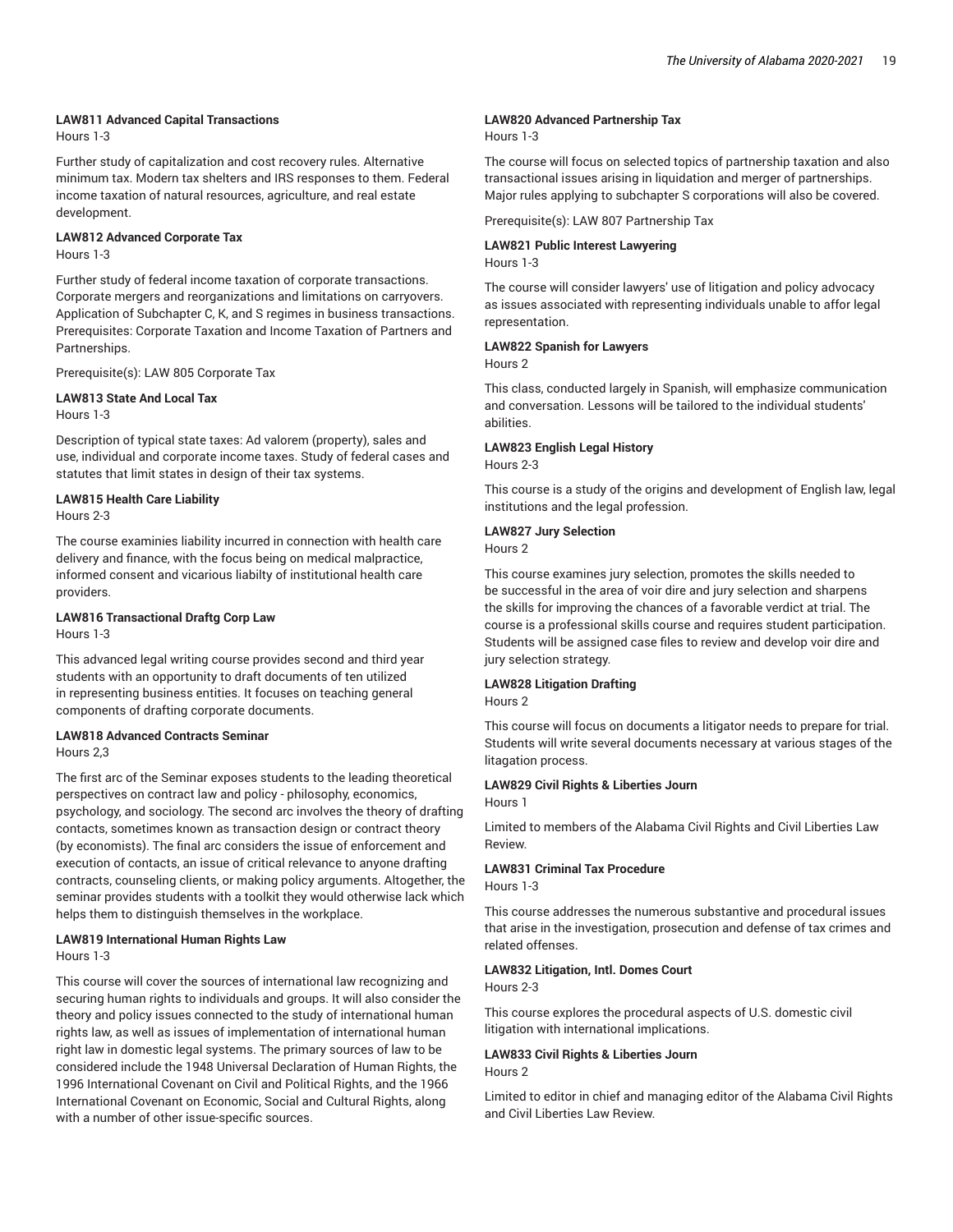#### **LAW834 Mental Health Law**

Hours 2-3

This course explores the law surrounding mental health. Both civil and criminal aspects are covered, including but not limited to civil commitment, the right to refuse treatment, antidiscrimination law, fitness to stand trial and the insanity defense.

#### **LAW835 Patent Law**

#### Hours 3

A survey of Federal laws conveying rights to patentable inventions. This course, Trademarks and Unfair Competition (Law 752) and Copyright Law (Law 722) provides an overview of intellectual property.

#### **LAW837 WMD Law and Policy**

#### Hours 1-3

This course will cover the treaties and other normative regimes which comprise the international legal framework for regulating the proliferation of weapons of mass destruction (WMD).

#### **LAW838 Adoption Law**

#### Hours 1-3

This course offers a survey of adoption law. Students will learn historical and contemporary perspectives of adoption law including the application, selection and approval processes. Facets of various types of adoption such as intercountry, transracial, transcultural, stepparent, secondparent, kinship and same-sex adoptions will be considered. Also, recent developments in adoption law such as post-adoption contact, amendments of confidentiality statutes and efforts to eliminate barriers to adoption will be discussed. In this interdisciplinary course, law students will discuss psychological and sociological consequences of adoption as well as statutes, cases and regulations that govern adoption and the lawyer's role throughout the adoption process.

#### **LAW839 Survey of Intellectual Property**

#### Hours 1-3

This course is designed for students who either (1) know they want to pursue the upper-level IP curriculum and, perhaps, a career in IP; (2) know they do not want to be IP lawyers, but understand that intellectual property is an important area of the law and wish to obtain a flavor of its basic principles; or (3) are dubious of the IP enterprise, and simply want to know more about IP so they can make an informed decision about upper-level curricular choices and career goals.

# **LAW840 Advanced Intellectual Property: Patents and Technology Licensing**

Hours 1-3

This course, designed for students schooled in all disciplines, including the humanities, will endeavor to introduce the student to the law and policy of the United States patent system.

Prerequisite(s): LAW 839 Intellectual Property

# **LAW842 Telecommunications Law**

Hours 1-3

Telecommunications Law considers the jurisdiction and function of the Federal Communications Commission with respect to telephony, cable, satellite, and broadcast communications. In particular, the course considers various typologies of FCC regulation, including models based on free markets and competition, rate regulation of monopolies or oligopolies, and advancing public interest values. The course does not consider the regulation of journalism per se, but instead considers the regulatory and industry structures that frame modern communications.

#### **LAW843 Lawyers and Social Change Practicum** Hours 3

Lawyers have long played key roles in ushering in social change. From the early abolitionists to civil rights lawyers who lent their skills to the NAACP's campaign against segregation, to those litigating today on behalf of prisoners, immigration detainees, and Guantanamo Bay inmates, Lawyers have serviced as vital agents of social change. This class is for law students who wish to develop their skills as instigators of social change and have or wish to develop a specific plan to perform that role. You should have pre-existing interest, if only an inchoate one, of a law-reform nature that you would like to expand and clarify while in law school so as to land running after you graduate and take the bar. This course is for students who can see themselves working as movement lawyers, whether in solo fashion, as members of a litigation team at a specialized agency or think tank, or part-time as pro bone attorneys while working at a conventional legal job at a firm or agency.

## **LAW844 Consolidated Returns** Hours 1-3

This course deals with the principles and mechanics of tax consolidations, including eligibility, inter-company transactions, inventory adjustments, basis of property and subsidiaries, net operating losses and limitations on their utilization, earnings and profits, and loss disallowance rules.

# **LAW845 Financial Reporting and Analysis**

Hours 1-3

This course is a study of advanced topics in financial reporting and accounting and focuses on complex corporate reporting issues. The course is not only a study of financial reporting and disclosure requirements, but also includes controversial and emerging practices.

#### **LAW846 Governmental/Non-profit Accounting** Hours 1-3

This course is an advanced level study of accounting and financial reporting for state and local governments. It provides a detailed review of the accounting and financial reporting standards promulgated by the authoritative body (GASB) influencing the accounting and reporting for state and local governmental entities. Course material covers fund accounting concepts and practices as well as government-wide financial reporting similar to private business consolidated reporting and the relationships between the two. Budgeting, accounting, and reporting standards and practices for other not-for-profit entities are also studied.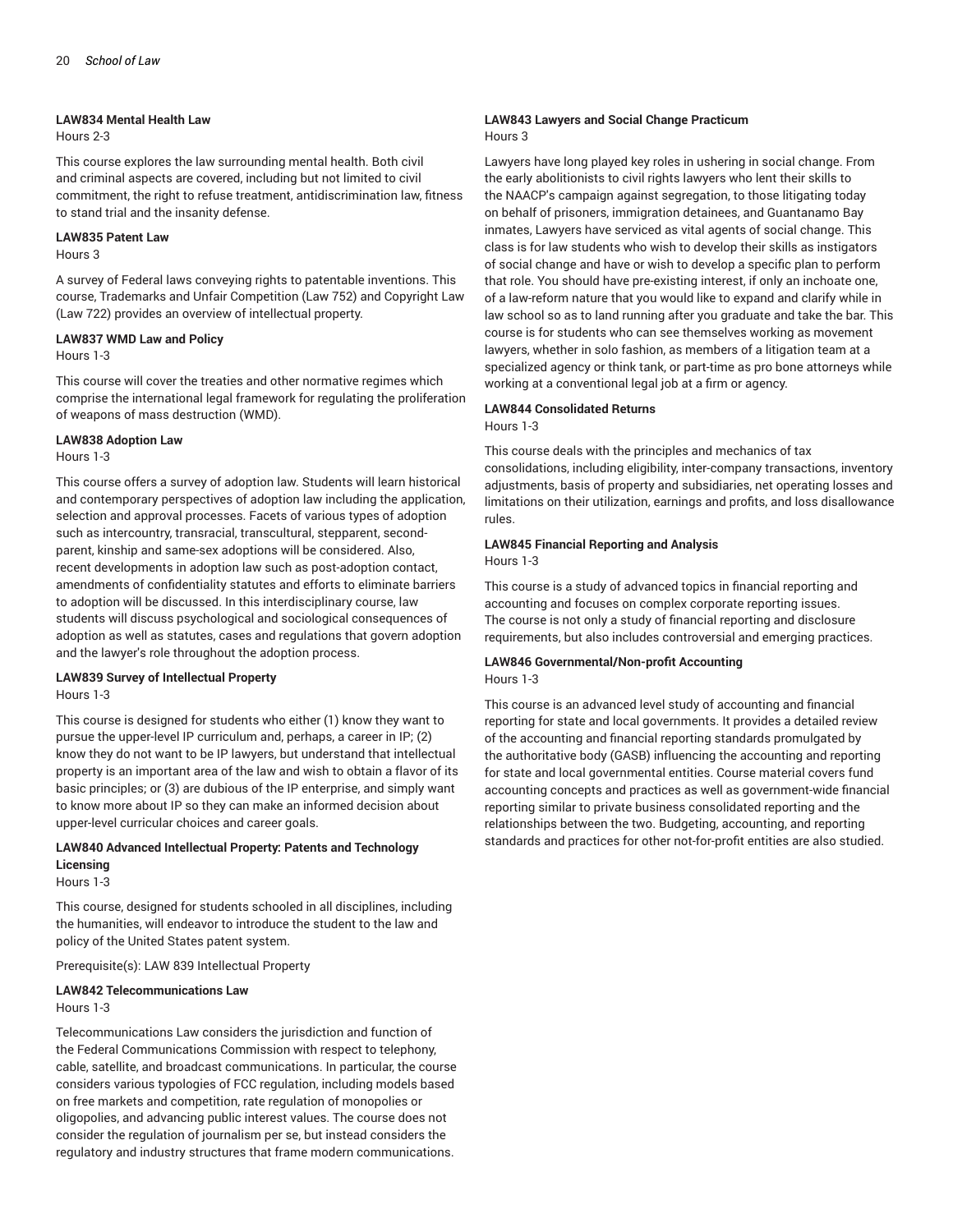#### **LAW847 Business Evaluation and Performance** Hours 1-3

This course develops and uses tools of financial and valuation analysis to evaluate the performance and assess the value of companies in the following areas: Financial Analysis and Performance Measurement What do the numbers mean? We will discuss tools for analyzing company strategy and financial performance. Value Creation Understanding that the goal of the firm is value creation. We'll discuss return on capital and growth drive value creation; how value creation is fundamentally more important than that of growing revenues, earnings per share, maximizing volume and/or market share; and, how companies and business units create value by investing capital in positive net present value (NPV) projects. Core Valuation Techniques and Financial Analysis There are many approaches to determine fair market value (FMV) of a firm. We will discuss discounted cash flow and comparable companies valuation approaches. The class will gain proficiency in performing discounted cash flow valuation analysis to value a company. This includes analyzing historical performance, benchmarking and strategic analysis and forecasting free cash flows, estimating the appropriate cost of capital, identify sources of value, interpretation of results. Students will analyze market multiples and precedent merger and acquisition transaction analysis to perform the market approach to valuation. Managing for Value and Using Valuation for Decision Making The class will utilize and interpret financial data and applying valuation techniques to make decisions about courses of action for a firm, discuss methods for creating value through mergers and acquisitions, divestitures and restructuring, and study valuation of distressed companies and the impact of financial leverage, Other Valuation Issues and Special Situations This course will explore the challenges of valuing high-growth and private companies, learn about the process of venture capital and early stage financing, and discuss leveraged buyouts and the approach to valuing highly leveraged companies.

# **LAW848 Professional Ethics in the Accounting and Business Environments**

Hours 1-3

This course will serve as a general introduction to professional ethics in the accounting and business environments. We will discuss the fundamental ethical issues of business and society, the roles and responsibilities of the accounting and auditing profession, ethical behavior by management, and legal and professional guidelines that address the ethical concerns of society.

## **LAW849 Introduction to Accounting**

#### Hours 1

Students will gain an understanding of basic accounting principles and the core objectives of accounting and financial reporting. Upon completing the course, students will be familiar with the three key financial statements – the balance sheet, the income statement and the statement of cash flows and have the ability to perform basic financial analysis. Key concepts will be reinforced with practical case work.

### **LAW850 Research**

# Hours 1

A student registered for independent study performs research under the supervision of a professor on a narrow topic of law. Prior to registering, the student and the professor execute a written agreement about the research. The agreement includes a description of the work to be done, a list of at least 2 learning goals of the research project, and a time frame for the project. Law students are limited to three hours of independent study toward graduation credit.

# **LAW851 Research**

#### Hours 2

A student registered for independent study performs research under the supervision of a professor on a narrow topic of law. Prior to registering, the student and the professor execute a written agreement about the research. The agreement includes a description of the work to be done, a list of at least 2 learning goals of the research project, and a time frame for the project. Law students are limited to three hours of independent study toward graduation credit.

## **LAW852 Research**

Hours 3

A student registered for independent study performs research under the supervision of a professor on a narrow topic of law. Prior to registering, the student and the professor execute a written agreement about the research. The agreement includes a description of the work to be done, a list of at least 2 learning goals of the research project, and a time frame for the project. Law students are limited to three hours of independent study toward graduation credit.

#### **LAW853 Law and Public Policy** Hours 3

Public Policy analysis and argument is an essential part of the lawyer's job, whether in private or government practice or in other capacities. This class is designed to give students a vocabulary and toolkit that will enable them to better evaluate laws, legal decisions, and regulations, lend persuasiveness to their arguments about public policy, and,perhaps most important, interact not only with other lawyers, but with officials, experts, and professionals in other fields who are accustomed to public policy analysis. Through relevant readings, mixed with case studies, we will cover such tools and topics as behavioral economics, the legislative process, public choice, cost-benefit analysis, decision making under conditions of uncertainty, the importance of agenda setting, comparative institutional analysis, rent-seeking, and democratic experimentalism.

#### **LAW908 Dissertation Research: JSD Program** Hours 1-12

Following successful defense of the dissertation proposal, each JSD student enrolls in LAW 908 until completion of the research phase. Students work under the direction of a dissertation advisor until successful completion of the dissertation. Students complete 12 hours on research. Typically, students take 12 hours per semester, but not fewer than 3.

Prerequisite(s): JSD students must have successfully defended a dissertation proposal in order to enroll in LAW 908

# **LAW909 Dissertation Writing: JSD Program** Hours 1-12

Following successful defense of the dissertation proposal, each JSD student enrolls in LAW 908 and 909 until completion of the dissertation. Students work under the direction of a dissertation advisor until successful completion of the dissertation. Students must complete a minimum of 24 hours of dissertation research and writing. The first 12 hours focus on research and the last 12 hours focus on writing. Typically, students take 12 hours per semester, but not fewer than 3 unless all requirements are met and one hour is needed for graduation.

Prerequisite(s): JSD student must have successfully defended a dissertation proposal and successfully completed the dissertation research hours in order to enroll in LAW 909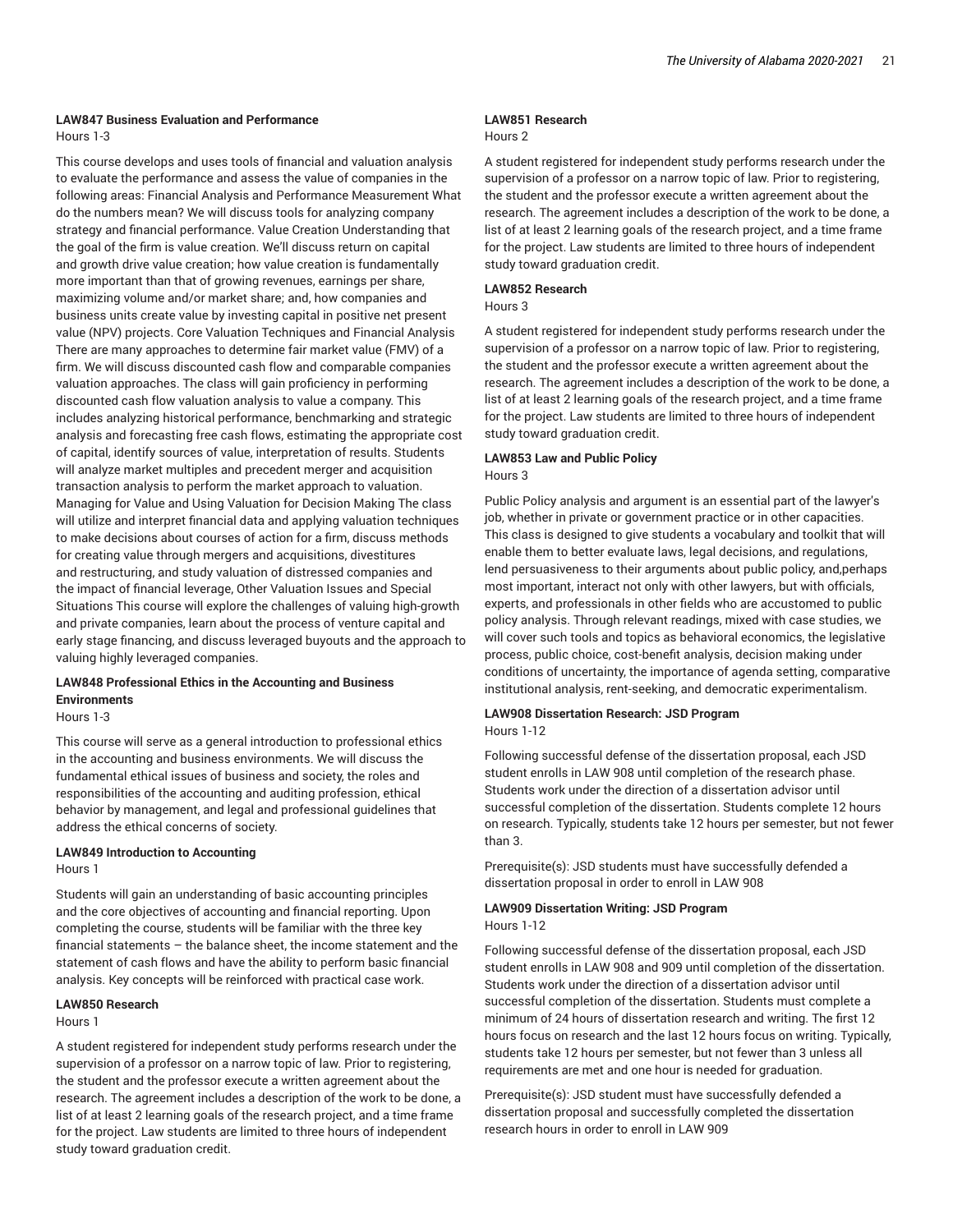# **Student Resources**

The University of Alabama School of Law provides multiple forms of academic support services and resources to its students. The School of Law offers academic support workshops during a student's first year on such topics as study skills, time management, outlining, and exam writing. Students may also request one-on-one sessions to receive targeted instruction in areas such as classroom preparation, rule synthesis and legal analysis, and improving fundamental writing skills. In the spring semester of the first-year, students experiencing academic difficulties take a reduced load of courses and attend individualized instructional sessions.

# **Libraries**

The Bounds Law Library is located in the east wing of the Law Center. Parking is available on the west side of the building, off of the 2nd Ave entrance to Coleman Coliseum.

# **Scholarship**

Thanks to gifts from generous alumni and friends of the Law School, and the support of The University of Alabama and the Law School, we are able to provide a significant amount in merit scholarships to law students each year. Regardless of the application method used, all firstyear Law School applicants are considered automatically for first-year scholarship - there is no separate application or additional materials required. Scholarships are awarded based on criteria established by the donors and the Scholarship Committee. Scholarship criteria include undergraduate grade point average and performance on the LSAT, and may also include other relevant factors, including economic background. The Law School Admissions Office notifies scholarship recipients of these awards.

A few second-and third-year merit scholarships may be available to students who did not receive scholarships as incoming first-year students. These awards depend on available funding and usually are based on academic performance. If funding is available, the Law School awards second- and third-year scholarships during the summer. Students are considered automatically for these awards.

Students with questions regarding merit scholarship awards may contact the Admissions office at [admissions@law.ua.edu](http://catalog.ua.edu/law/admissions@law.ua.edu) or (205) 348-5440.

# **Financial Aid**

In addition to personal/family contribution and scholarships, many students also apply for federal financial aid to help fund their legal education. The University of Alabama participates in the Federal Direct Lending Program for federally guaranteed student loans, allowing students to borrow directly from the government instead of a private lender. Students interested in seeking financial aid must complete the Free Application for Federal Student Aid (FAFSA).

When a law student applies for financial aid by filling out of the FAFSA, the results of the application will be sent to The University Alabama in the forms of a Student Aid Report (SAR) if the student designates UA as an institution in the FAFSA. Following acceptance to the Law School, each student who applied for federal aid and designated UA receives a financial aid packet from Student Financial Aid. Additional information may be requested for the FAFSA or from The University of Alabama.

A Childcare Allowance can be added with documentation provided each year by the student for daycare or after-school care expenses.

The FAFSA may be completed online at [fafsa.ed.gov.](http://catalog.ua.edu/law/fafsa.ed.gov) More information on financial aid may be obtained by contacting Student Financial Aid,

The University Alabama, Box 870162, Tuscaloosa, AL 35487-0162; (205) 348-6756 or by visiting 106 Student Services Center. Also, more information can be found at [financialaid@ua.edu](http://catalog.ua.edu/law/financialaid@ua.edu). Law students with questions regarding financial aid also may contact Cheryl Rollins at [crollins@law.ua.edu](http://catalog.ua.edu/law/crollins@law.ua.edu) or (205) 348-1123.

A special Note for Veterans and their Dependents - for information on educational benefits for qualified veterans and their dependents, please visit the Veteran and Military Affairs [website.](https://vets.sa.ua.edu/) Amounts vary according to the type of benefit.

# **Faculty**

**Dean** Mark E. Brandon

**Associate Dean** Grace Lee

Tom Ksobiech

Dan Powell

# **Assistant Dean**

Mary Ksobiech

Glory McLaughlin

Candice Robbins

Megan Walsh

**Professors** William Andreen

Carol Rice Andrews

Kimberly Boone

William S. Brewbaker III

Montre D. Carodine

Jenny Carroll

Richard Delgado

John Shahar Dillbary

Alan Durham Steve Emens

Mirit Eyal-Cohen

Bryan Fair

Susan Pace Hamill

Julie Hill

Steven Hobbs

Paul Horwitz

Daniel Joyner

Ronald Krotoszynski

Albert Lopez

Michael S. Pardo

Pamela Bucy Pierson

Meredith Render

Kenneth Rosen

Jean Stefancic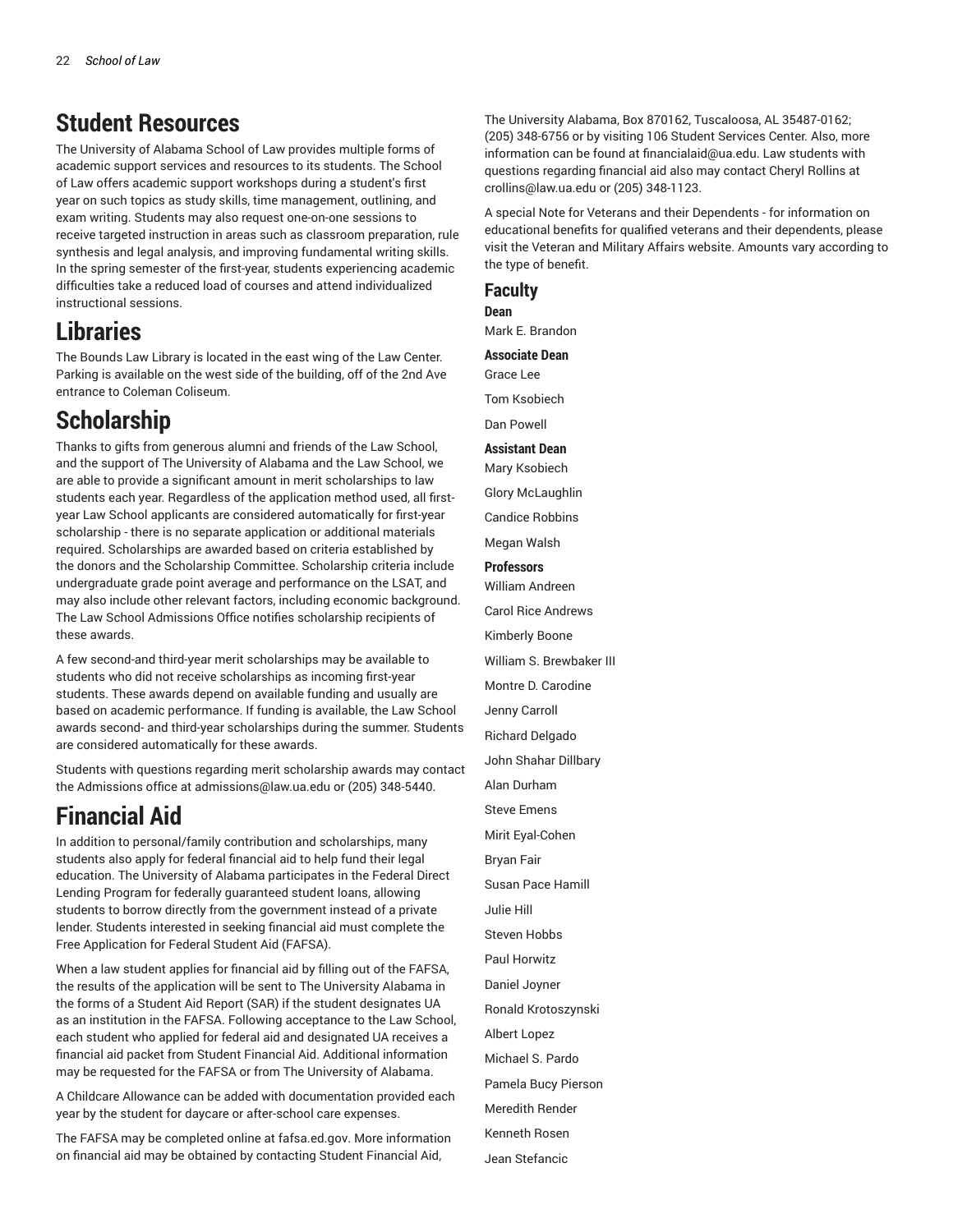Adam Steinman Joyce Vance Fredrick Vars **Associate profes s o r s** Cameron Fogle Anita Kay Head Nicole Hughes Yuri Linetsky Gary Sullivan **Assistant profe s s o r s** Yonathan Arbel Meghan Boone Country K. Cros s Deepa Das Acevedo Casey Duncan Casey Faucon Allyson Gold Amy Kimpel Benjamin McMichael **Adjunct professors** Craig Alexander Honorable Brad Almond James Barger Bill Bostick William H. Brooks Michael Brown H. Lanier Brown Carin Burford Thomas Butler Scott Coogler Penny Davis Michael Denniston Honorable Scott Donaldson Starr Drum Patrick Gra y Kurt Hooper William W. Horton Michael W. House Brent Irby Kimberly Jones Alex Khoury Christian M. King Lara McCauley Alvis

James McNeill III Stephen Monk Robert Morgan Jeff Morman Stanley J. Murphy Brian O'Dell Ward Pears o n Gregory Peterson Robert Prince Randy Quarles William Ratliff Ed Rogers Allison Skinner Joel L. Sogol Alyce Spruell Shannon Clay Staggs Matthew W. Stiles Chad Tindol Mary Turner Michael D. Waters Roger C. Williams Mark Williams **LLM Faculty** Funmi Arewa Ladson Boyle Paul Carman Amy Hess Steve Johnson Jeffery Kahn Beverly Moran Craig Nard John Swain Andrew Stu m p f f Stephanie Willbanks David Woolridge

# **Juridical Science, JSD**

<span id="page-22-0"></span>The University of Alabama School of Law offers the Doctor of Juridical Science (J.S.D.) to the very best of lawyers already holding the LL.M. degree and seeking to earn the terminal degree, usually in preparation f o r an academic career in law teaching. The program is offered in residence at The University of Alabama School of Law.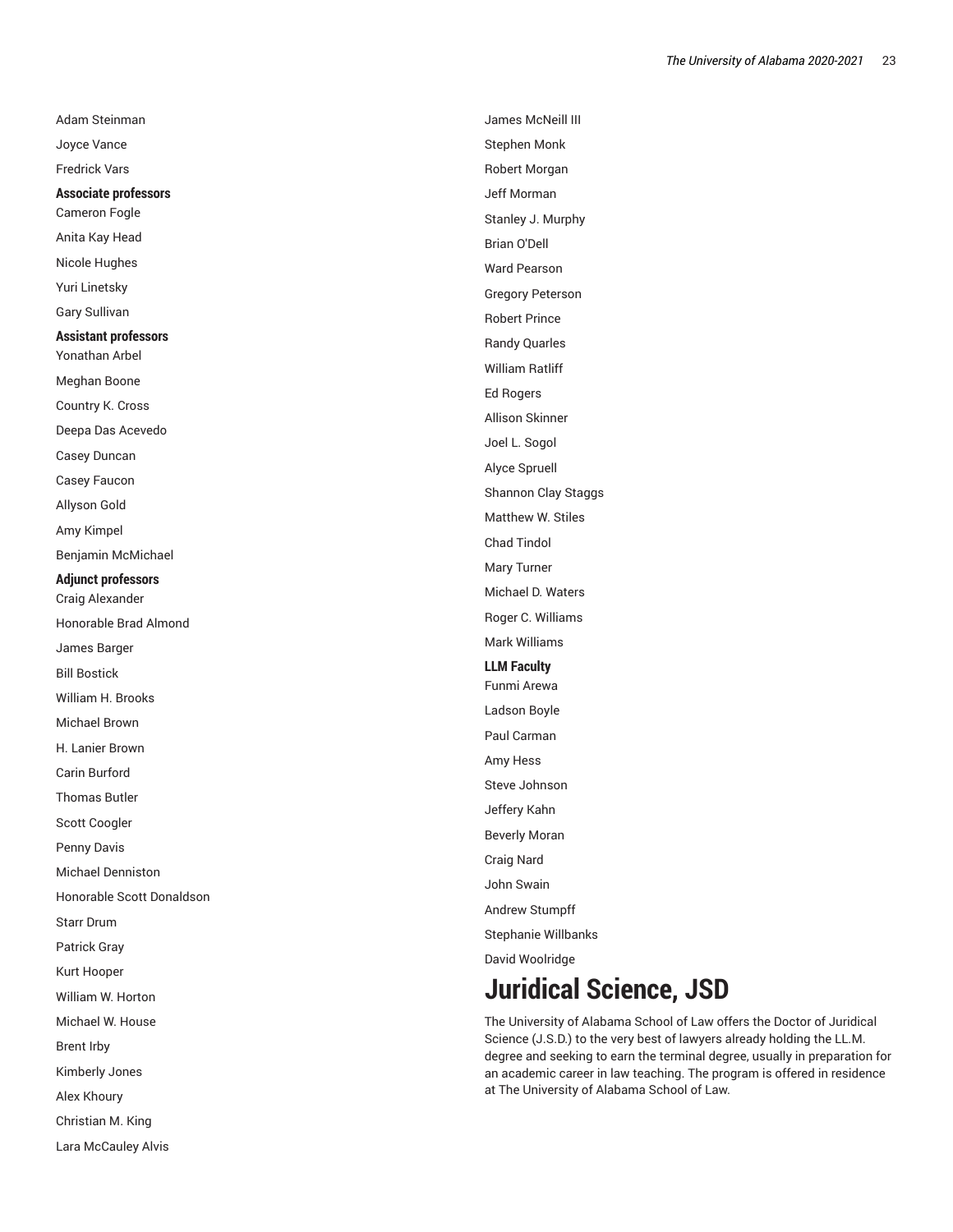# **Admission Requirements**

The Graduate Admissions Committee of the Law School will review all applications for admission. The Committee will evaluate each candidate based on the likelihood of success in the program.

Required Documents Include:

- J.S.D. application, dated and signed along with the application fee.
- Transcripts, certificates, and diplomas from all colleges and/or universities attended, including transcripts, certificates, and diplomas from the institution(s) that conferred the first degree in law and the LL.M. degree or from the institution that will confer the LL.M. degree.
- A resume describing academic and professional experiences including scholarly publications or other original published works.
- A Personal statement containing personal background, explanation of enrolling in the J.S.D. Program, and career goals.
- A Plan of Study and Dissertation Topic Proposal with the names of one or two University of Alabama School of Law faculty members who have agreed to supervise the dissertation. The Admissions Committee and the Director of International Programs are available to assist in identifying faculty members who may agree to supervise a dissertation.
- Two letters of recommendation focused on academic or scholarly qualifications.
- Completed Certification of Finances (Affidavit of Support); Information for Certificate of Eligibility for Non-immigrant Student Status; and Transfer Recommendation of Student's Non-immigrant Status, if applicable.
- Code of Conduct Information and any supplementary documentation
- Official TOEFL report or IELTS score if language of instruction was not English submitted from the testing service.
- Copy of the front and back of resident card or visa.

The Law School begins accepting applications on September 1st in the year prior to the year in which you wish to enroll.

# **Degree Requirements**

Candidates are required to successfully complete 48 hours of [LAW](/search/?P=LAW%20799/) 799 Research Project and defend a doctoral dissertation.

| <b>Required Courses</b> |                                      |    |  |
|-------------------------|--------------------------------------|----|--|
| <b>LAW 799</b>          | <b>Research Project</b>              | 24 |  |
| LAW 908                 | Dissertation Research: JSD Program   | 12 |  |
| <b>LAW 909</b>          | Dissertation Writing: JSD Program    | 12 |  |
|                         | <b>Doctoral Dissertation Defense</b> |    |  |
| <b>Total Hours</b>      |                                      | 48 |  |

# **Law, JD**

<span id="page-23-0"></span>The curriculum is designed to give students a great deal of freedom and flexibility. Apart from a group of core courses, most of which are taught in the first-year, students may select from a large number of courses, seminars and clinical offerings. They may choose to concentrate — to varying degrees — in one or more areas of law or to gain exposure to a broad number of areas. Students should realize, however, that the ability to predict one's future practice area or areas is not always perfect. Therefore, many students may benefit from taking a relatively wide range of courses.

Despite the freedom to choose that students are given during their second and third years, there are some subjects that probably ought not to be ignored. Included within this category is a course that offers some perspective on the practice of law  $-$  such as a jurisprudential or international law offering, or a comparative or legal history offering; business organizations; a course which deals with regulation  $-$  such as administrative law or an environmental or labor law offering; and a course which offers some taste of practice &emdash; such as a clinical or trial advocacy offering, moot court, or alternate dispute resolution.

William L. Andreen Clarkson Professor of Law

# **Admission Requirements**

Students applying for the Juris Doctor [program](https://www.law.ua.edu/admissions/) at The University of Alabama must register with the LSAC Credential Assemble Service. Students will need to supply Law School Admission Test (LSAT) scores, their cumulative undergraduate grade point average, along with your personal statement, resume, and letters of recommendations. A Graduate Record Examination score will be considered in place of a LSAT score.

The Alabama Scholars Admission Program streamlines the application process for students in good standing or graduates from specific Alabama universities and colleges. Students will still apply online through the [LSAC website](https://www.lsac.org/).

Students of The University of Alabama are potentially eligible to apply through the 503 Alternative Admission Program. Criteria for this application are subject to change. Applications must be obtained from Assistant Director of Admissions Brandi Russell at [brussell@law.ua.edu.](http://catalog.ua.edu/law/jd/brussell@law.ua.edu)

Students considering transferring to The University of Alabama School of Law must complete one year of law school and provide first and second semester grades, a statement explaining why you desire to enroll with advanced standing, a letter of good standing and class rank from your current institution, a Credential Assemble Service report, and other documentation based on individual factors. Transfer students apply online through the LSAC website.

# **Degree Requirements**

**Hours**

Students are required to earn 90 semester hours of credit for work in the Law School, including all required courses, a seminar course, and six hours of experiential courses. Students also must maintain, in the judgement of the faculty, a satisfactory record of honorable conduct befitting a prospective member of the legal profession.

#### **Hours**

| <b>First Year Courses</b> |                                      |                |  |
|---------------------------|--------------------------------------|----------------|--|
| <b>LAW 600</b>            | Contracts                            | 4              |  |
| LAW 601                   | Property                             | $\overline{4}$ |  |
| LAW 602                   | Torts                                | 4              |  |
| LAW 603                   | Criminal Law                         | 4              |  |
| <b>LAW 608</b>            | Civil Procedure                      | $\overline{4}$ |  |
| LAW 609                   | <b>Constitutional Law</b>            | $\overline{4}$ |  |
| LAW 610                   | Legal Research/Writing               | $\overline{2}$ |  |
| <b>LAW 648</b>            | Legal Research/Writing II            | $\overline{2}$ |  |
| <b>LAW 713</b>            | Intro to Study of Law                | 1              |  |
| <b>LAW 742</b>            | Legislation and Regulation           | $\overline{2}$ |  |
|                           | <b>Second and Third Year Courses</b> |                |  |
| <b>LAW 660</b>            | Legal Profession                     | 3              |  |
| One Seminar Course        |                                      |                |  |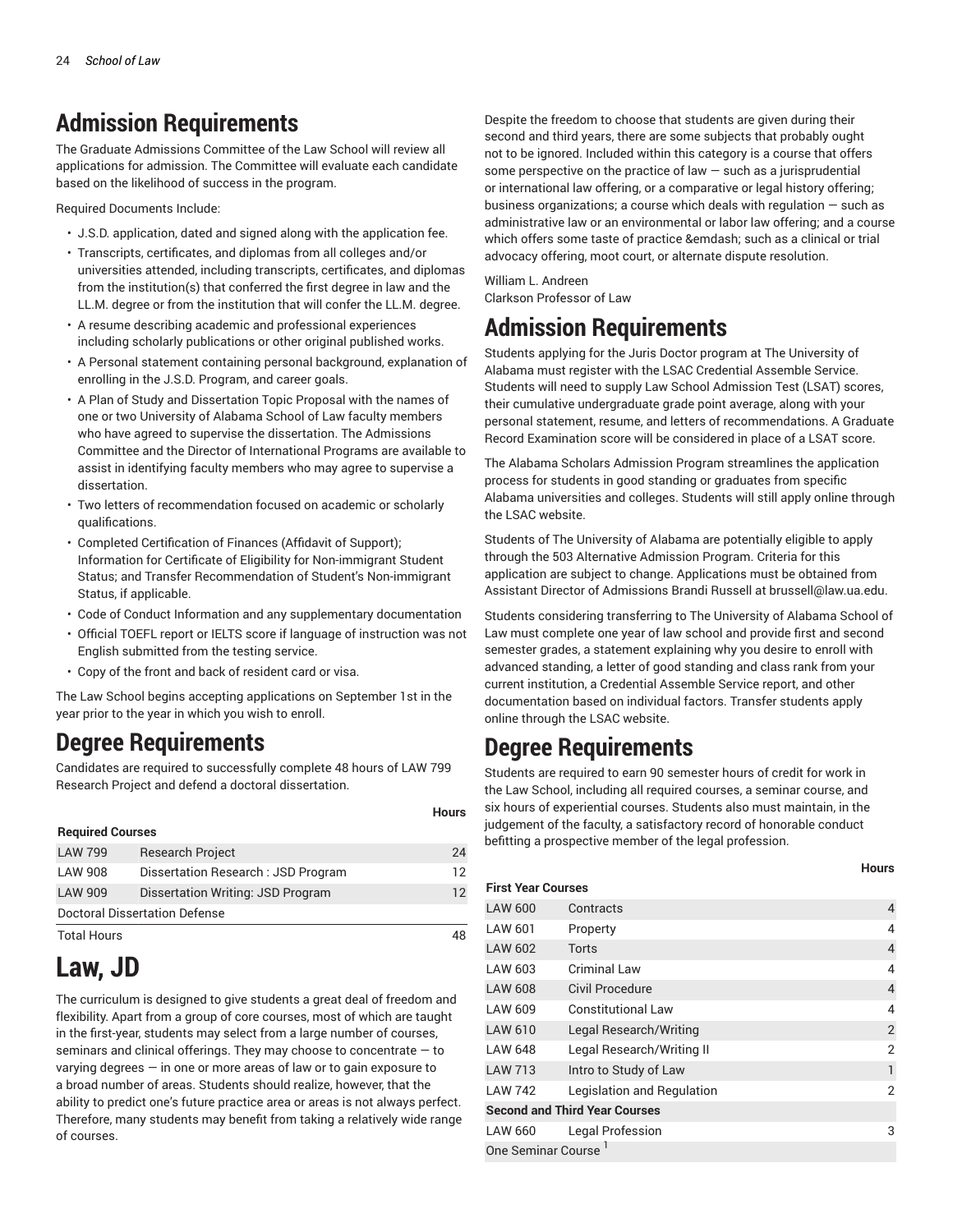**Hours**

**Hours**

Professional or Experiential Courses (consist of clinical courses, externships, and simulation courses (including Trial Advocacy).)

Examples Include: [LAW](/search/?P=LAW%20634/) 634, [LAW](/search/?P=LAW%20728/) 728, [LAW](/search/?P=LAW%20733/) 733, [LAW](/search/?P=LAW%20795/) 795

Elective Courses (required to fulfill the 90-hour requirement)

**Students must complete 90 semester hours**

## **Footnotes**

1

A seminar course allows student to study specialized areas of the law in a highly-interactive small-class environment. All seminars include a substantial writing assignment, adequate to demonstrate the ability of the students to perform in-depth legal research, to engage in legal reasoning, and to express themselves in a clear, concise and persuasive manner. Seminars typically include opportunities for student to make oral presentations, as well as opportunities to revise their written work based on comments from other students and the professor. With the exception of the general requirement of a substantial writing assignment, professors may tailor the requirements of the class to suit their pedagogical objectives and the subject matter of the course.

To be in good standing, a student must maintain a cumulative grade point average of at least 2.33 and not be on probation for any other reason.

Once a student has matriculated into the JD program they must complete the degree requirement in no less than 24 months and no more than 6 calendar years from the point of matriculation.

# **Certificate in Governmental Affairs**

JD candidates interested in a certificate in Governmental Affairs must complete the following courses:

#### **Required Courses**

**Hours**

6

| ncyuncu ovurscs         |                                                                                                                  |                |  |
|-------------------------|------------------------------------------------------------------------------------------------------------------|----------------|--|
| LAW 638                 | <b>Political &amp; Legis Writing</b>                                                                             | $\overline{2}$ |  |
| <b>LAW 744</b>          | Legislative Drafting                                                                                             | 2              |  |
| <b>Elective Courses</b> |                                                                                                                  | 12             |  |
| LAW 684                 | Antitrust Law                                                                                                    |                |  |
| <b>LAW 731</b>          | Special Topics in Law (Democratic Institutions,<br>Educational Law, Law & Public Policy, Reproductive<br>Rights) |                |  |
| LAW 702                 | <b>Fnvironmental Law L</b>                                                                                       |                |  |
| LAW 696                 | <b>Health Care Law</b>                                                                                           |                |  |
| LAW 815                 | <b>Health Care Liability</b>                                                                                     |                |  |
| <b>LAW 819</b>          | International Human Rights Law                                                                                   |                |  |
| <b>LAW 655</b>          | <b>Immigration Law</b>                                                                                           |                |  |
| <b>LAW 764</b>          | Sp Probs In Constl Law (Immunity Doctrine)                                                                       |                |  |
| <b>LAW 715</b>          | Judicial Opinion Drafting                                                                                        |                |  |
| <b>LAW 723</b>          | Law And Economics                                                                                                |                |  |
| LAW 719                 | Law And Religion                                                                                                 |                |  |
| <b>LAW 710</b>          | Public Internatl Law                                                                                             |                |  |
| LAW 709                 | <b>Securities Regulation</b>                                                                                     |                |  |
| <b>LAW 690</b>          | <b>Water Law</b>                                                                                                 |                |  |
| LAW 631                 | Workplace Law                                                                                                    |                |  |
| <b>Affairs</b>          | Other Courses as Approved by the Associate Dean for Academic                                                     |                |  |
| <b>Total Hours</b>      |                                                                                                                  | 16             |  |

# **International & Comparative Law Certificate**

JD candidates interested in a certificate in International & Comparative Law must complete the following courses:

| <b>Required Courses</b>       |                                                              |    |  |  |
|-------------------------------|--------------------------------------------------------------|----|--|--|
| Approved Study Abroad Program |                                                              |    |  |  |
| I AW 710                      | Public Internatl Law                                         | 3  |  |  |
| <b>LAW 671</b>                | Interntl Bus Transacns                                       | 3  |  |  |
| <b>Elective Courses</b>       |                                                              | 10 |  |  |
| <b>LAW 773</b>                | Australian And American Law                                  |    |  |  |
| LAW 655                       | Immigration Law                                              |    |  |  |
| LAW 763                       | Intl Environmental Law Seminar                               |    |  |  |
| LAW 819                       | International Human Rights Law                               |    |  |  |
| LAW 832                       | Litigation, Intl. Domes Court                                |    |  |  |
| I AW 761                      | International Taxation                                       |    |  |  |
| LAW 666                       | International Trade Law                                      |    |  |  |
| LAW 646                       | The Law of War                                               |    |  |  |
| <b>LAW 748</b>                | Problems Corporate Law                                       |    |  |  |
| LAW 625                       | Spec Prob Internatl Law                                      |    |  |  |
| <b>LAW 837</b>                | <b>WMD Law and Policy</b>                                    |    |  |  |
| Affairs                       | Other Courses as Approved by the Associate Dean for Academic |    |  |  |
| <b>Total Hours</b>            |                                                              | 16 |  |  |

# **Public Interest Law Certificate**

JD candidates interested in a certificate in Public Interest Law must complete the following courses:

# **Required Courses** [LAW](/search/?P=LAW%20665/) 665 Clinical Program (One semester in one Law School clinics) 6 [LAW](/search/?P=LAW%20821/) 821 Public Interest Lawyering 2 [LAW](/search/?P=LAW%20769/) 769 Poverty Law 2 50 hours of community service **Elective Courses** 12 [LAW](/search/?P=LAW%20795/) 795 Externship Program<sup>1</sup> [LAW](/search/?P=LAW%20683/) 683 Administrative Law [LAW](/search/?P=LAW%20838/) 838 Adoption Law [LAW](/search/?P=LAW%20630/) 630 Adv Constitutional Law [LAW](/search/?P=LAW%20705/) 705 Altern Disput Resolutn [LAW](/search/?P=LAW%20774/) 774 Capital Litigation [LAW](/search/?P=LAW%20635/) 635 Children's Rights [LAW](/search/?P=LAW%20726/) 726 Civil Rights Actions [LAW](/search/?P=LAW%20665/) 665 Clinical Program<sup>2</sup> [LAW](/search/?P=LAW%20628/) 628 Consumer Protection [LAW](/search/?P=LAW%20751/) 751 Criminal Procedure: Post-Conviction Proceedings [LAW](/search/?P=LAW%20735/) 735 Criml Procedure Pretrial [LAW](/search/?P=LAW%20790/) 790 Crim Procedure Trial [LAW](/search/?P=LAW%20607/) 607 Disability Law [LAW](/search/?P=LAW%20792/) 792 Special Topic In Education Law

[LAW](/search/?P=LAW%20721/) 721 Employment Discrimination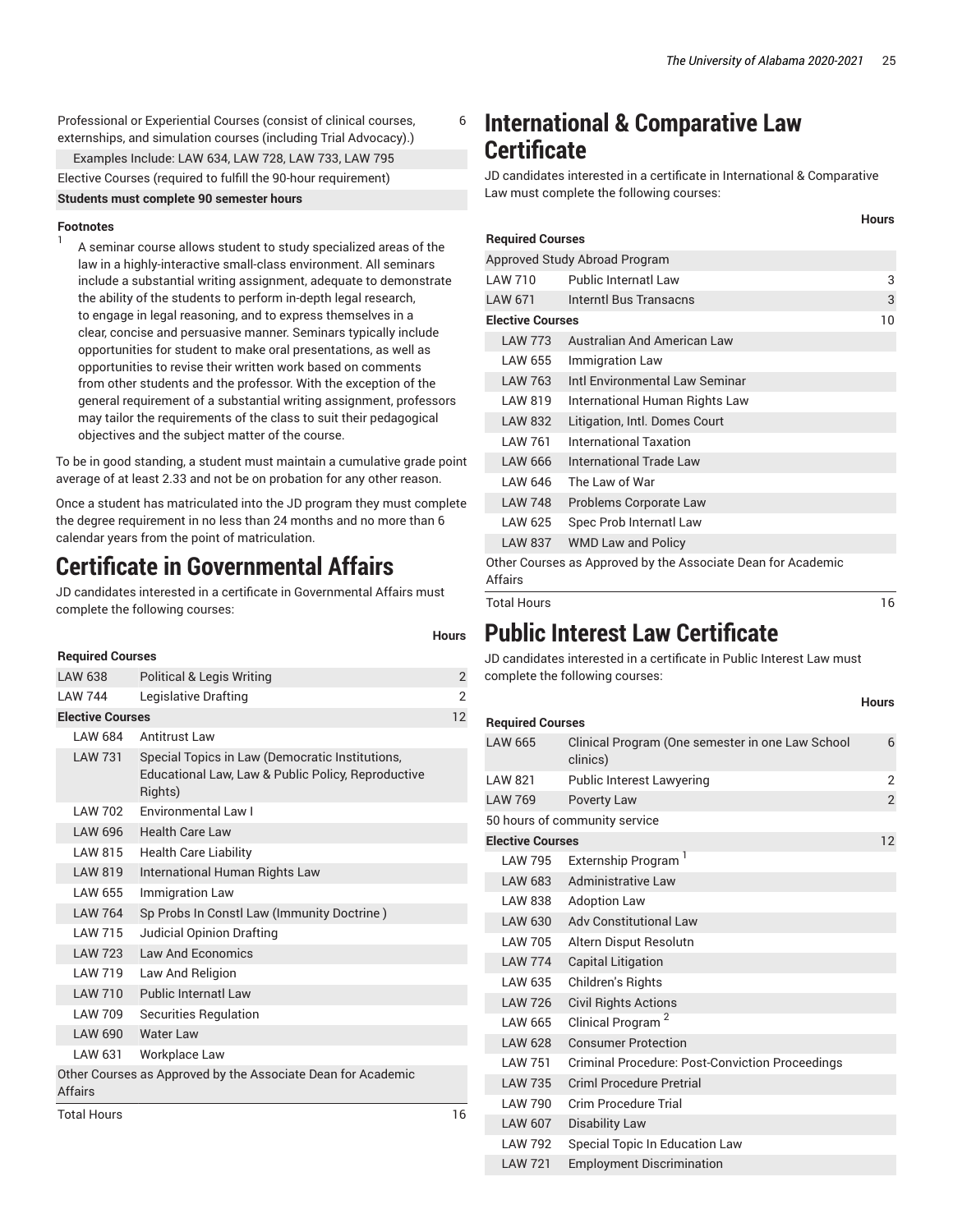| <b>Fnvironmental Law II</b><br><b>LAW 771</b><br>LAW 674<br>Family Law I<br><b>Family Law II</b><br><b>LAW 756</b><br><b>Gender And The Law</b><br>LAW 633<br>LAW 606<br>Privacy & Data Security Law<br><b>LAW 655</b><br><b>Immigration Law</b><br>Intl Environmental Law Seminar<br>LAW 763<br>LAW 819<br>International Human Rights Law<br><b>LAW 791</b><br>Juvenile Justice Jurisprudence<br>LAW 676<br>Labor Law<br>LAW 723<br>Law And Economics<br><b>LAW 731</b><br>Special Topics in Law (Law & Public Policy)<br><b>LAW 719</b><br>Law And Religion<br>LAW 843<br>Lawyers & Social Change Prctcm<br><b>LAW 736</b><br>Spec Probs In Evidence<br><b>Mediation Practice And Process</b><br><b>LAW 779</b><br><b>Mental Health Law</b><br>LAW 834<br>Public Internatl Law<br>LAW 710<br>Race and the Law<br>LAW 652<br>LAW 624<br>Select Prob Criminal Law (Punishment)<br><b>LAW 793</b><br>Sentencing<br>LAW 632<br>Sexuality and the Law<br><b>LAW 822</b><br><b>Spanish for Lawyers</b><br>Sp Probs In Constl Law (First Amendment Seminar,<br><b>LAW 764</b><br>First Amendment Survey, and Race and the Law)<br>Externship <sup>3</sup><br>LAW 634<br>Workplace Law<br>LAW 631 | <b>LAW 702</b> | Environmental Law I |
|---------------------------------------------------------------------------------------------------------------------------------------------------------------------------------------------------------------------------------------------------------------------------------------------------------------------------------------------------------------------------------------------------------------------------------------------------------------------------------------------------------------------------------------------------------------------------------------------------------------------------------------------------------------------------------------------------------------------------------------------------------------------------------------------------------------------------------------------------------------------------------------------------------------------------------------------------------------------------------------------------------------------------------------------------------------------------------------------------------------------------------------------------------------------------------------------|----------------|---------------------|
|                                                                                                                                                                                                                                                                                                                                                                                                                                                                                                                                                                                                                                                                                                                                                                                                                                                                                                                                                                                                                                                                                                                                                                                             |                |                     |
|                                                                                                                                                                                                                                                                                                                                                                                                                                                                                                                                                                                                                                                                                                                                                                                                                                                                                                                                                                                                                                                                                                                                                                                             |                |                     |
|                                                                                                                                                                                                                                                                                                                                                                                                                                                                                                                                                                                                                                                                                                                                                                                                                                                                                                                                                                                                                                                                                                                                                                                             |                |                     |
|                                                                                                                                                                                                                                                                                                                                                                                                                                                                                                                                                                                                                                                                                                                                                                                                                                                                                                                                                                                                                                                                                                                                                                                             |                |                     |
|                                                                                                                                                                                                                                                                                                                                                                                                                                                                                                                                                                                                                                                                                                                                                                                                                                                                                                                                                                                                                                                                                                                                                                                             |                |                     |
|                                                                                                                                                                                                                                                                                                                                                                                                                                                                                                                                                                                                                                                                                                                                                                                                                                                                                                                                                                                                                                                                                                                                                                                             |                |                     |
|                                                                                                                                                                                                                                                                                                                                                                                                                                                                                                                                                                                                                                                                                                                                                                                                                                                                                                                                                                                                                                                                                                                                                                                             |                |                     |
|                                                                                                                                                                                                                                                                                                                                                                                                                                                                                                                                                                                                                                                                                                                                                                                                                                                                                                                                                                                                                                                                                                                                                                                             |                |                     |
|                                                                                                                                                                                                                                                                                                                                                                                                                                                                                                                                                                                                                                                                                                                                                                                                                                                                                                                                                                                                                                                                                                                                                                                             |                |                     |
|                                                                                                                                                                                                                                                                                                                                                                                                                                                                                                                                                                                                                                                                                                                                                                                                                                                                                                                                                                                                                                                                                                                                                                                             |                |                     |
|                                                                                                                                                                                                                                                                                                                                                                                                                                                                                                                                                                                                                                                                                                                                                                                                                                                                                                                                                                                                                                                                                                                                                                                             |                |                     |
|                                                                                                                                                                                                                                                                                                                                                                                                                                                                                                                                                                                                                                                                                                                                                                                                                                                                                                                                                                                                                                                                                                                                                                                             |                |                     |
|                                                                                                                                                                                                                                                                                                                                                                                                                                                                                                                                                                                                                                                                                                                                                                                                                                                                                                                                                                                                                                                                                                                                                                                             |                |                     |
|                                                                                                                                                                                                                                                                                                                                                                                                                                                                                                                                                                                                                                                                                                                                                                                                                                                                                                                                                                                                                                                                                                                                                                                             |                |                     |
|                                                                                                                                                                                                                                                                                                                                                                                                                                                                                                                                                                                                                                                                                                                                                                                                                                                                                                                                                                                                                                                                                                                                                                                             |                |                     |
|                                                                                                                                                                                                                                                                                                                                                                                                                                                                                                                                                                                                                                                                                                                                                                                                                                                                                                                                                                                                                                                                                                                                                                                             |                |                     |
|                                                                                                                                                                                                                                                                                                                                                                                                                                                                                                                                                                                                                                                                                                                                                                                                                                                                                                                                                                                                                                                                                                                                                                                             |                |                     |
|                                                                                                                                                                                                                                                                                                                                                                                                                                                                                                                                                                                                                                                                                                                                                                                                                                                                                                                                                                                                                                                                                                                                                                                             |                |                     |
|                                                                                                                                                                                                                                                                                                                                                                                                                                                                                                                                                                                                                                                                                                                                                                                                                                                                                                                                                                                                                                                                                                                                                                                             |                |                     |
|                                                                                                                                                                                                                                                                                                                                                                                                                                                                                                                                                                                                                                                                                                                                                                                                                                                                                                                                                                                                                                                                                                                                                                                             |                |                     |
|                                                                                                                                                                                                                                                                                                                                                                                                                                                                                                                                                                                                                                                                                                                                                                                                                                                                                                                                                                                                                                                                                                                                                                                             |                |                     |
|                                                                                                                                                                                                                                                                                                                                                                                                                                                                                                                                                                                                                                                                                                                                                                                                                                                                                                                                                                                                                                                                                                                                                                                             |                |                     |
|                                                                                                                                                                                                                                                                                                                                                                                                                                                                                                                                                                                                                                                                                                                                                                                                                                                                                                                                                                                                                                                                                                                                                                                             |                |                     |
|                                                                                                                                                                                                                                                                                                                                                                                                                                                                                                                                                                                                                                                                                                                                                                                                                                                                                                                                                                                                                                                                                                                                                                                             |                |                     |
|                                                                                                                                                                                                                                                                                                                                                                                                                                                                                                                                                                                                                                                                                                                                                                                                                                                                                                                                                                                                                                                                                                                                                                                             |                |                     |
|                                                                                                                                                                                                                                                                                                                                                                                                                                                                                                                                                                                                                                                                                                                                                                                                                                                                                                                                                                                                                                                                                                                                                                                             |                |                     |

Total Hours 22

## **Footnotes**

1

- Limited to Non-Profit and (non-judicial) Government Office placements. Students who believe that a particular judicial externship will relate to the kind of public interest practice the student wishes to pursue may petition the Associate Dean for Academic Affairs for approval. No more than a total of five credits of externships may count toward the 12-hour elective requirement for the Certificate.
- 2 No more than a total of four hours of clinical work may count toward the 12-hour elective requirement for the Certificate  $-$  in addition to the existing requirement that students complete a four-hour clinic to obtain the Certificate.
- 3 Limited to Non-Profit and (non-judicial) Government Office placements. Students who believe that a particular judicial externship will relate to the kind of public interest practice the student wishes to pursue may petition the Associate Dean for Academic Affairs for approval. No more than a total of five credits of externships may count toward the 12-hour elective requirement for the Certificate.

# **Law, LLM**

<span id="page-25-0"></span>The Law, LLM degree is offered with two concentrations: Taxation and Business Transactions.

The concentration in Taxation provides lawyers with educational opportunity to obtain an advanced degree in tax law that is both broad-

based but also in-depth. Students can also choose electives allowing for concentrations in either Estate Planning or Business Tax.

The concentration in Business Transactions is designed to train students to serve the needs of business and tax clients throughout the life cycle of a business venture. The skills-based program begins with formation and choice of business entity, then addresses, possible reorganizations and mergers as the business matures. The concentration also offers elective courses in various business tax courses.

# **Admissions**

The Graduate Admissions Committee of the Law School will review all applications for admission. The Committee will evaluate each candidate based on the likelihood of success in the program.

As the primary indicator of success in the program, the Committee will consider prior academic performance and other undergraduate and graduate school undertakings. However, the Committee will also take into account relevant practical experience. While the Law School does not usually require letters of recommendation and interviews for the graduate programs, the Committee may request them under appropriate circumstances.

Candidates for the degree of Law, LLM with either a concentration in Taxation and Business Transactions must have a law degree and an academic record reflecting an ability to perform graduate work.

# **Law, LL.M. with a Concentration in Taxation**

The University of Alabama School of Law offers its Graduate Tax Program leading to the Law LL.M. with a concentration in Taxation upon the completion of 24 semester hours of graduate course work. The curriculum for degree candidates allows for completion of the degree in six semesters, covering two calendar years. But it is possible to take four courses a semester by taking classes four nights a week and finish in one year. Classes are offered Monday-Thursday from 5:30 to 7:30 or 8:30 p.m.

|                                                                          |                                           | <b>Hours</b>   |
|--------------------------------------------------------------------------|-------------------------------------------|----------------|
| <b>Required Courses</b>                                                  |                                           |                |
| <b>LAW 801</b>                                                           | Personal Income Taxatn                    | $\overline{2}$ |
| <b>LAW 803</b>                                                           | <b>Capital Gains Transact</b>             | 3              |
| <b>LAW 808</b>                                                           | <b>Tax Procedure</b>                      | 2              |
| <b>LAW 805</b>                                                           | <b>Corporate Taxation</b>                 | 3              |
| <b>LAW 807</b>                                                           | <b>Taxation Partners &amp; Partnrship</b> | 3              |
| LAW 611                                                                  | Advanced Legal Research                   | 2              |
| Elective Courses: (may include Law, online Business, and tax<br>courses) |                                           | $\mathsf{q}$   |
| Total Hours                                                              |                                           | 24             |

Students are required to attend an online summer orientation session in the summer before classes begin. The summer orientation trains students on the interactive online technologies, describes administrative policies and procedures and introduces students to the Tax Research and Personal Income Tax courses.

Degree candidates are also required to take comprehensive exams administered at the Law School in Tuscaloosa in the summer after completing the first three semesters. Non-degree candidates are not required to take comprehensive exams.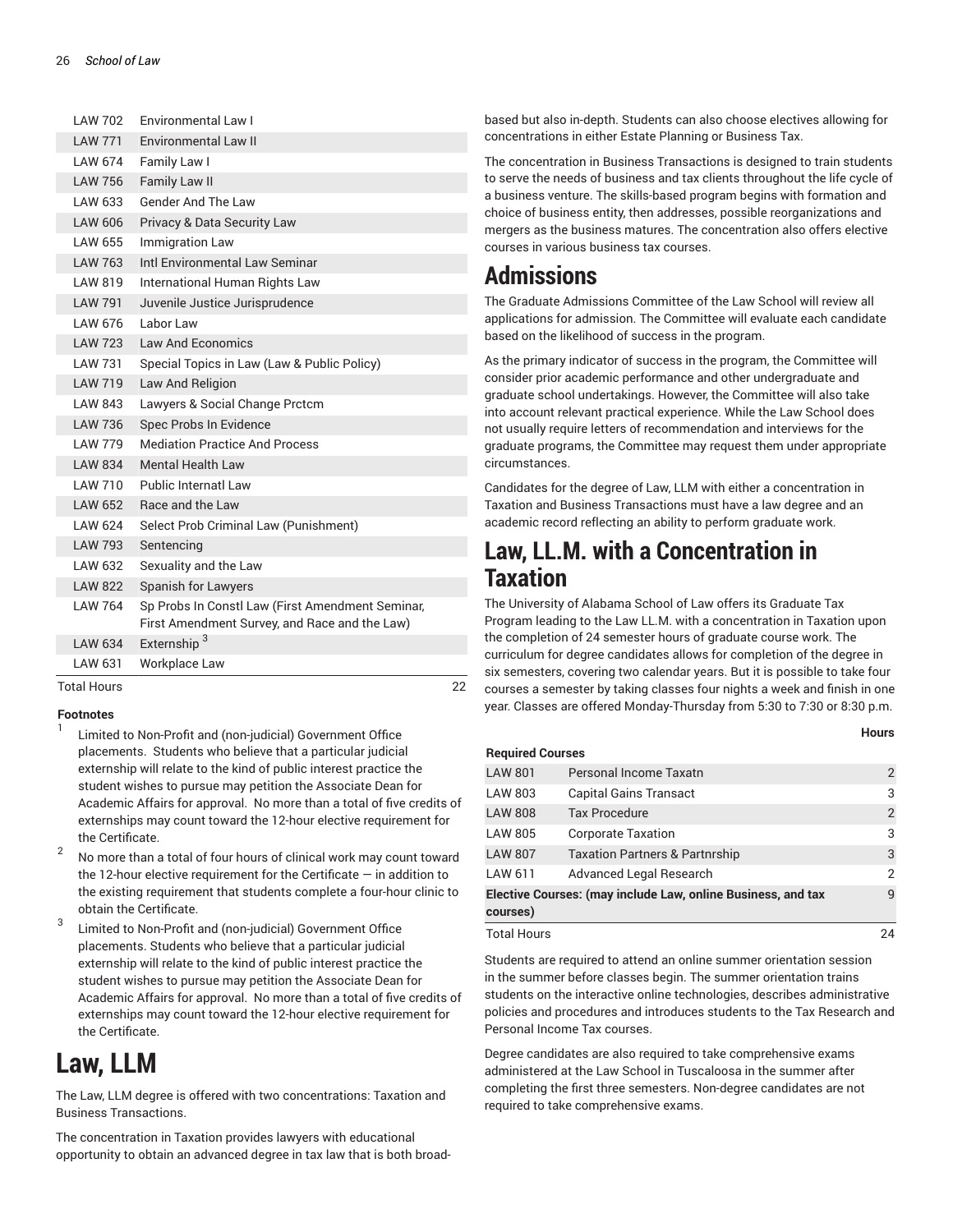**Hours**

# **Law, LL.M. with a Concentration in Business Transactions**

The Law, LL.M. requires the completion of 24 semester hours of graduate course work. The curriculum for degree candidates allows for completion of the degree in six semesters, covering two calendar years. But it is possible to take four courses a semester by taking classes four nights a week and finish in one year.

# **Required Courses**

| <b>LAW 645</b>                                               | <b>Business Organizations</b>        | $\overline{2}$ |
|--------------------------------------------------------------|--------------------------------------|----------------|
| <b>LAW 839</b>                                               | Survey of Intellectual Prop          | 3              |
| <b>LAW 709</b>                                               | <b>Securities Regulation</b>         | $\overline{2}$ |
| LAW 703                                                      | <b>Corp Mergers Acquisitns</b>       | 3              |
| <b>LAW 760</b>                                               | <b>Accounting For Lawyers</b>        | 3              |
| LAW 816                                                      | <b>Transactional Draftg Corp Law</b> | $\mathcal{P}$  |
| <b>LAW 685</b>                                               | <b>Business Planning</b>             | $\overline{2}$ |
| Elective Courses: (may include Law and Business tax courses) |                                      |                |
| <b>Total Hours</b>                                           |                                      | 24             |

Degree candidates not currently enrolled in the UA Law School JD program are also required to take comprehensive exams administered at the Law School in Tuscaloosa in the summer after completing the first three semesters. Non-degree candidates are not required to take comprehensive exams.

# **Taxation, JM**

<span id="page-26-0"></span>The University of Alabama's online Juris Master program provides sophisticated tax training to non-lawyers who are unable to attend classes on campus. The 30 credit-hour, two-year program offers accountants, business students and CPAs the opportunity to obtain an advanced tax degree without having to pursue the JD.

Courses in the program are taught by distinguished faculty and experienced practitioners from across the country. Whether you want to use the degree to help you qualify to sit for a CPA exam or to distinguish yourself in your certified public accounting or business tax marketplace, the JM degree was designed to add value to your career.

The course of study prepares students from accounting or business backgrounds with the fundamentals they need in Personal Income Tax, Corporate Tax, Partnership Tax, Capital Transactions, Tax Procedure, and Tax Research. Students can tailor their electives with coursework that focuses on their area of expertise.

# **Admissions**

Candidates for the Juris Masters program must have an undergraduate degree in accounting or business from an accredited university and a minimum of 300 on the revised GRE test or 500 on the GMAT. The GMAT will be waived for applicants who have successfully completed all four parts of the CPA exam. Applicants who have successfully completed other professional licensing requirements (e.g., Certified Financial Planner, Chartered Financial Analysts, Certified Management Accountant, etc.) can petition the Admissions Committee for a waiver of the GMAT requirement.

Cohorts begin in May or August. Classes are offered Monday-Thursday from 5:30 to 7:30/8:30 p.m.

# **Degree Requirements**

**Hours**

Students are required to attend an online summer orientation session in the summer before classes begin. The summer orientation trains students on the interactive online technologies, describes administrative policies and procedures.

| <b>Required Courses</b> |                                                                           |                |
|-------------------------|---------------------------------------------------------------------------|----------------|
|                         | Personal Income Taxatn                                                    |                |
| <b>LAW 801</b>          |                                                                           | $\overline{2}$ |
| LAW 803                 | <b>Capital Gains Transact</b>                                             | 3              |
| <b>LAW 805</b>          | <b>Corporate Taxation</b>                                                 | 3              |
| <b>LAW 808</b>          | <b>Tax Procedure</b>                                                      | $\overline{2}$ |
| <b>LAW 807</b>          | <b>Taxation Partners &amp; Partnrship</b>                                 | 3              |
| LAW 611                 | <b>Advanced Legal Research</b>                                            | $\overline{2}$ |
| <b>Electives</b>        |                                                                           | 15             |
|                         | Electives can be selected from both categories                            |                |
| <b>LAW 802</b>          | <b>Estate &amp; Gift Taxation</b>                                         |                |
| LAW 760                 | <b>Accounting For Lawyers</b>                                             |                |
| <b>LAW 806</b>          | <b>Taxn Estates &amp; Trusts</b>                                          |                |
| LAW 813                 | State And Local Tax                                                       |                |
| <b>LAW 809</b>          | <b>Deferred Compensation</b>                                              |                |
| <b>LAW 761</b>          | <b>International Taxation</b>                                             |                |
| LAW 810                 | <b>Estate Planning</b>                                                    |                |
| <b>LAW 848</b>          | Professional Ethics in the Accounting and<br><b>Business Environments</b> |                |
|                         | <b>Business Transactions Elective</b>                                     |                |
|                         |                                                                           |                |
| I AW 645                | <b>Business Organizations</b>                                             |                |
| <b>LAW 839</b>          | Survey of Intellectual Prop                                               |                |
| <b>LAW 709</b>          | <b>Securities Regulation</b>                                              |                |
| <b>LAW 703</b>          | <b>Corp Mergers Acquisitns</b>                                            |                |
| <b>LAW 849</b>          | Introduction to Accounting                                                |                |
| <b>LAW 816</b>          | <b>Transactional Draftg Corp Law</b>                                      |                |
| LAW 685                 | <b>Business Planning</b>                                                  |                |
| <b>Total Hours</b>      |                                                                           | 30             |

# **Comprehensive Exams**

Degree candidates are also required to take comprehensive exams administered at The University of Alabama School of Law in the summer after completing the first three semesters. Non-degree candidates are not required to take comprehensive exams.

# **U.S. Law for International Lawyers, LLM**

<span id="page-26-1"></span>The University of Alabama School of Law offers a highly selective oneyear master's degree program (LL.M.) for students who already have completed their basic legal education and earned a law degree in another country. The program is offered in residence at The University of Alabama of Law.

# **Admission Requirements**

The Graduate Admissions Committee of the Law School will review all applications for admission. The Committee will evaluate each candidate based on the likelihood of success in the program.

Required Documents Include: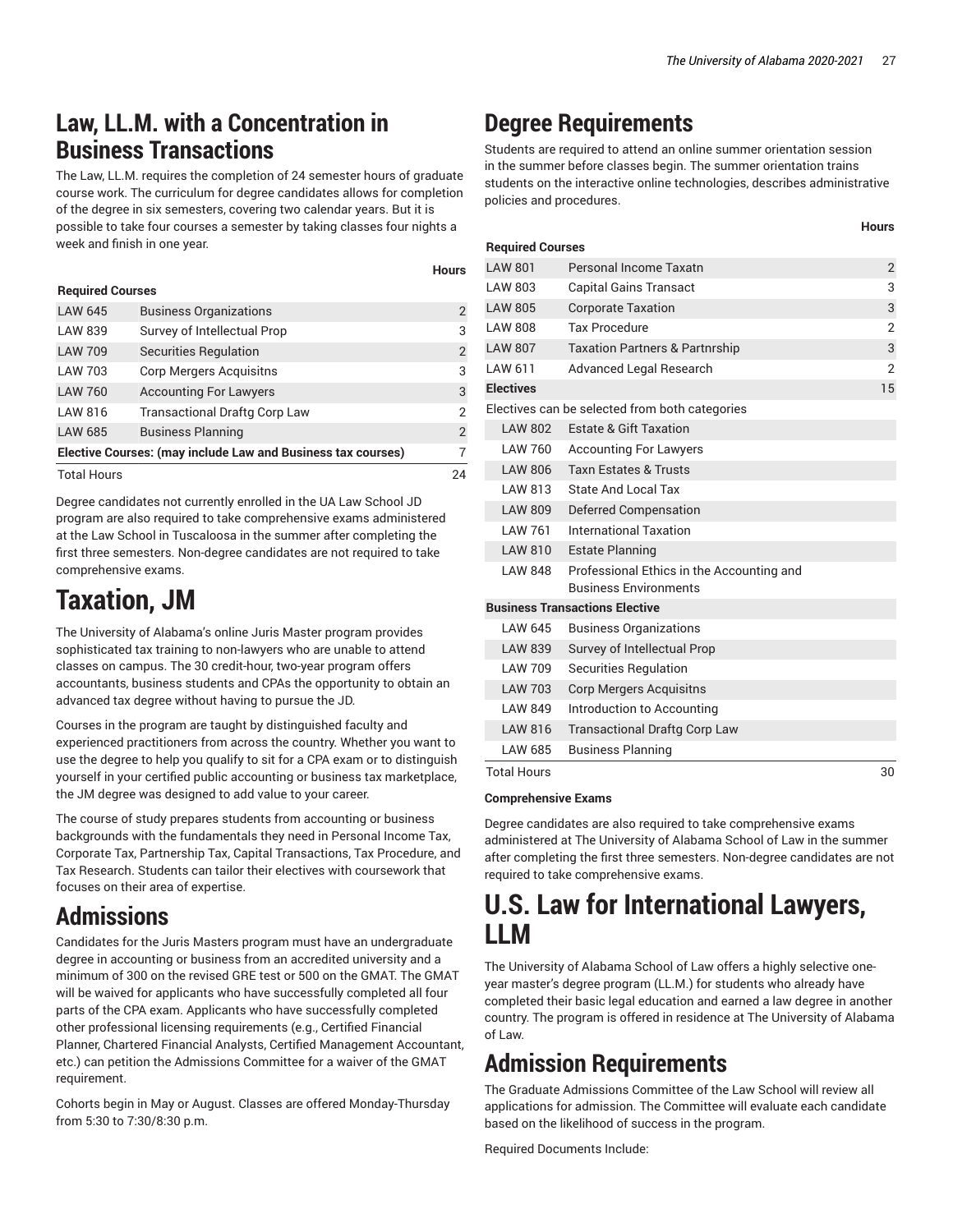- Master of Laws application, dated and signed along with the application fee.
- Personal Statement containing personal background, reasons for applying to the program, and career goals.
- Transcripts, certificates, and diplomas from all colleges and/or universities attended. Transcript evaluation.
- A resume showing full employment, honors, and activities.
- One letter of recommendation from the dean or a professor of the university where the first law degree was obtained.
- Completed Student F-1 1-20/J-1 DS-2019 Request Form
- Code of Conduct Information and any supplementary documentation
- Official TOEFL report or IELTS score if language of instruction was not English submitted from the testing service.
- Copy of the front and back of resident card or visa.

The Law School begins accepting applications on September 1st in the year prior to the year in which you wish to enroll.

# **Degree Requirements**

Candidates are required to take [LAW](/search/?P=LAW%20686/) 686 Law In The United States and 24 hours of additional coursework.

|                         |                          | <b>Hours</b> |
|-------------------------|--------------------------|--------------|
| <b>Required Course</b>  |                          |              |
| LAW 686                 | Law In The United States | $2 - 3$      |
| <b>Elective Courses</b> |                          | 24           |
| LAW 600 to LAW 853      |                          |              |
| <b>Total Hours</b>      |                          | $26 - 27$    |